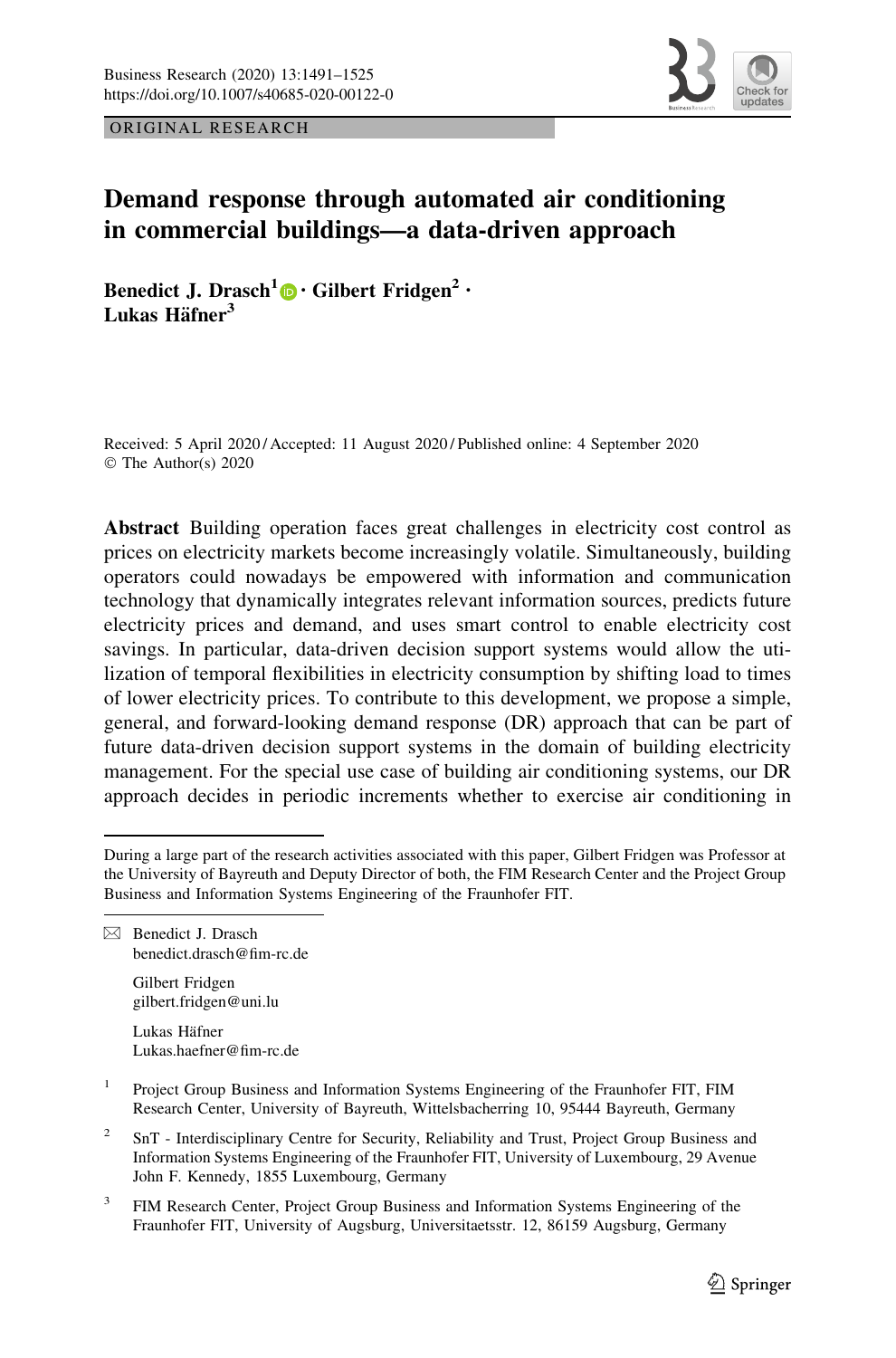regard to future electricity prices and demand. The decision is made based on an exante estimation by comparing the total expected electricity costs for all possible activation periods. For the prediction of future electricity prices, we draw on existing work and refine a prediction method for our purpose. To determine future electricity demand, we analyze historical data and derive data-driven dependencies. We embed the DR approach into a four-step framework and demonstrate its validity, utility and quality within an evaluation using real-world data from two public buildings in the US. Thereby, we address a real-world business case and find significant cost savings potential when using our DR approach.

Keywords Information and communication technology - Data-driven decision support - Design science research - Demand response in electricity markets

# **Abbreviations**

| $\Delta$ temperature | Outside temperature—temp <sub>req</sub>  |
|----------------------|------------------------------------------|
| am/pm                | Ante meridiem / post meridiem            |
| a/c                  | Air conditioning                         |
| $\alpha$             | Parameter for short-term adjustment      |
| AMI                  | Advanced metering infrastructure         |
| $\mathsf{C}$         | <b>Electricity Costs</b>                 |
| $\rm ^{\circ}C$      | Degree Celsius                           |
| cf                   | Confer                                   |
| D                    | Demand                                   |
| <b>DPE</b>           | Demand prediction error                  |
| DR                   | Demand response                          |
| <b>DSM</b>           | Demand side management                   |
| <b>DSS</b>           | Decision support system                  |
| E                    | Expectation value                        |
| e.g                  | Exempli gratia                           |
| EI                   | Energy informatics                       |
| <b>EPEX</b>          | European Power Exchange                  |
| et al                | Et alia                                  |
| h.                   | Hour                                     |
| <b>ICT</b>           | Information and communication technology |
| ID                   | Initial Demand                           |
| <i>i.e</i>           | Id est                                   |
| K                    | Kelvin                                   |
| kWh                  | Kilo Watt hours                          |
| LS                   | Load shifting                            |
| n                    | Reference interval to compute $\alpha$   |
| p                    | Page                                     |
| <b>PD</b>            | Periodic demand                          |
| S                    | Spot price for electricity               |
| S                    | Long-term mean electricity price         |
| \$/€                 | U.S. Dollar / Euro                       |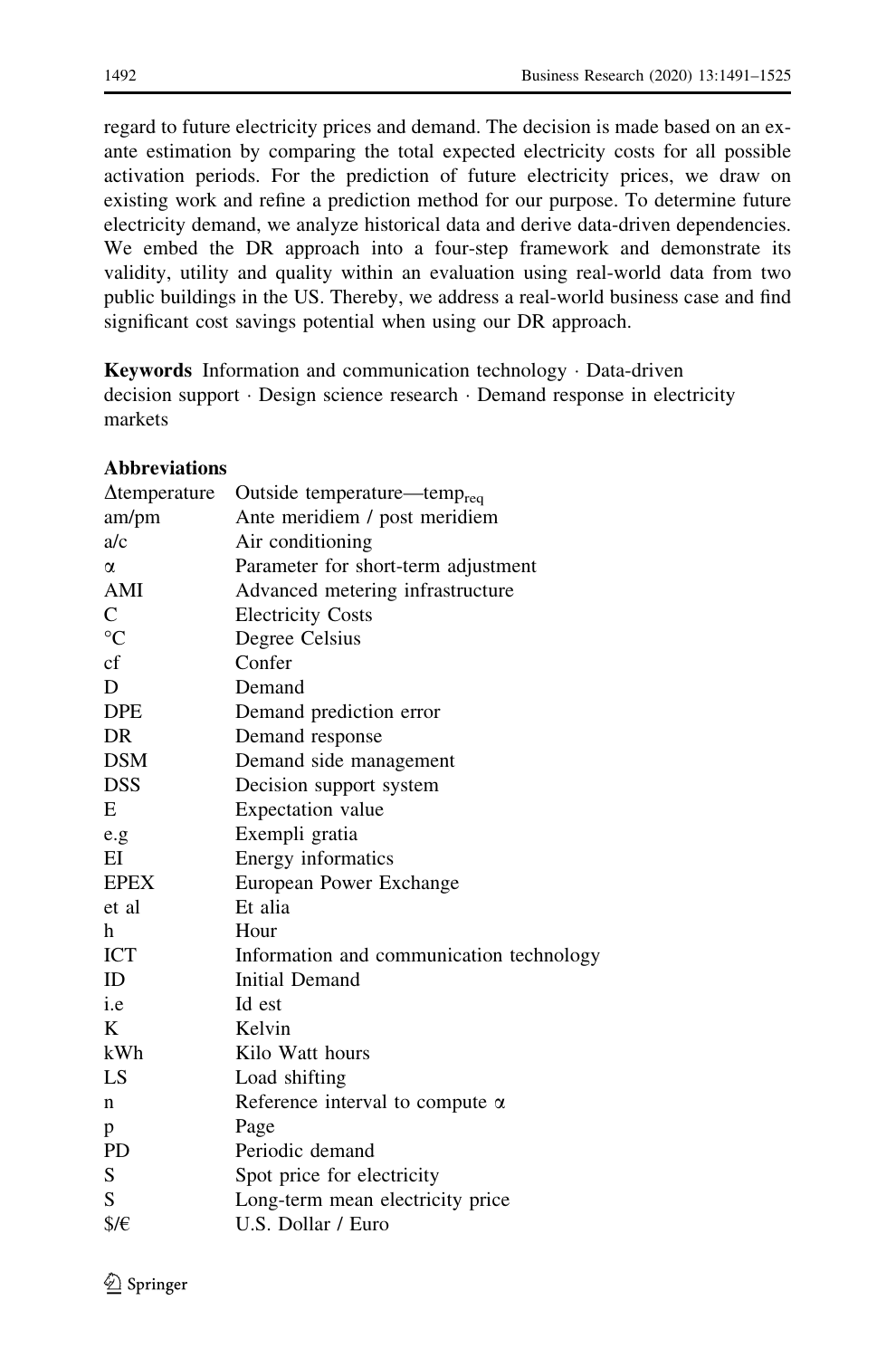| T            | Occupancy time                       |
|--------------|--------------------------------------|
| $\mathbf{f}$ | Time of day                          |
| $t_0$        | First possible starting time for a/c |
| $t_i$        | A/c activation time                  |
| $t_L$        | Latest possible starting for a/c     |
| $t_{\rm m}$  | Current point in time                |
| $temp_{req}$ | Required inside temperature          |
| $\theta$     | Mean reversion speed                 |
| X            | Restoration time for tempreq         |
|              | Percent                              |

# 1 Introduction

To date, the energy transition is mostly pushed forward in advanced European economies (e.g., Germany, Norway, Sweden, Switzerland), but there is also a world-wide political endeavor (e.g., South America, Japan) to stop global warming (World Economic Forum [2017](#page-34-0)). With an increasing number of countries aiming for an entirely sustainable energy production (especially from wind and solar), sustainable energy sources evolved to be the world's (relatively) fastest-growing energy source (U.S. Energy Information Administration [2018](#page-34-0)). The adverse effect of sustainable energy sources is their lack of controllability (e.g., sun shining, wind blowing), which brings volatility to energy supply (Goebel [2013;](#page-32-0) Ludig, et al. [2011\)](#page-33-0). As a result, the expansion of sustainable energy sources results in more volatile electricity prices (Smith et al. [2010](#page-33-0); Ketterer [2014\)](#page-32-0).

Additionally, the world's energy consumption is projected to increase by 28% between 2015 and 2040, especially due to increased economic growth, access to marketed energy, and quickly growing populations in non-OECD countries (U.S. Energy Information Administration [2017](#page-34-0)), that outweigh increasingly energyefficient technologies. Thereby, in 2017, domestic and commercial building sectors' combined contribution to U.S. energy consumption has reached 27% (Pérez-Lombard, et al. [2008;](#page-33-0) U.S. Energy Information (Pérez-Lombard, et al. [2008](#page-33-0); U.S. Energy Information Administration [2015](#page-34-0)) and is projected to increase by 32% between 2015 and 2040, an increasing proportion of which is electricity consumption with an annual increase of 2% (U.S. Energy Information Administration  $2017$ ). Thus, for building operation, which has the objective to manage buildings and their facilities (e.g., technical infrastructure, heating, ventilation and air conditioning), volatile electricity prices are a difficult challenge and electricity demand management is an important task.

Building operators can reduce their volatility-exacerbated electricity costs by utilizing flexibility in electricity consumption, which ''bear[s] economic value'' (Fridgen, et al. [2016,](#page-32-0) p.538). As electricity prices—depending on the market—are likely to be lower during some periods (e.g., night times), it is preferable to consume electricity in these periods rather than during periods, in which prices are regularly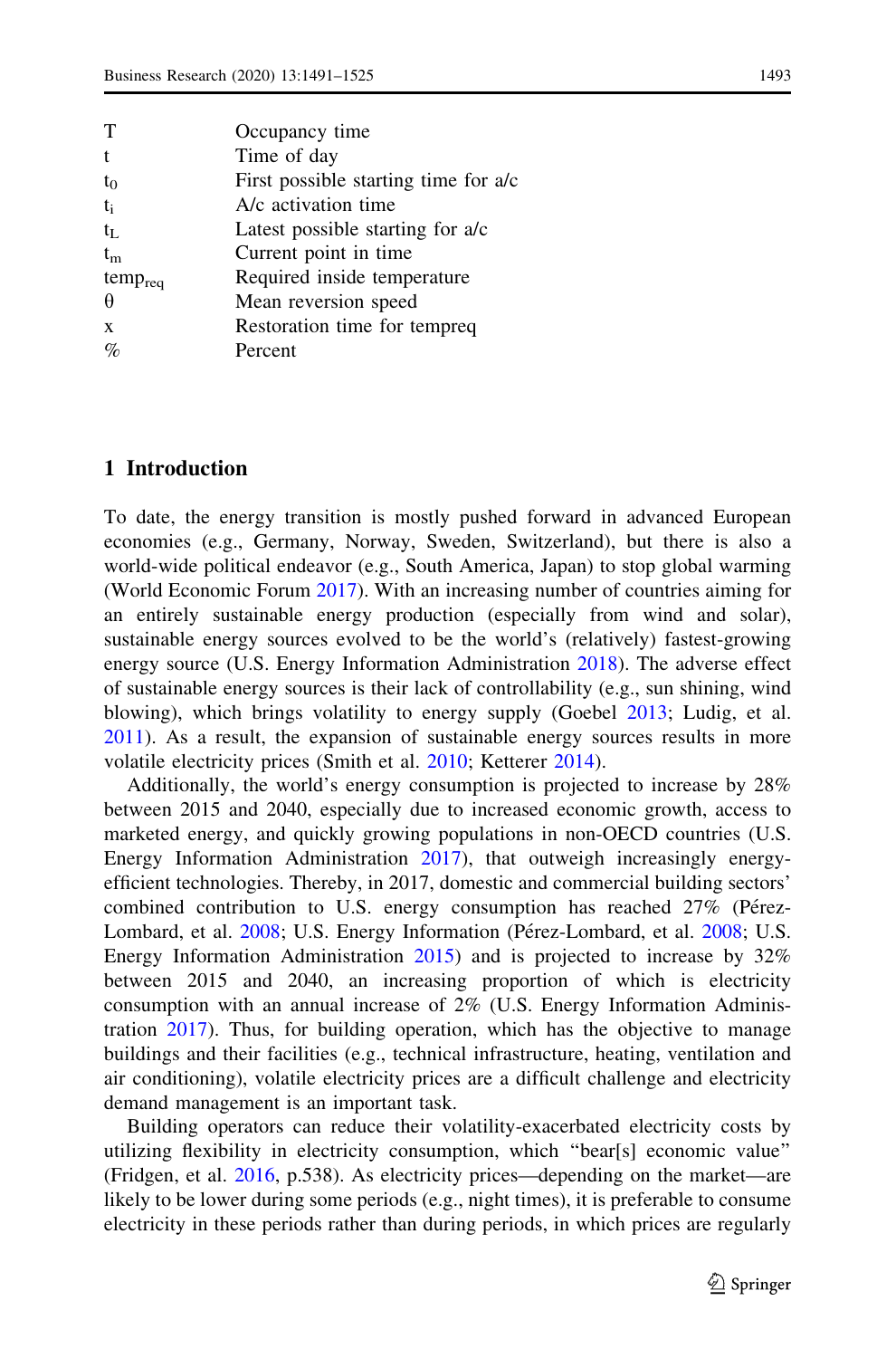at their peak (e.g., noon). Following Rozali, et al. ([2014,](#page-33-0) p.2464) load shifting (LS) defines the ''process of reallocating the electricity demands from the peak periods when the electricity tariff is high, to off-peak periods when the electricity tariff is low''. While LS is usually not possible for the entire electricity demand, already minor LS flexibilities can yield substantial electricity cost savings. More precisely, certain appliances are interactive and usually lack flexibility potential (e.g., television, lighting, stove, office equipment) (Barker, et al. [2012\)](#page-33-0), however, other appliances may contain flexibility potential that can be utilized by smarter control systems (e.g., air conditioning systems, water boiler, washing machine). The research domain for utilizing LS flexibility is called demand response (DR). DR is defined as ''changes in electric usage by end-use customers from their normal consumption patterns in response to changes in the price of electricity over time [...]" (Federal Energy Regulatory Commission [2008](#page-32-0), C-2).

In U.S. building operation, a/c systems are an important influencing factor of electricity costs (U.S. Energy Information Administration [2016](#page-34-0)) and denote a subcategory of building automation systems, i.e., systems which are ''widely employed in modern buildings to realize automatic monitoring and control of building services systems" (Liu, et al. [2009](#page-32-0), p.1138). Nevertheless, to this day, there are many a/c systems that are manually controlled ((Ferreira, et al. [2012\)](#page-32-0) and prone to run constantly throughout the day, even during disused hours on working days, weekends, and night times. These a/c systems possess LS flexibility potential by reducing a/c to the ondemand usage in advance to the occupancy of a room or building. Other a/c systems provide ''automatic control of the indoor environment conditions'' (Ducreux, et al. [2012](#page-32-0), p.4847) and either preset a/c activation to a fixed time of day or trigger a/c activation by temperature measurements within the building's sensor networks.

Opposite to these approaches, the present paper aims to contribute to the development of data-driven decision support systems (DSS) that make a/c additionally cost-sensitive. In general, DSSs are ''computer technology solutions that can be used to support complex decision making and problem-solving'' (Shim, et al. [2002](#page-33-0), p.111). According to the ''Expanded DSS Framework'' of (Power [2008,](#page-33-0) p.127), the special type of data-driven DSS ''emphasizes access to and manipulation of a time series of internal […] data and sometimes external and real-time data''. Data-driven DSSs can significantly improve electricity management for a/c systems by monitoring and processing decision-relevant information from different information sources. They can integrate both building-specific information (e.g., current and required inside temperature, occupancy schedules) and external information (e.g., historical and real-time electricity price information, weather information) to enable ex-ante optimal LS decision making. Compared to many existing approaches to building automation, these decisions are time-saving and cost-saving under consideration of human objectives and frame conditions. Hence, the present paper covers a relevant real-world problem:

''How can data-driven decision support for load shifting reduce electricity costs in real estate air conditioning systems?''

For the creation of data-driven DSSs, smart and machine supported information systems are of great value. An advanced metering infrastructure (AMI) as a subcategory of information and communication technology (ICT) records ''customer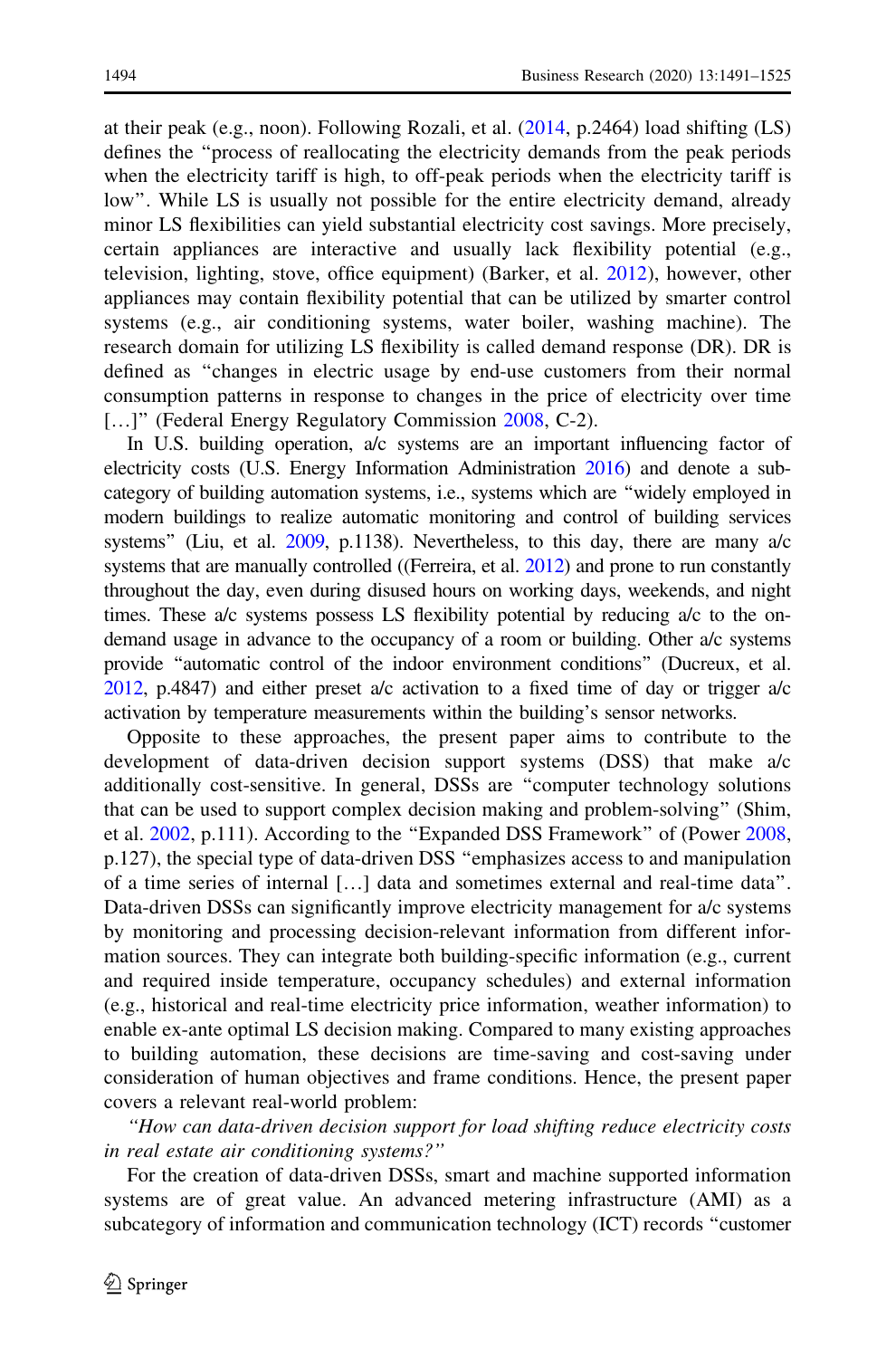consumption (and possibly other parameters) hourly or more frequently and provides for daily or more frequent transmittal of measurements over a [bidirectional] communication network to a central collection point'' (Federal Energy Regulatory Commission [2008](#page-32-0), p.5). Therefore, AMI enables rapid information exchange and remote control for activating and deactivating a/c systems.

A building operator's LS decision on a/c depicts a dynamic and stochastic optimization problem. Therefore, this paper presents an artifact to address this realworld problem by following principles of the design science research (DSR) paradigm (Gregor and Hevner [2013;](#page-32-0) Hevner, et al. [2004;](#page-32-0) Peffers, et al. [2007\)](#page-33-0). The artifact comprises a DR approach for data-driven DSSs, which enables building operators to perform real-time decision making on LS. The DR approach is embedded into a standardized four-step framework and decision making is realized by an algorithm that requires building operators to set a few input parameters. Thereby, the DR approach automatically searches for the expected optimal activation time of the a/c system within a specified temporal flexibility window. Three artifact requirements are postulate

d: It must be easy to understand and use, without requiring engineering expertise or thermal modeling (i.e., simple). It must be applicable for a broad range of applications scenarios (i.e., general), and it must integrate electricity price and demand prediction (i.e., forward-looking).

The paper is structured as follows: This section discusses the purpose and scope of the artifact and its relevance for the target audience (building operators). Section [2](#page-6-0) specifies the problem context in detail and presents findings from prior research. Section [3](#page-7-0) presents the artifact referred to as DR approach. Section [4](#page-13-0) contains the artifact demonstration and a rigorous design evaluation that underpins the validity, utility, and quality of the artifact based on a real-world business case with historical data from two large public buildings. Section [5](#page-30-0) summarizes results and discusses limitations and possible future research.

# 2 Related work

The development of an artifact, which enables building operators to reduce electricity costs using ICT-enabled decision support, is a contribution to energy informatics (EI). EI is concerned with ''analyzing, designing, and implementing systems to increase the efficiency of energy demand and supply systems'' (Watson, et al. [2010](#page-34-0), p.24). An application domain of EI is demand-side management (DSM), which comprises "approaches such as the general increase in energy efficiency and time-based electricity pricing for end-consumers'' (Feuerriegel and Neumann [2014,](#page-32-0) p.359). Strbac [\(2008](#page-33-0)) provides an overview of DSM, explaining both benefits and challenges. The author lists DSM as a means to reduce long-term electricity reserve, to reduce preventive measures for power system security, to improve operation efficiency, and to manage network constraints at the distribution level (Strbac [2008\)](#page-33-0). DR is a subclass of DSM (Sui, et al. 2011), which is an umbrella term (Feuerriegel and Neumann [2014\)](#page-32-0). DR is more customer-centric by promoting their interaction and responses to market signals (e.g., electricity prices) (Albadi and El-Saadany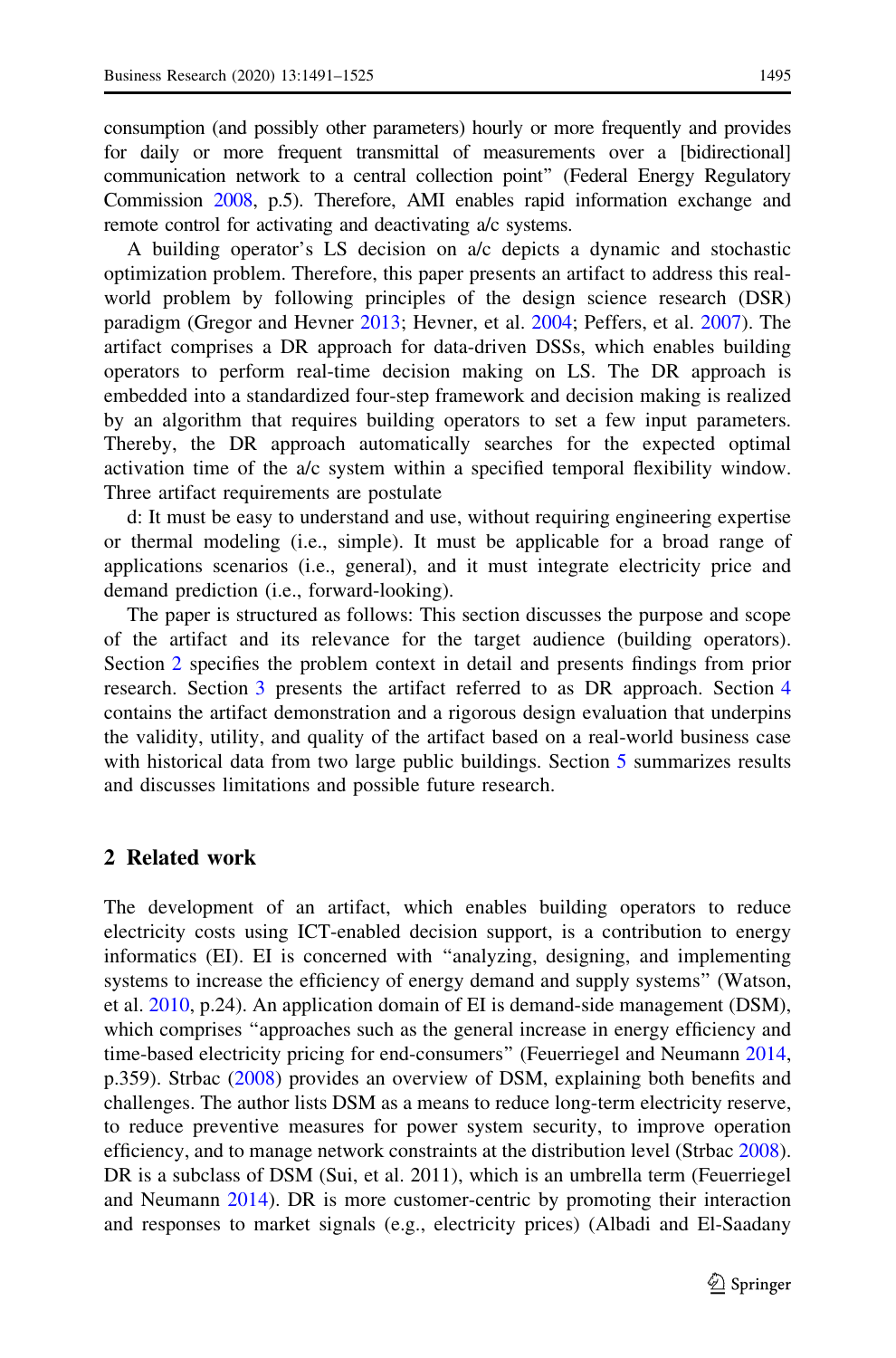Kauffman [1999](#page-32-0); Ronn [2002;](#page-33-0) Sezgen et al. [2007;](#page-33-0) Ullrich [2013\)](#page-34-0) and develop a model to dynamically optimize LS in discrete time increments. For households and small businesses, Conejo et al. ([2010\)](#page-32-0) develop a model to dynamically adjust the hourly load level in response to consumption constraints and electricity prices, which are forecasted within confidence intervals. Lujano-Rojas et al. ([2012\)](#page-33-0) present an optimal DR load management strategy, which considers electricity price prediction, user-defined preferences on energy demand, renewable power production, and electric vehicle utilization. In two case studies, they illustrate that users of the proposed model can reduce electricity bills between 8 and 22%. Presenting a tool to maximize social welfare, Su and Kirschen [\(2009](#page-33-0)) illustrate that electricity prices tend to decline by increasing usage of LS. In a case study, Albadi and El-Saadany [\(2008\)](#page-32-0) demonstrate that DR reduces electricity price peaks and changes the consumption patterns of endconsumers. The authors list the benefits of DR and find that savings are not only possible for participating customers, but for all customers in the market. Further, they find positive effects of DR on electricity system reliability and electricity market performance. Mohsenian-Rad, et al. ([2010,](#page-33-0) p.329) use a game-theoretic approach to illustrate that in the presence of a real-time electricity market, each user has the incentive to participate in a scheduling game. They propose an ''optimal, autonomous, and distributed incentive-based energy consumption scheduling algorithm'' that aims to minimize ''the cost of energy and also to balance the total residential load'' (Mohsenian-Rad, et al. [2010,](#page-33-0) p.329). Further, they focus on communication among users rather than interactions between a utility company and its customers. For residential customers, Gottwalt, et al. [\(2011\)](#page-32-0) build different scenarios with flat and time-based electricity tariffs. Without uncertainty in a day-ahead hourly pricing regime, households can realize significant savings in electricity costs.

In the context of commercial building operation, Zhou, et al. ([2011\)](#page-34-0) build an agent-based simulation model and illustrate that DR actions by several building operators shave load profiles at peak hours (peak clipping), reduce the volatility of aggregated electricity demand, reduce electricity prices (and therefore electricity costs), and reduce electricity price volatility. Bahrami, et al.  $(2012)$  $(2012)$  suggest a new load management strategy to reduce building operators' electricity costs. Their DR approach models electricity prices as a convex function of electricity demand and supply, i.e., an individual building operator's hourly market price is influenced by information about the total electricity consumption of all customers and the total generation capacity of the respective utility. However, since building operators usually lack such detailed market information, this approach is rather game theoretic and only applicable from a utility's perspective. A model for electricity price prediction is developed by Mohsenian-Rad and Leon-Garcia [\(2010](#page-33-0)) who propose an automatic energy consumption scheduling framework. Similar to the present paper's objectives, these authors intent to help building operators ''to shape their response [to electricity prices] properly and in an automated fashion'' (Mohsenian-Rad and Leon-Garcia [2010](#page-33-0), p.121). While the present paper's approach takes into account the dependence of electricity demand on temperature forecasts, Mohsenian-Rad and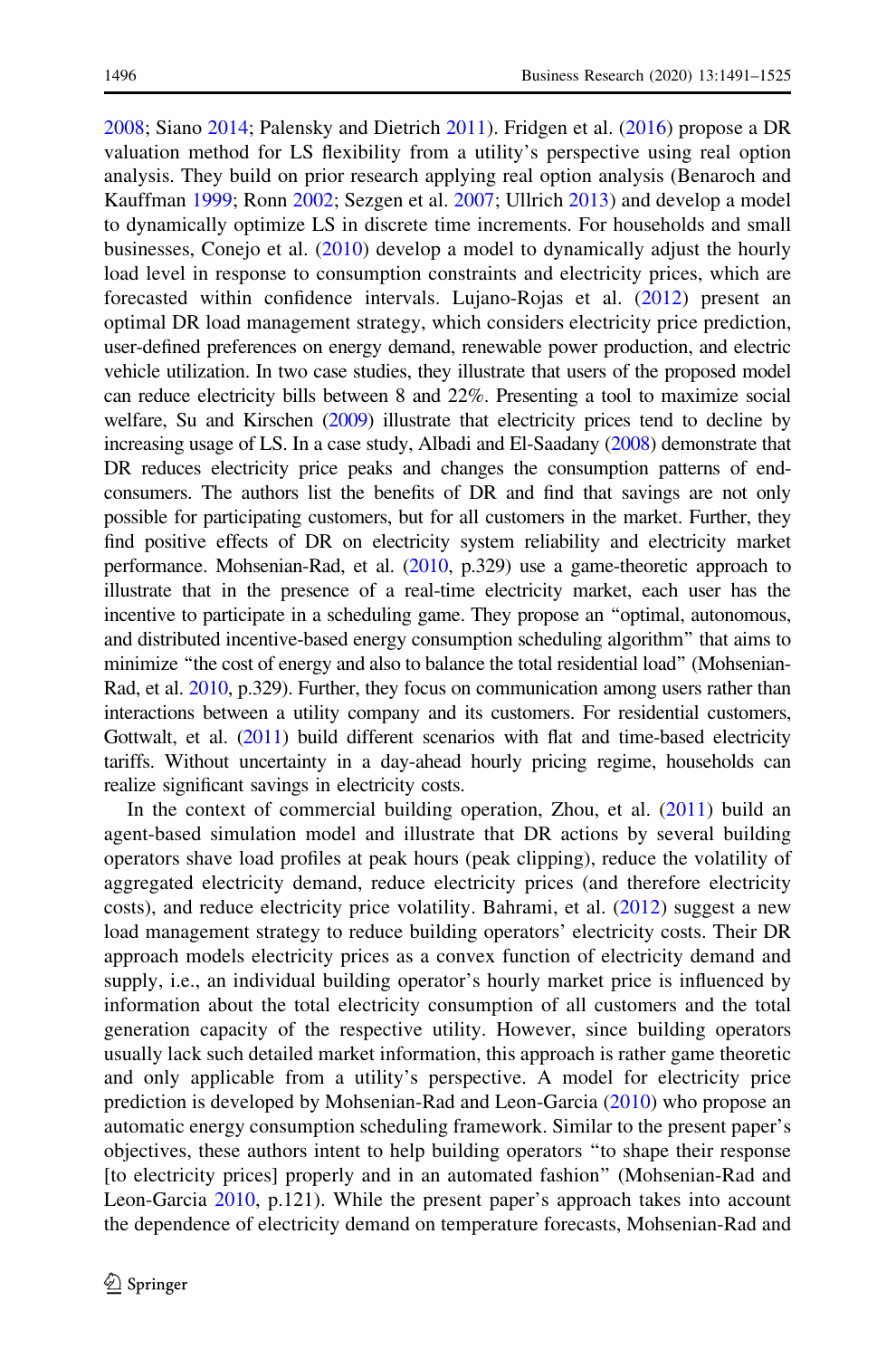<span id="page-6-0"></span>Leon-Garcia [\(2010](#page-33-0)) require building operators to manually announce their upcoming electricity demand using AMI. Henze ([2005\)](#page-32-0) presents a model-based approach for predictive control of active and passive thermal storage inventory. Their supervisory controller includes short-term weather prediction and therefore a/c electricity demand prediction, time-of-use differentiated electricity prices, and real-time control strategies with dynamically updated forecasts. However, since these authors assume electricity rate structures to be visible and exogenously predetermined by the utility, their model is not suited for situations in which a building operator must decide based on real-time electricity market price information with stochastic future development. The present paper grasps this situation by applying a prediction methodology for intraday electricity price development under consideration of historical price patterns. Another approach that integrates dynamic electricity tariffs and electricity storage management is presented by Oldewurtel, et al. [\(2011](#page-33-0)). Like the present paper's approach, these authors model dynamic electricity prices with stochastic future development to achieve electricity cost savings by exploiting LS flexibilities. Instead of predicting electricity demand, however, these authors empirically collect and aggregate historical demand profiles, which makes their model insensitive for individual electricity consumption. While these articles focus on a macrogrid perspective, there is also a substantial research stream on decentral microgrid concepts (e.g., Guerrero, et al.  $2012$ ; Hatziargyriou, et al.  $2007$ ; Münsing, et al.  $2017$ ; Thiam  $2010$ ). Though this perspective is gaining increasing importance with the further distribution of decentralized (renewable) electricity generation (e.g., solar, wind), this manuscript focuses on the optimization of electricity costs in the presence of a macro electricity market (i.e., against public market prices).

Most of the mentioned studies rely on data-driven decision making and assume smart grids and respective ICT (especially AMI) as technological enablers. Concluding, researchers have already started to develop data-driven DR approaches by suggesting new control logics in building operation, which might be part of future DSSs. The present paper strives to contribute to this development by addressing especially one identified research gap: To the best of the authors knowledge, formal DR approaches which dynamically predict electricity prices and electricity demand for a/c systems based on weather information and occupancy schedules and that perform automated and real-time decision support on LS with the objective to reduce electricity costs do not exist so far.

# 3 Artifact description

In this section, the present paper continues to ''create and evaluate(the appropriate) IT artifact intended to solve [the] identified problem'' (Hevner, et al. [2004](#page-32-0), p.77). In line with the EI framework introduced by Watson, et al. ([2010\)](#page-34-0), the artifact supports building operators using flow networks (AMI) and sensitized objects (a/c system) to smarter consume electricity. Hence, it addresses the problem of a ''lack of information to enable and motivate economic and behaviorally driven solutions'' (Watson, et al. [2010](#page-34-0), p.24).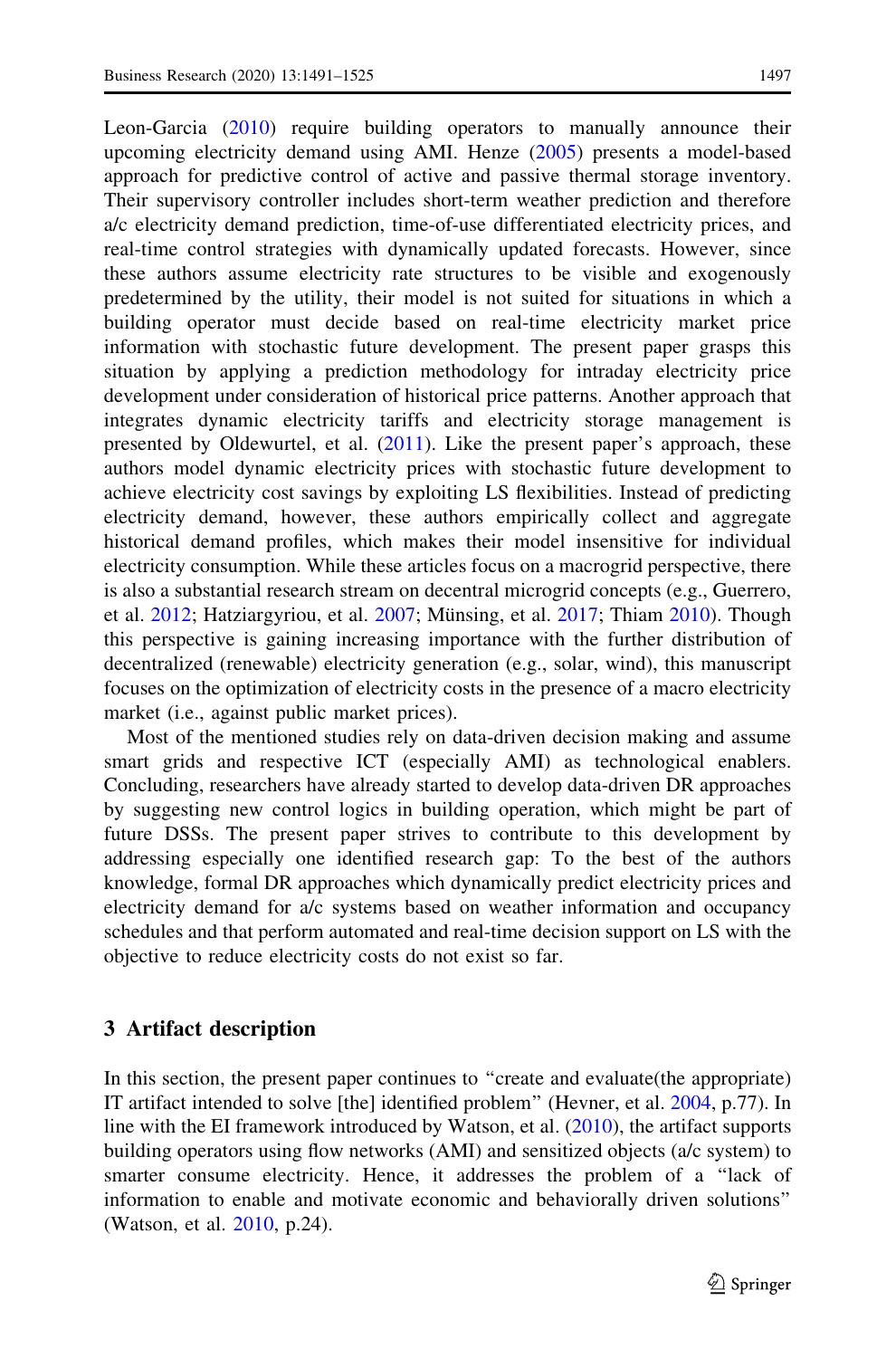#### <span id="page-7-0"></span>3.1 Scenario introduction

The present paper defines an "a/c system" as technology that building operators use to change temperature (i.e., heating, or cooling) inside a room or building. Although many authors use the term heating, ventilation and air conditioning systems, this paper applies a/c systems as a general term, which can comprise all these use cases. The a/c system is part of a greater information system that ''ties together the various elements to provide a complete solution'' (Watson, et al. [2010,](#page-34-0) p.27). In the following, the artifact's application scenario is explained along with prerequisite assumptions and the four-step framework embedding the DR approach to reduce electricity costs.

The application scenario is characterized as follows: A building operator must prepare appropriate temperature according to an exogenously specified room or building (in the following referred to as object) occupancy schedule (Fig. 1). Occupancy time is the time when the considered object is not empty. The required inside temperature (temp<sub>req</sub>) needs to be achieved until occupancy starts  $(T)$ , whereas inside temperature prior to occupancy may deviate. For the DR approach, the present paper focuses on the time span between the first possible starting time for a/c (t<sub>0</sub>) and the latest possible starting time for a/c (t<sub>1</sub>). The latter is necessary to guarantee temp<sub>req</sub> until occupancy:  $t_L$  is the latest point prior to T at which a/c activation ensures temp<sub>req</sub> until T. By finding the expectedly optimal point in time between  $t_0$  and  $t_L$  (i.e., the temporal flexibility window for LS) to activate the a/c system, building operators can minimize expected electricity costs. During each day, several subsequent, non-overlapping events can take place in one object.

Assumption 1: Building operators can deduce  $t_0$  and  $t_L$  by analyzing the occupancy schedule and temp<sub>rea</sub> is constant for different object occupancies.

The DR approach uses the end of one occupancy as  $t_0$  to optimize a/c for subsequent occupancy (if an occupancy is the first on the day,  $t_0$  could be the previous day). Hence, due to the previous occupancy, the object's inside temperature in  $t_0$  can be assumed to be temp<sub>req</sub>. If a/c is deactivated in  $t_0$ , the object's inside temperature starts striving toward outside temperature due to thermal movement.

Assumption 2: The object's inside temperature in  $t_0$  equals temp<sub>req</sub>.

Considering the first artifact requirement (''easy to understand and use''), the DR approach applies discrete-time optimization, which is less complex and demanding (for decision-makers and ICT) than continuous-time optimization.



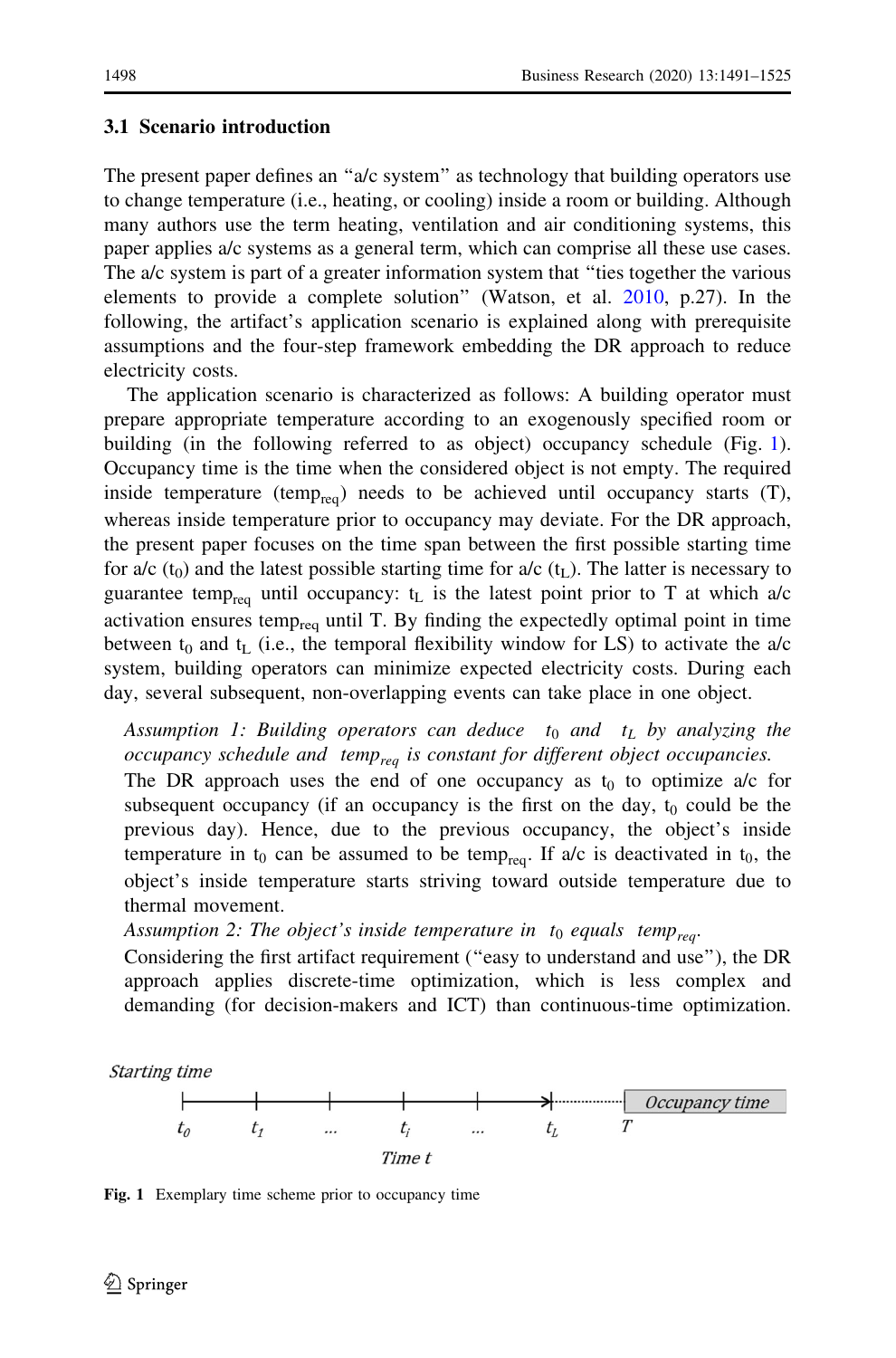<span id="page-8-0"></span>Moreover, the DR approach requires an appropriate a/c procedure, i.e., a sequence of a/c activations and deactivations with specific durations and intensities. A/c procedures are specified by their control levers: Cooling and heating can be activated unilaterally or alternately. Then, cooling and heating can be activated continuously or with interruptions. Finally, cooling and heating can be performed at different intensities within certain technical boundaries. These control levers can be applied either solely or jointly within one procedure. The common objective of all procedures is to achieve temp<sub>req</sub> until  $T$ .

Figure 2 illustrates three exemplarily procedures (for cooling): A procedure where a/c is activated dynamically over multiple periods (1). At each discrete time step, an algorithm decides to either activate or deactivate a/c and, for activation, a/c intensity. Although this is a very promising procedure to minimize electricity costs for a/c, it also entails the largest optimization complexity. Then, a less complex procedure in which temp<sub>req</sub> (until T) is achieved by one-time activation and deactivation (2). To compensate for an object's thermal movement, inside temperature during activation (before T) is undercooled. However, this procedure has technical restrictions (e.g., the a/c system may cool below the freezing point of cooling water) wherefore additional optimization conditions are necessary. Finally, a procedure in which a/c runs constantly (without interruption) from  $t_0$  to  $t_1$  (3). This procedure foregoes LS flexibility and is (in most cases) a waste of savings potential and energy.

The present paper applies a procedure that is more simplistic than procedure (1) and a combination of procedure (2) and (3) with modifications to avoid technical restrictions resulting from undercooling or overheating and to reduce the waste of energy: After activation, a/c is performed continuously and not allowed to interrupt. After reaching temp<sub>req</sub>, it is performed at a lower intensity to keep temp<sub>req</sub> until T (Fig. [3](#page-9-0)).

Thereby,  $x \ge 1$  is the duration (number of discrete-time increments) after a/c activation until temp<sub>req</sub> is restored. The algorithm of the DR approach starts in  $t_0$ and examines whether immediate activation of a/c is expected to be optimal. The activation of a/c is expected to be optimal if the total expected electricity costs



Fig. 2 Objective and variants of a/c procedures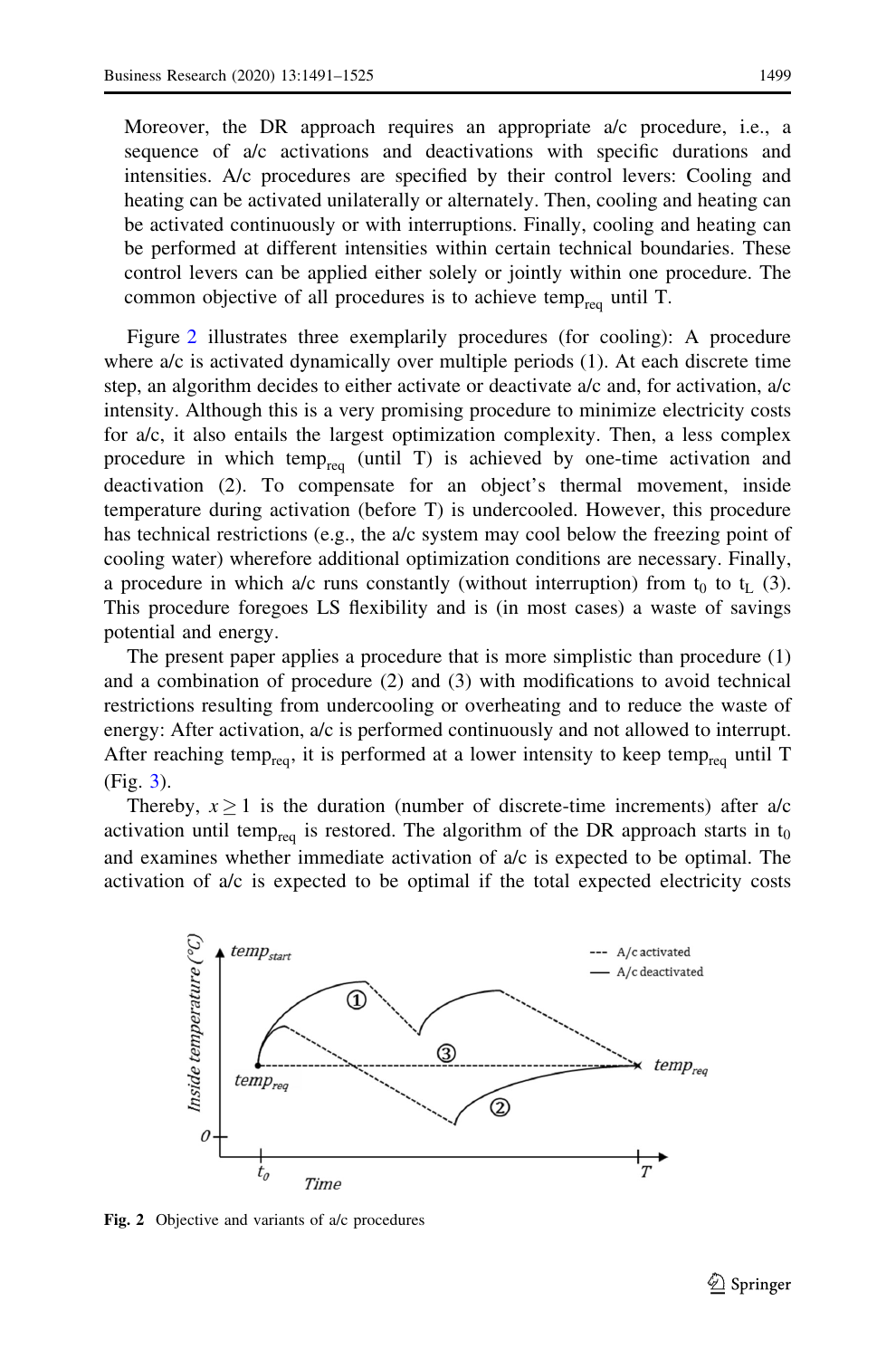<span id="page-9-0"></span>

Fig. 3 The applied procedure



Fig. 4 Four-step framework of the DR approach

resulting from a/c activation in the current period until T are lower compared to later activation times. If a later activation is expected to be optimal, a/c is not activated and computation is repeated the next discrete time step  $(t<sub>L</sub>$  at the latest).

## 3.2 Framework introduction

The data-driven DR approach is embedded within a standardized four-step framework (Fig. 4).

It consists of an inner cycle (decision algorithm for LS) and an outer cycle (feedback cycle). In step 1 (scheduling), the DR approach imports input information for data-driven decision making. In step 2, the DR approach predicts future electricity prices (a) and demand (b). This information is used in step 3, when the DR approach decides upon LS, i.e., activation of the a/c system. If activation is deferred, the DR approach reiterates step 2 and 3 in the next period. After the optimization is completed, the DR approach evaluates realized cost savings (step 4). In the following, this paper explains each step and the accompanying assumptions in more detail.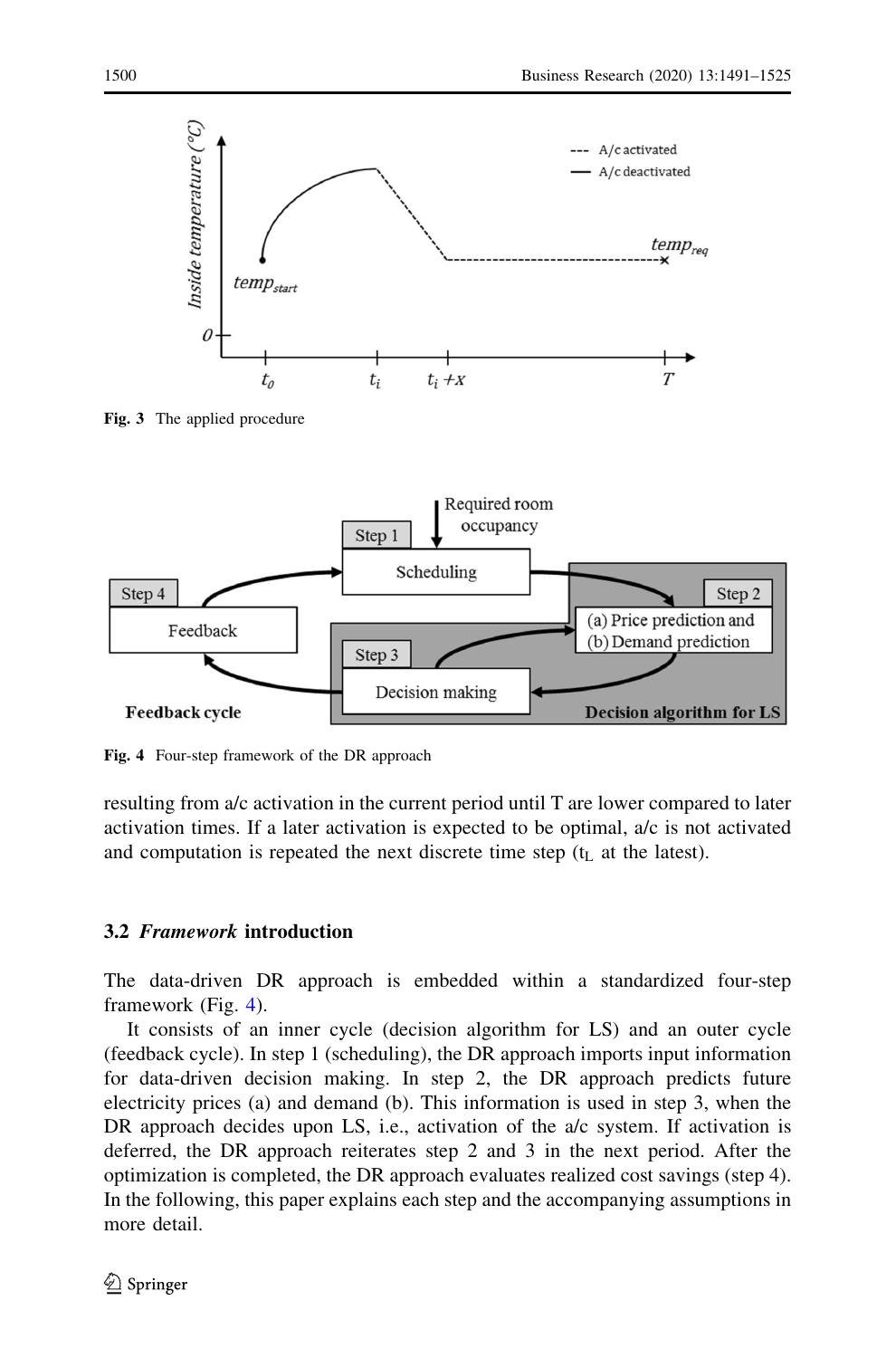The first step is the collection of three human input parameters according to Assumption 1:  $t_0$ ,  $t_L$ , and temp<sub>req</sub>.  $t_0$  and  $t_L$  may be implicitly derived out of the object's occupancy schedule. These parameters strongly influence further decision making and set the boundaries for optimization.

## 3.4 Step 2a: Price prediction

As the DR approach optimizes a/c activation under consideration of expected electricity costs, the algorithm must integrate currently observable and expected future electricity (market) prices. Therefore, the DR approach requires an electricity price prediction model, which is not only accurate but also able to keep comprehensiveness and simplicity. Although different price prediction models are conceivable, the present paper builds upon the work of Fridgen, et al. [\(2016](#page-32-0)), who develop a discrete-time price prediction model for the valuation of LS flexibility in an intraday electricity market. In the following, their model is referred to as ''price prediction model''.

Within the price prediction model, the authors develop a stochastic process ''which realistically replicates intraday electricity spot price development'' (Fridgen, et al. [2016,](#page-32-0) p.537). Their stochastic process predicts electricity price movements and thereby certain reoccurring intraday patterns out of historical data. Since this paper does also focus on intraday flexibility in discrete-time increments, the price prediction model is appropriate for the present purpose.

The price prediction model uses geometric electricity spot price returns to set up a geometric Brownian motion consisting of two components: A component depicting expected price changes (drift) and a component depicting uncertain price changes (volatility). The computation of the drift integrates historical time (of day) dependent mean electricity prices and expects that the process reverts to these patterns (mean-reversion). Since mean price and volatility patterns vary between different times (of day), the price prediction model ties a ''chain of single-period stochastic processes'' (Fridgen, et al. [2016](#page-32-0), p.1001). However, the present paper makes some modifications to align the price prediction model: The original model values LS flexibility using a real options approach, since flexibility is purchased in these authors' scenario. Real options and their value are dependent on price volatility. Whereas Fridgen et al. [\(2016](#page-32-0)) model only electricity prices as the underlying asset to their real option, this paper would have to model both electricity prices and demand, which would result in a far more complex real option analysis. Instead, a simple expectation maximization on already existing flexibility is applied. Assuming risk-neutral building operators, price volatility is no influencing factor for ex-ante decision making: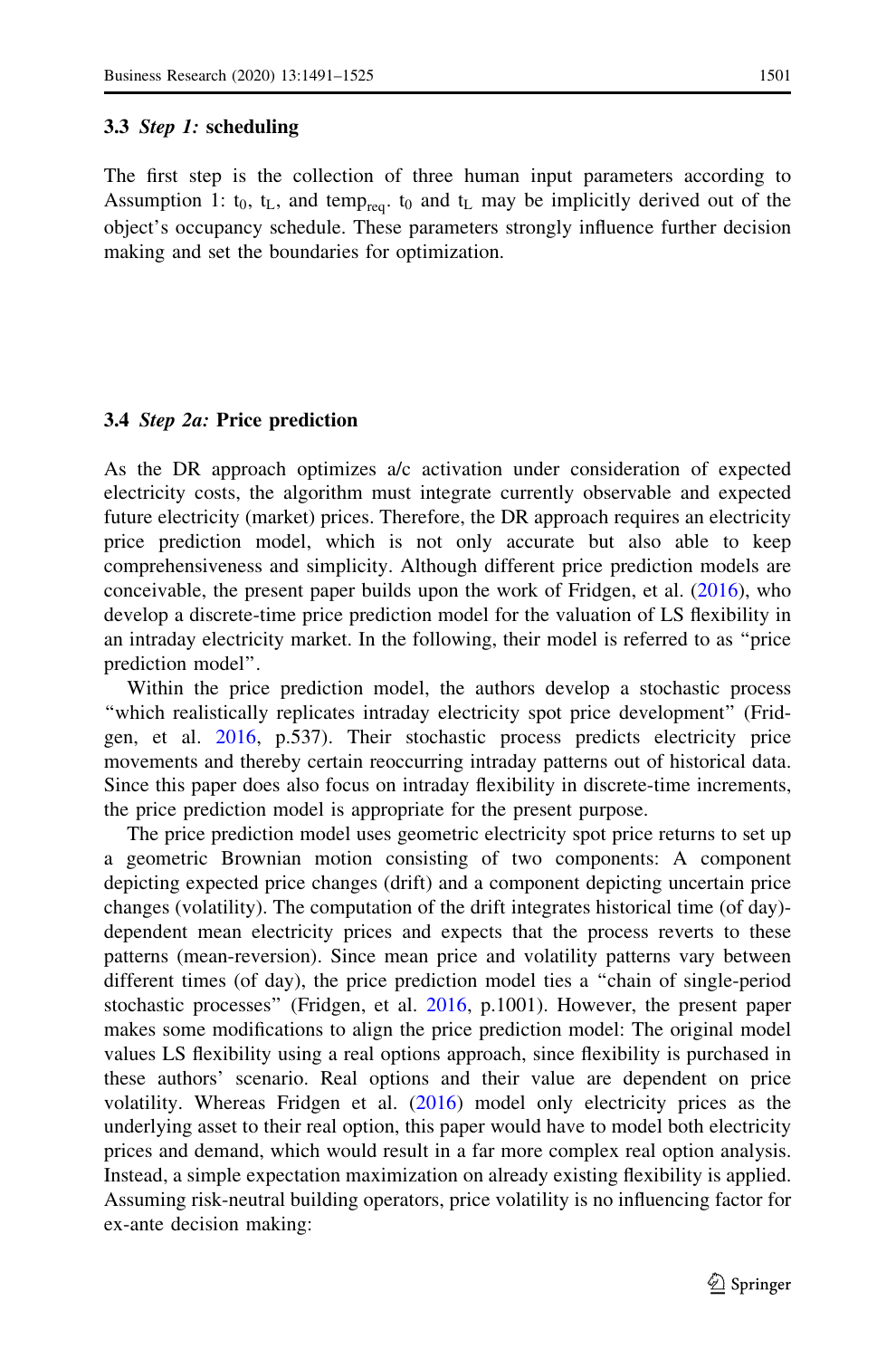#### <span id="page-11-0"></span>3.5 The decision-maker is risk-neutral in his decision making.

The resulting electricity price prediction model based on Fridgen, et al. ([2016\)](#page-32-0) is defined by the following term (E is the expectation value, S is the spot price for electricity, t is the time of day,  $\theta \in [0, 1]$  is the speed of mean-reversion,  $\frac{1}{s}$  is the long-term mean electricity price, and  $\alpha =$  $\frac{\sum_{i=0}^{i=n} S(t-i)}{\sum_{i=0}^{i=n} \overline{S}(t-i)}$  $\in [0, \infty)$ ; a parameter for shortterm adjustment of  $_S^-$ ):

$$
E(S(t+1)) = E(S(t)) + \theta * (\alpha * \overline{S}(t+1)) - E(S(t))
$$
\n(1)

The speed of mean-reversion  $\theta$  determines how fast the electricity price is expected to return to its long-term price pattern during the next discrete time increment. If  $\theta = 1$ , the electricity price in  $t + 1$  is expected to equal the adjusted long-term mean price in t + 1. If  $\theta = 0$ , the electricity price in t + 1 is expected to equal the price in t. The short-term adjustment  $\alpha$  determines the adjustment of  $\frac{1}{s}$  to represent recent price information. In particular, daily electricity prices usually deviate from their long-term mean price level because of temporary fluctuations in electricity demand and supply. The DR approach integrates current observable price information and applies the price prediction model whenever it must decide about a/c activation.

#### 3.6 Step 2b: demand calculation

Besides electricity prices, building operator's electricity costs depend on electricity demand. In step 2b, the DR approach calculates electricity demand  $(D(t_i, t_{L}, x))$  for a/c activation.  $D(t_i, t_i, x)$  is the total amount of electricity (in kwh) that is consumed between  $t_i$  and  $t_L$ . It depends on the difference between outside temperature and temp<sub>req</sub>, which is referred to as  $\Delta$ temperature(t). For further analysis, D(t<sub>i</sub>, t<sub>L</sub>, x) is separated into two components (Fig. 5):

 $ID(t_i, x)$  is the initial electricity demand or payback load (Illerhaus and Verstege [2000\)](#page-32-0) for a/c deactivation in  $t_0$  and subsequent thermal movement until a/c (re)activation. ID( $t_i$ , x) is the initial electricity demand per time increment



Fig. 5 Electricity demand in the applied procedure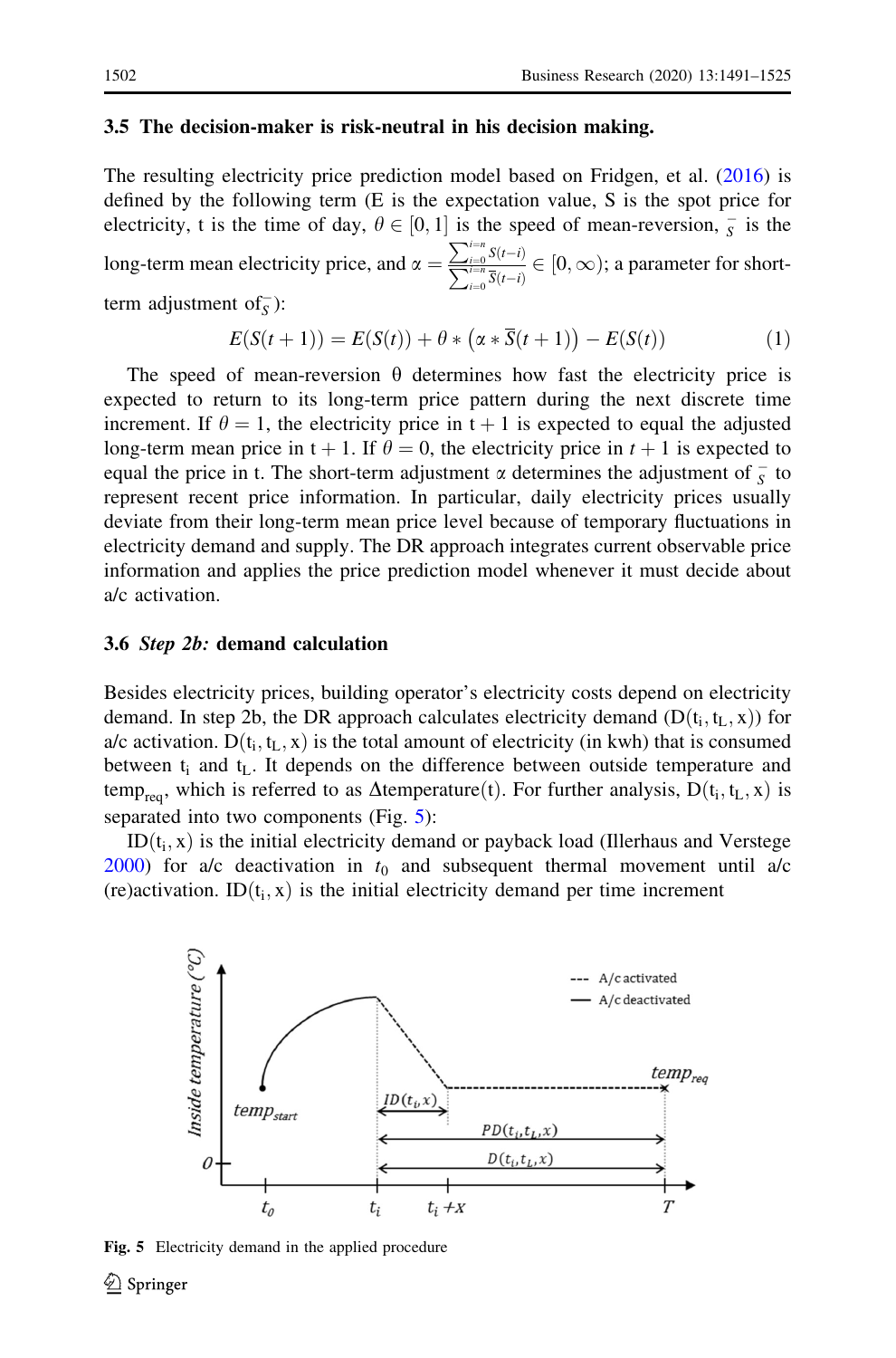$$
ID(t_i, x) = \sum_{t=t_i}^{t=t_i + x-1} ID(t)
$$
 (2)

To estimate  $ID(t)$ , building operators analyze the historical data-based dependence of ID $(t)$  on previous periods' development of  $\Delta$ temperature $(t)$ . They regress  $ID(t)$ , for example, on mean temperature or use a weighted average with a higher weighting for more recent temperature developments (due to thermal movement). A multi-dimensional model that regresses  $ID(t)$  simultaneously on every previous periods'  $\Delta$ temperature $(t)$  is also conceivable but exposed to great complexity and data requirements. If historical data is absent, building operators could conduct experimental runs to collect the required information. Moreover, starting in  $t_i$ , further electricity  $PD(t_i, t_{L_i}, x)$  is required to compensate for continuous thermal movement until T. After achieving temp<sub>req</sub>, PD $(t)$  is the periodical amount of electricity (in kwh) that is required to keep temp<sub>req</sub> constant between t and  $t + 1$ . In addition, until temp<sub>req</sub> is achieved (i.e., during the initial cooling process between  $t_i$ and  $t_i + x$ ), there is already a fraction of PD(t) that is required (in addition to ID $(t_i, x)$  as the a/c system starts to regulate the inside temperature toward temp<sub>req</sub>, which also initializes energy loss due to thermal movement. For simplification, this amount of energy is estimated by  $\frac{PD(t)}{2}$  for  $t \in [t_i, t_i + x - 1]$ . Hence, PD $(t_i, t_L, x)$  can be computed as

$$
PD(t_i, t_L, x) = \sum_{t=t_i}^{t_i + x - 1} \frac{PD(t)}{2} + \sum_{t=t_i + x}^{t=t_L} PD(t)
$$
\n(3)

Like ID $(t)$ , building operators can measure the dependence of PD $(t)$  on  $\Delta$ temperature(t). Figure 6 illustrates a schematic dependency structure for PD(t). Thus, the algorithm can compute the total electricity demand between  $t_i$  and  $t_l$ .

$$
D(t_i, t_L, x) = ID(t_i, x) + PD(t_i, t_L, x)
$$
\n(4)

#### 3.7 Step 3: decision-making

In this step, the DR approach decides either to activate the a/c system in the current period or to defer the activation decision to the next period. More precisely, for each possible (discrete) activation time  $t_i$  until  $t_L$ , estimated in time  $t_m$  (m  $\leq$  i, refers to the current point in time for decision making), the algorithm calculates expected



Fig. 6 Schematic dependence of  $PD(t)$  on  $\Delta$ temperature $(t)$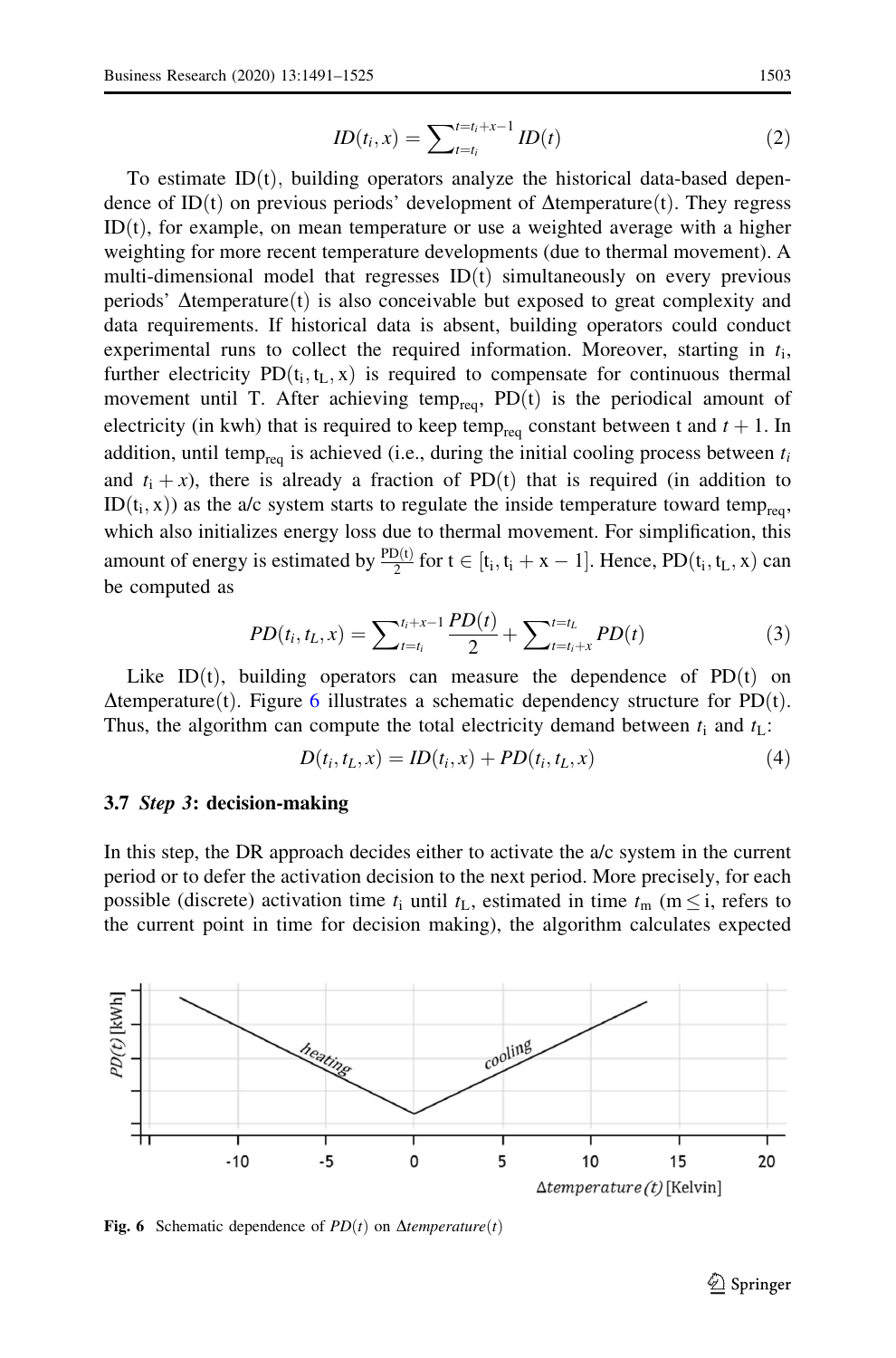<span id="page-13-0"></span>total electricity costs for a/c activation. For  $ID(t_i, x)$  and  $PD(t_i, t_L, x)$ , costs amount to:

$$
E(C(ID(t_i,x))) = \sum_{t=t_i}^{t=t_i+x-1} (E(ID(t)) * E(S(t)))
$$
\n(5)

$$
E(C(PD(t_i, t_L, x))) = \sum_{t=t_i}^{t=t_i + x-1} \left( \frac{PD(t)}{2} * E(S(t)) \right) + \sum_{t=t_i + x}^{t=t_L} (PD(t) * E(S(t))) \tag{6}
$$

adding  $E(C(ID(t_i, x)))$  and  $E(C(PD(t_i, t_i, x)))$ , building operators can calculate the expected total electricity costs  $E(C(t_i, t_L, x))$ . In particular,  $E(C(t_i, t_L, x|t_m))$ expresses these costs estimated in time  $t_m$ . The objective of the algorithm in time  $t_m$ is therefore to identify the minimum  $E(C(t_i, t_L, x|t_m))$  out of all possible activation times t<sub>i</sub>, i.e.,  $min_i(E(C(t_i, t_L, x | t_m)))$ . If the algorithm expects  $min_i(E(C(t_i, t_L, x|t_m))) = E(C(t_i, t_L, x|t_m))$ , a/c is activated and ex-ante optimization is terminated. Otherwise, the algorithm defers the activation decision for one period to update information and to decide again. If  $t_m = t_L$  is reached, a/c activation is obligatory.

# 3.8 Step 4: feedback

In the last step, the activation decision and resulting electricity costs are ex-post evaluated. The algorithm's activation decision bases on electricity price and demand predictions and does not necessarily yield optimal results. Hence, there is a need to quantify electricity cost savings to evaluate the quality of the artifact (Goebel [2013;](#page-32-0) Strueker and Dinther [2012](#page-33-0)). Absolute and relative cost savings can be computed by comparing the results of the applied procedure (Fig. [3](#page-9-0)) and a procedure with no DR. As a reference for no DR (''default procedure''), procedure (3) from Fig. [2](#page-8-0) can be applied in which a/c is activated continuously throughout the day. In addition, the feedback should contain a comparison between cost savings and cost savings potential. Cost savings potential is defined as the maximum of electricity costs that could have been saved within the applied procedure by optimally applying LS within the given flexibility window from an ex-post perspective. This is the benchmark for the DR approach. Finally, observable information can be recorded (e.g. time of day, electricity prices, outside temperature, and electricity demand) and processed into a continuously growing database that the DR approach can use to maintain or improve prediction quality.

## 4 Artifact demonstration and evaluation

#### 4.1 Real-world scenario description

In this section, the artifact is evaluated as required within the DSR paradigm. Therefore, the artifact's functionality is illustrated within an example, i.e., the decision algorithm of LS is applied to demonstrate that the DR approach ''can be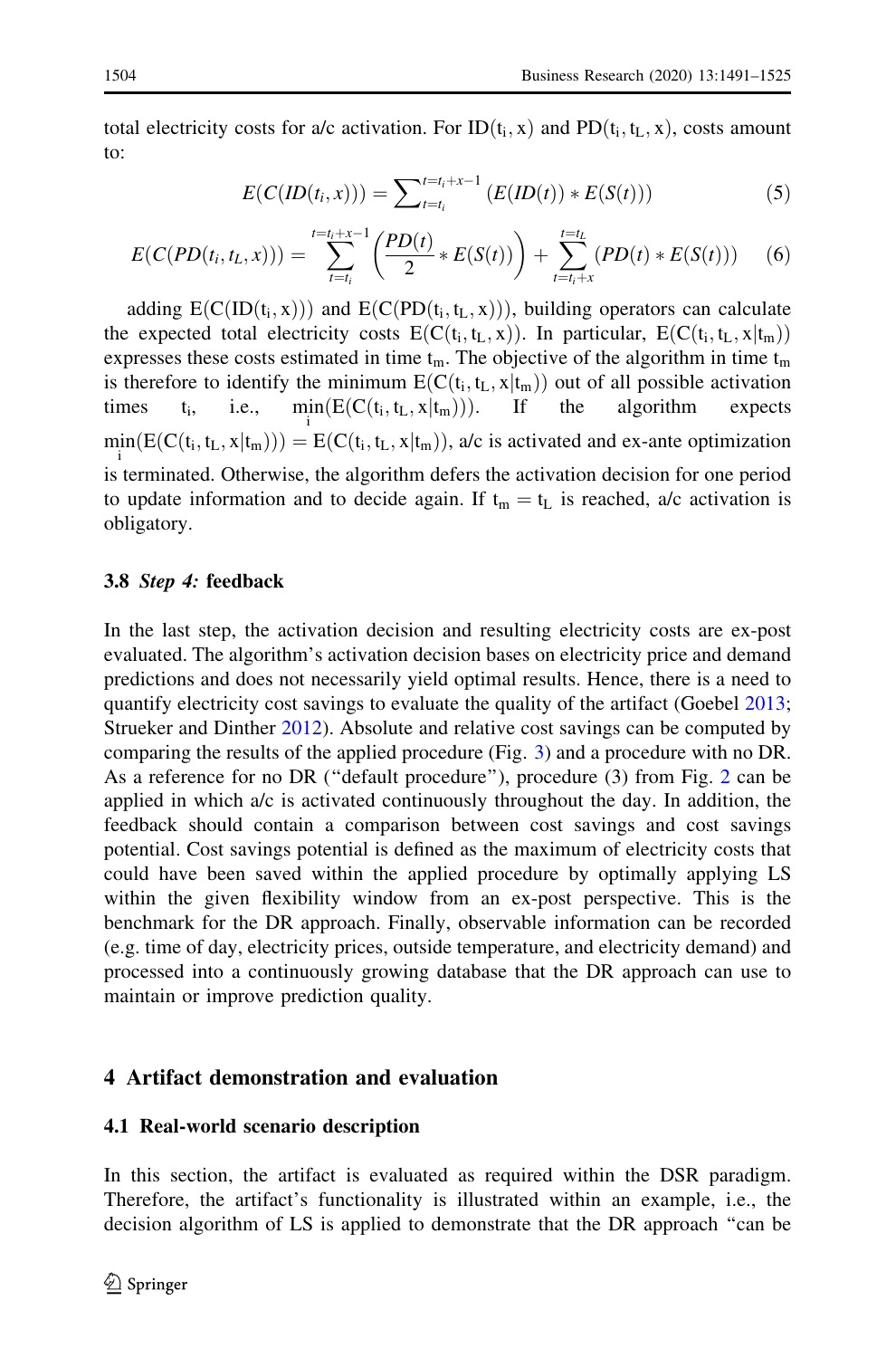implemented in a working system'' (Hevner, et al. [2004](#page-32-0), p.79). Afterward, the DR approach is evaluated with multiple simulations of random scenarios to demonstrate that the ''artifact (generally) works and does what it is meant to do'' (validity) (Gregor and Hevner [2013](#page-32-0), p.351). For both, real-world data is applied.

The object that serves for demonstration and evaluation is located in the southeastern part of the United States, in Georgia. Georgia is known for its subtropical climate, with humid summers and moderate winters. Especially during summer months (May to September), temperatures are comparatively high (between 15–31.7  $\degree$ C on average). During winter months (November to March), temperatures are on average above freezing point (between  $0.6 \degree C$  and  $18.3 \degree C$ ). For research purposes at the University of Georgia, a/c data were collected from two University buildings. The rooms within the buildings are used as offices and for large meetings. Both buildings are partly open to the public. Using measuring points, different parameters were collected during a period ranging from January 2010 to December 2014. Collected parameters comprise inside temperature on a room level, outside temperature, and electricity consumption (kWh) for a/c usage. Measuring points recorded instantaneous, i.e., not as averaged values within a certain time span. Main components of the a/c system are two chiller systems that jointly air-condition via chilled water loops. Together, both chiller systems have a maximum wattage of 1.2 MW and are responsible for 90% of the a/c system's total electricity consumption. The remaining 10% are consumed by auxiliary equipment that scales up with the chillers' current load level. By applying variable load control, the a/c system is designed to provide a constant supply water temperature (about  $5^{\circ}C + /-0.2^{\circ}C$ . Electricity consumption of the a/c system depends on the temperature of return water (that, in turn, depends on outside and the buildings' inside temperature). Warmer return water increases electricity consumption and vice versa. To date, no DR mechanism is in place and the (central) a/c system runs all day (not to be confused with a single room's air supply, which can toggle on and off), even in times of low or no occupancy (e.g., on weekends and at night). Overall, the current system wastes energy and yields unnecessary electricity costs.

The University purchases electricity for the a/c system from a local utility company. The company charges real-time electricity prices rather than offering a flat plan. Thus, electricity prices are sometimes high and the University incurs significant electricity costs. The collected data of the a/c system and payed electricity prices make this example suitable for the DR approach's demonstration and evaluation. Although a data-driven DSS that integrates the DR approach is not implemented yet, its theoretical cost savings potential is evaluated in this scenario.

For variable load control, the a/c system already possesses sensor systems that measure further parameters such as supply water temperature and current load level, a web server that collects all sensor information, and a remote controller that building operators can access using a web portal. Access to the utility's real-time electricity prices is available using the customer portal. To establish cost-sensitive a/c control, there is a need for changes and enhancements in the monitoring and control system as it must dynamically import the utility's price information (by accessing a respective application interface) and possess control software that applies the data-driven DR approach. Moreover, hardware for faster communication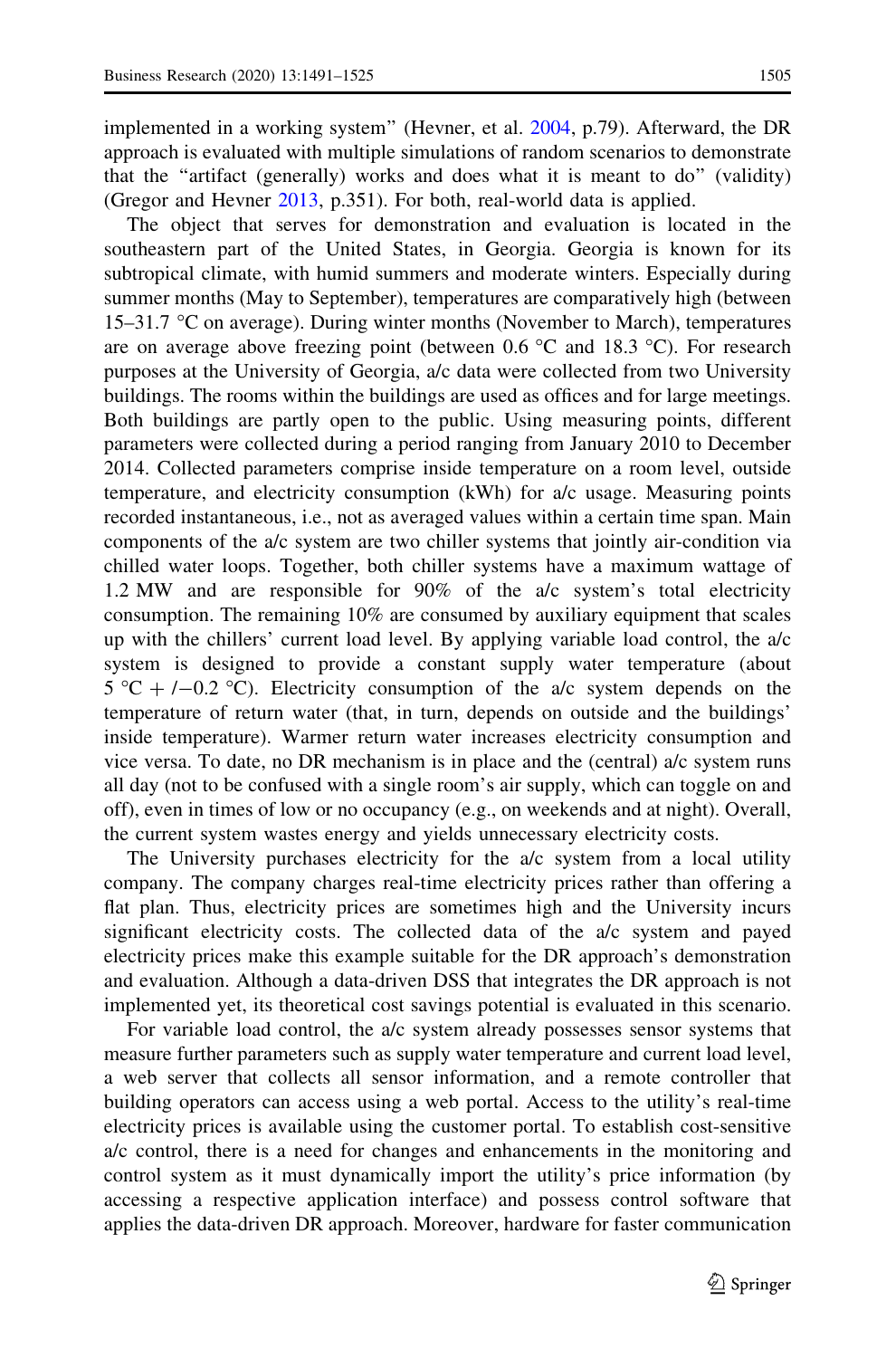<span id="page-15-0"></span>and computation would be useful in order that the system can react on changes in input information in near real-time (which is especially necessary to scale downtime increment length between two optimization iterations). Due to an expert's opinion (an engineer at the university with a PhD who is specialized in a/c systems), the sum of all university-internal and -external costs for implementing such cost-sensitive control in the considered a/c system amounts to about \$100.000. Further running costs are expected to be insignificantly low. Besides this application scenario, the expert expects the control software to be applicable in other university buildings as soon as they are also equipped with modern monitoring and control systems. To obtain a conservative estimate, the present paper limits the business case analyses to the described scenario.

# 4.2 Step 1 Scheduling (demonstration)

For artifact demonstration, temp<sub>req</sub> is set to 21 °C. This is the currently targeted inside temperature in the scenario's buildings. As Georgia, USA, is known for its humid and hot summers, a typical day in September is chosen, when a/c is required to cool (keep) the inside temperature to (at) 21 °C. In particular, the DR approach is applied on September 04, 2014. The hypothetical event of interest (e.g., a major event of a university initiative) takes place at 2 pm (occupancy time) in both buildings. The earliest possible a/c activation is set to 7am. The University's expert stated that every room within the two buildings (regardless of current inside and outside temperature) can be cooled down to temp<sub>req</sub> by  $a/c$  within one hour. Hence,  $t<sub>L</sub>$  is at 1 pm (i.e.,  $x = 1$ ). As the dataset of historically payed electricity prices features hourly time increments, artifact demonstration and evaluation is also conducted with hourly time increments between  $t_0$  and  $t_L$ . Table 1 illustrates the schedule.

## 4.3 Step 2a: Price prediction (demonstration)

As described in Sect. [3,](#page-7-0) this paper modifies and applies the price prediction model developed by Fridgen, et al. ([2016\)](#page-32-0). This price prediction model draws upon the existence of historical time of day- and season-specific price patterns and updates price prediction at every time step by integrating new observable price information. Figure [7](#page-16-0) illustrates historical time of day-specific price patterns of electricity prices. Further, Table [2](#page-16-0) illustrates descriptive statistics on electricity price patterns of different months.

|  |  |  | Time $t_0 = 7am$ 8am 9am 10am 11am 12noon $t_1 = 1pm T = 2pm$ |  |
|--|--|--|---------------------------------------------------------------|--|
|  |  |  | t 0 1 2 3 4 5 6 7                                             |  |

Table 1 Schedule for artifact demonstration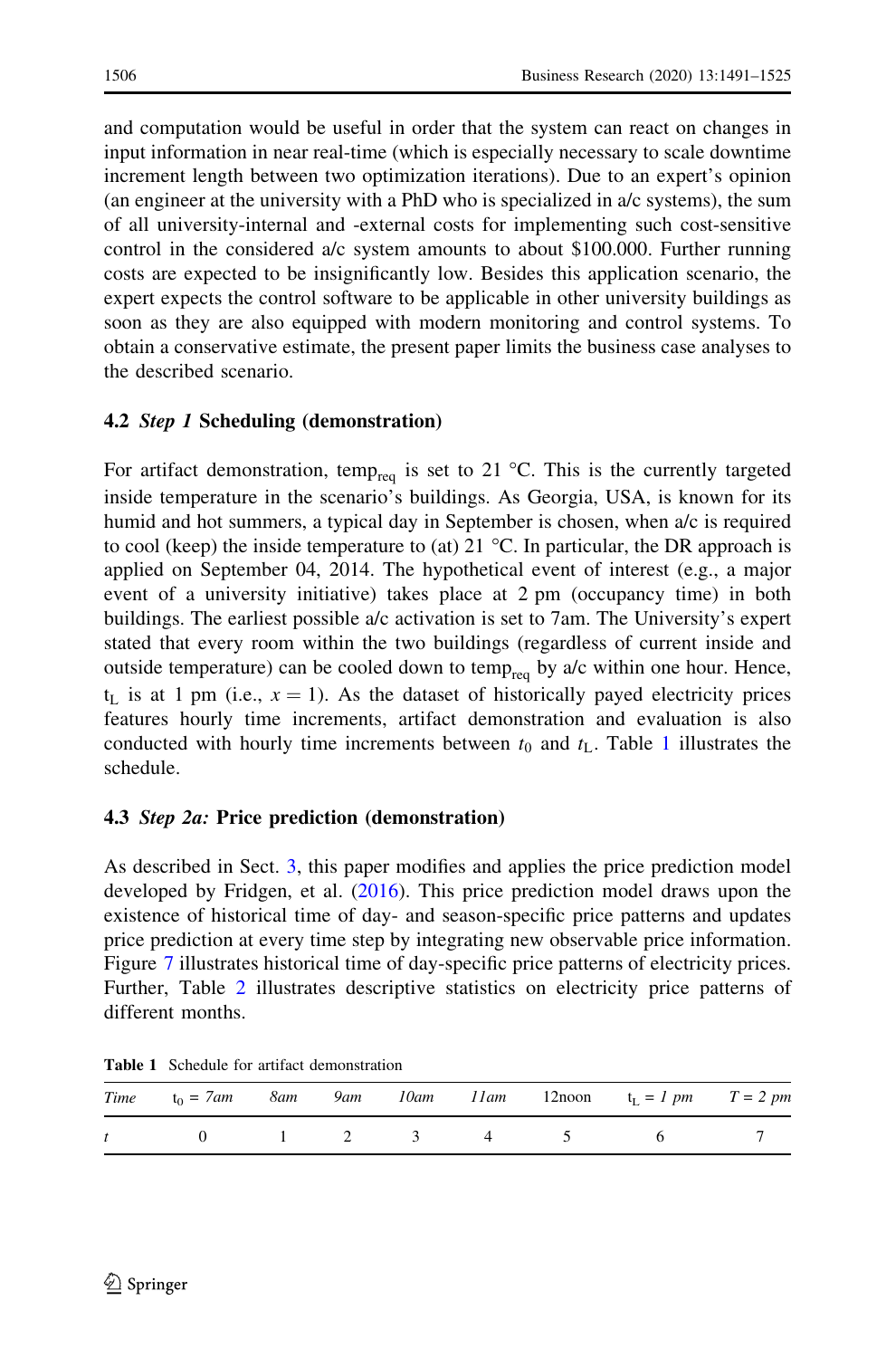

<span id="page-16-0"></span>Fig. 7 Hourly mean electricity prices (June 2012–November  $2014)$ 

| <b>Table 2</b> Descriptive statistics for electricity prices per month [\$/kWh] |  |  |  |  |
|---------------------------------------------------------------------------------|--|--|--|--|
|---------------------------------------------------------------------------------|--|--|--|--|

|           | Mean    | Std. Dev | Min     | Max     |
|-----------|---------|----------|---------|---------|
| January   | 0.06983 | 0.03770  | 0.04693 | 0.67465 |
| February  | 0.06509 | 0.00937  | 0.04756 | 0.11991 |
| March     | 0.06392 | 0.00784  | 0.03000 | 0.10256 |
| April     | 0.06467 | 0.00929  | 0.04483 | 0.11846 |
| May       | 0.06460 | 0.00916  | 0.04661 | 0.17592 |
| June      | 0.07623 | 0.03772  | 0.04643 | 0.42924 |
| July      | 0.08093 | 0.04634  | 0.04800 | 0.41529 |
| August    | 0.08153 | 0.05391  | 0.04981 | 0.72466 |
| September | 0.06680 | 0.01556  | 0.04919 | 0.31288 |
| October   | 0.06406 | 0.00828  | 0.04600 | 0.09350 |
| November  | 0.06387 | 0.00864  | 0.05137 | 0.30558 |
| December  | 0.06414 | 0.01241  | 0.04933 | 0.36954 |

For configuration purposes, building operators can adjust three endogenous (model) parameters within the DR approach's price prediction model:  $\theta$ , *n* (the adjustment reference interval to compute shot-term adjustment  $\alpha$ ), and an estimation corridor to compute  $\overline{s}(t)$ . Fridgen, et al. [\(2016](#page-32-0)) vary  $\theta$  within an interval between 0 and 1. For artifact demonstration,  $\theta$  is arbitrarily set to 0.8 and further analysis of its influence is left to the subsequent evaluation. Similar, n is set to 0. To calculate  $\frac{1}{S}(t)$ , Fridgen, et al. [\(2016](#page-32-0)) analyze seasonal price patterns. The authors differentiate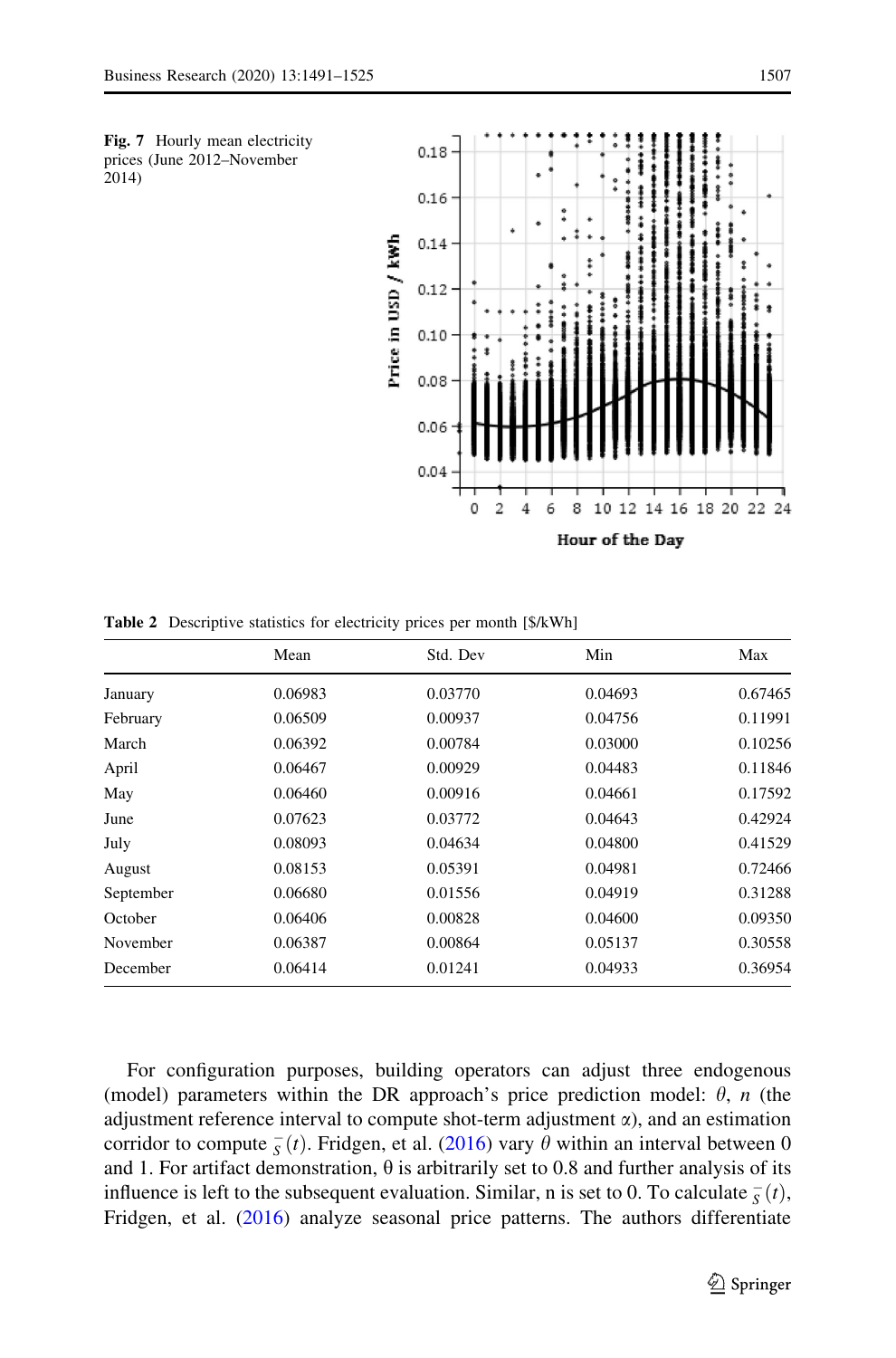between summer, winter, and intermediate season. However, this does not fully reflect the course of historical time-of-day-specific price patterns. For example, their intermediate seasons include March–May and September–November. Therefore, March and September share the same  $\overline{s}(t)$ , which is (in our case) not accurate as shown in Table [2](#page-16-0). Hence, this paper calculates  $\overline{s}(t)$  based on a historical corridor around the date of interest and time-of-day. For the presented example (September 04, 2014),  $\overline{s}(t)$  at (e.g.) 12 noon is calculated by averaging previous-years' historical electricity prices from (e.g.) 30 days prior to 30 days after the date of interest, i.e., from August 05, (2010–2013) to October 04, (2010–2013) each of which at 12 noon. Table [3](#page-18-0) illustrates respective results (with  $S(t)$  being the actual observable electricity prices).

**Example:**  $E(S(9am|8am)) = E(S(8am|8am) + \theta * (\alpha(8am) * \overline{S}(9am) E(S(8am|8am)) = 0.0599 + 0.8*(0.9552*0.0625 - 0.0599) = 0.0597$ 

In the next step, the DR approach estimates  $D(t_i, 1pm, 1)$ . As described in Sect. [3.5,](#page-11-0)  $D(t_i, 1pm, 1)$  is split into  $ID(t_i, 1)$  and  $PD(t_i, 1pm, 1)$  (as  $x = 1$  is constant within the real-world scenario, this section continues with a reduced formal notation that neglects  $x$ ). For the real-world scenario, Table [4](#page-18-0) illustrates related  $\Delta$ temperature $(t)$  and PD $(t)$  observations and a respective linear regression.

The real-world scenario's a/c system is intended for cooling only. Cooling for  $\Delta$ temperature $(t)$  < 0 implies that the two buildings were still heated up when outside temperature already fell below temp<sub>req</sub>. Unfortunately, historical temperature forecasts that match the given historical data set were not obtainable. Hence, for artifact demonstration and evaluation, this paper requires an assumption to predict electricity demand:

## 4.4 Actual outside temperature equals previous weather forecasts

Generally, Assumption 4 depicts a great simplification of reality. However, since the DR approach focusses on short-term schedules for only a few hours, weather forecasts are close to reality (National Weather Service [2017](#page-33-0)). Moreover, subsequent evaluation integrates an artificial demand prediction error to analyze electricity cost savings' sensitivity to demand forecasting quality. Hence, the algorithm can use historical outside temperature as previous weather forecasts to compute PD $(t)$ . Table [5](#page-19-0) illustrates the respective results.

To date, historically collected parameters are only appropriate for the estimation ofPD $(t)$ . To precisely estimateID $(t_i)$ , experimental runs would be necessary that analyze different a/c deactivation durations and different outside temperature developments. However, these experimental runs have not been conducted yet. As interim solution, threshold values are applied that logically contain the correctID(t<sub>i</sub>). For the lower limit applies:ID(t<sub>i</sub>) = 0, i.e., a situation in which no a/c is

required to restoretemp<sub>req</sub>. For the upper limit applies:  $\overline{ID}(t_i) = \sum_{i=t_i-1}^{t=t_i-1}$  $t = t_0$  $PD(t)$ , which equals the sum of all electricity that would have been necessary to keep the inside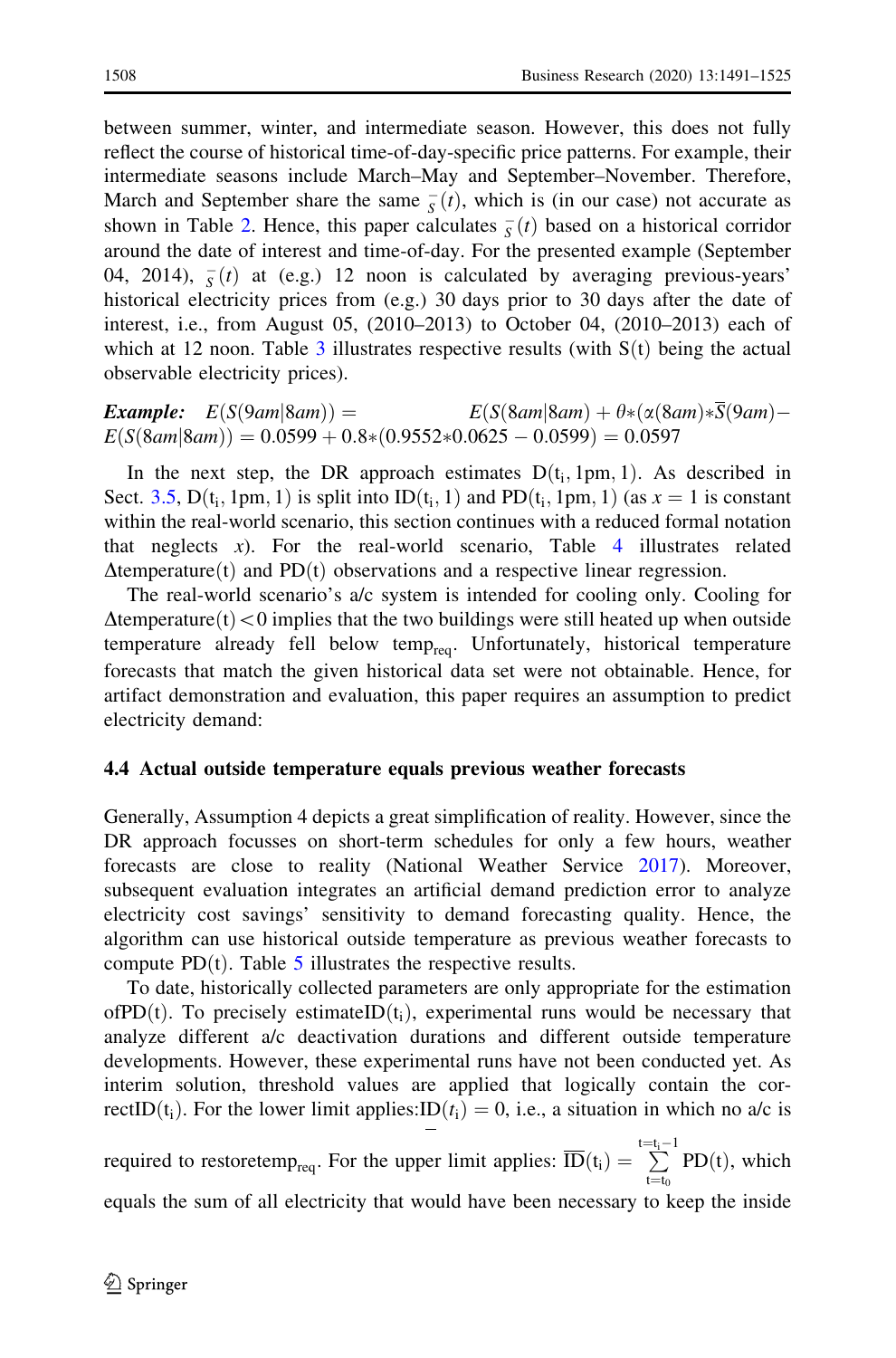| (i)    | Time (September 04,<br>2014)                                                | 7am      | 8am    | $9$ am         | 10am   | $11$ am        | $12$ noon | $1 \, \text{pm}$ | $2 \, pm$ |
|--------|-----------------------------------------------------------------------------|----------|--------|----------------|--------|----------------|-----------|------------------|-----------|
| (ii)   | i                                                                           | $\Omega$ | 1      | $\overline{c}$ | 3      | $\overline{4}$ | 5         | 6                | 7         |
| (iii)  | $\overline{S}(t)/\sqrt{S}$                                                  | 0.0585   | 0.0608 | 0.0625         | 0.0643 | 0.0671         | 0.0732    | 0.0833           | 0.0959    |
| (iv)   | S(t)/S                                                                      | 0.0606   | 0.0599 | 0.0639         | 0.0655 | 0.0676         | 0.0692    | 0.0708           | 0.0906    |
| (v)    | $\theta$                                                                    | 0.8      |        |                |        |                |           |                  |           |
| (vi)   | $\alpha(n=0)$                                                               | 0.9457   | 0.9552 | 0.9712         | 1.0227 | 1.0351         | 0.9855    | 1.0212           | 1.0178    |
|        | Expected electricity price $S(t t_0)$ at time t in [\$/kWh] (utilizing F-1) |          |        |                |        |                |           |                  |           |
| (vii)  | E(S(t 7am))                                                                 | 0.0606   | 0.0581 | 0.0594         | 0.0618 | 0.0673         | 0.0741    | 0.0805           | 0.0944    |
| (viii) | E(S(t 8am))                                                                 |          | 0.0599 | 0.0597         | 0.0619 | 0.0673         | 0.0741    | 0.0805           | 0.0944    |
| (ix)   | E(S(t 9am))                                                                 |          |        | 0.0639         | 0.0627 | 0.0674         | 0.0741    | 0.0805           | 0.0944    |
| (x)    | E(S(t 10am))                                                                |          |        |                | 0.0655 | 0.0680         | 0.0742    | 0.0805           | 0.0944    |
| (xi)   | E(S(t 11am))                                                                |          |        |                |        | 0.0676         | 0.0741    | 0.0805           | 0.0944    |
| (x)    | E(S(t 12noon))                                                              |          |        |                |        |                | 0.0692    | 0.0795           | 0.0943    |
| (xi)   | E(S(t 1pm))                                                                 |          |        |                |        |                |           | 0.0708           | 0.0925    |
| (xii)  | E(S(t 2pm))                                                                 |          |        |                |        |                |           |                  | 0.0906    |

<span id="page-18-0"></span>Table 3 Price prediction parameters



#### Model parameters  $PD_{t_i} \sim \Delta$ temperature<sub>ti</sub>

|                                    | Estimate      | Standard error                                          | t-value | $Pr(>= t )$ |
|------------------------------------|---------------|---------------------------------------------------------|---------|-------------|
| Intercept                          | 428.5889      | 1.1151                                                  | 384.3   | $2e-16$ *** |
| $\Delta$ temperature <sub>ti</sub> | 21.8235       | 0.1775                                                  | 122.9   | $2e-16$ *** |
| Significance codes                 |               | $0$ '***' $0.001$ '**' $0.01$ '*' $0.05$ '.' $0.1$ '' 1 |         |             |
| Multiple R-squared                 | 0.5645        | <b>Adjusted R-squared</b>                               |         | 0.5644      |
| F-statistic                        | $1.511e + 04$ | P value                                                 |         | $2.2e-16$   |

temperature at temp<sub>req</sub> at any time sincet<sub>0</sub>. Until more accurate solutions or historical data are available,  $ID(t_i) \in [0, \sum_{t=t_0}^{t=t_{i-1}} PD(t)]$  is an appropriate interval to estimateID(t<sub>i</sub>). For demonstration, we arbitrarily choose a parameter $\varepsilon = 0.4$ , which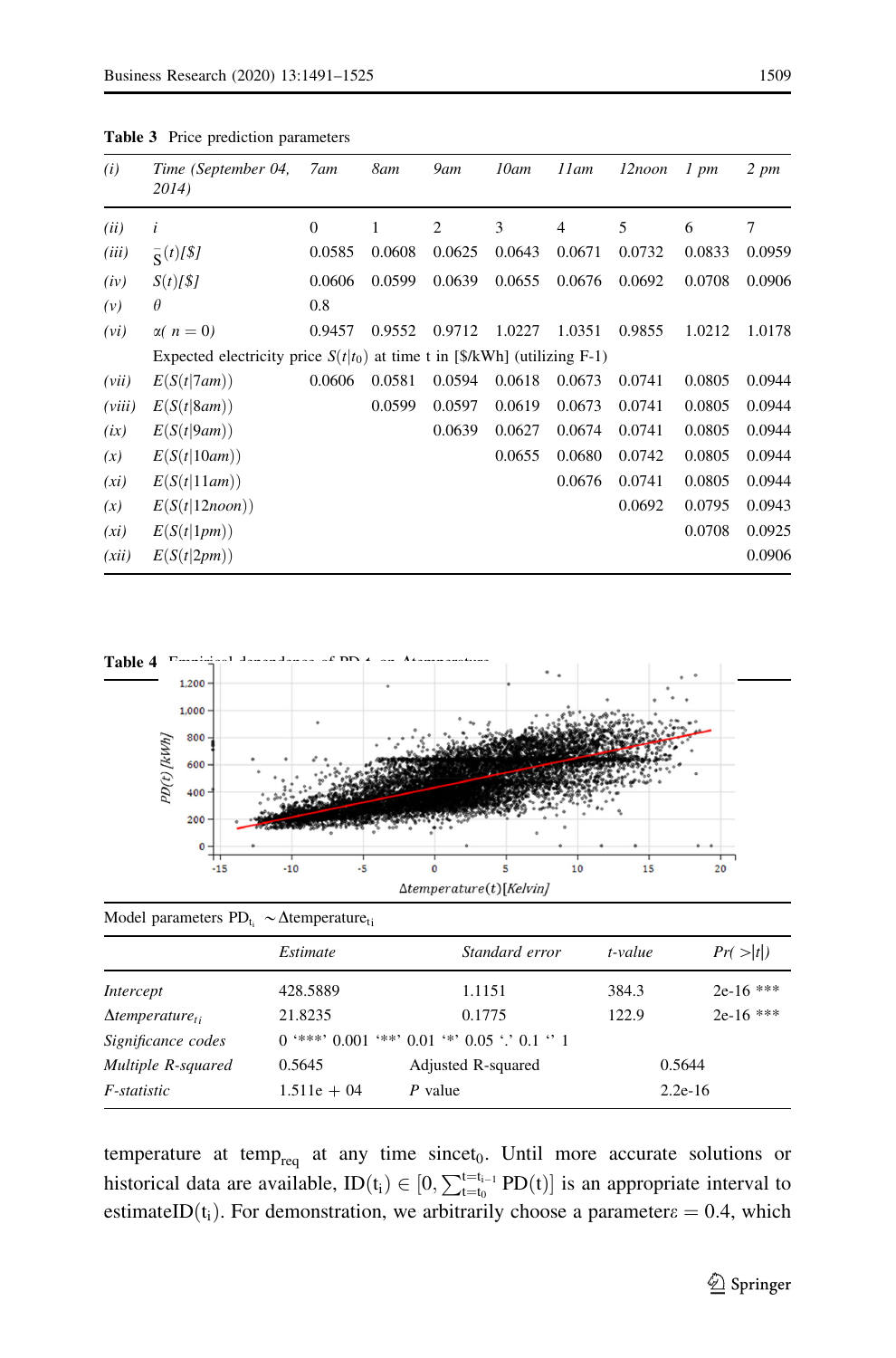<span id="page-19-0"></span>

| l0 |  |  |
|----|--|--|
|    |  |  |

| (i)    | Time (September 04, 2014)             | 7am      | 8am     | $1 \, pm$ | $2 \, pm$ |
|--------|---------------------------------------|----------|---------|-----------|-----------|
| (ii)   | t                                     | $\Omega$ | 1       | 6         | 7         |
| (iii)  | Outside Temperature (t) $[°C]$        | 24.6     | 24.8    | 33.3      | 26.6      |
| (iv)   | $\Delta$ temperature(t)[K]            | 3.6      | 3.8     | 12.3      | 5.6       |
| (v)    | PD(t)/kwh                             | 507.15   | 511.52  | 697.02    | 550.80    |
| (vi)   | $PD(t_i, 2pm)/kwh$ (utilizing F-3)    | 4523.83  | 4014.49 | 899.31    | 275.40    |
| (vii)  | $ID(t_i)/kwh$ (utilizing F-7)         | 0.00     | 202.86  | 1411.83   | 1690.64   |
| (viii) | $D(t_i, 2pm)$ [kwh] (utilizing F-2,3) | 4523.83  | 4217.35 | 2311.14   | 1966.04   |

**Table 5** Development of  $\Delta$ temperature(t) and PD (t)

Table 6 Decision making within artifact demonstration

| (i)    | Time (September 04, 2014)                                                             | 7am     | 8am     | 10am | $1 \, pm$ | $2 \, pm$ |
|--------|---------------------------------------------------------------------------------------|---------|---------|------|-----------|-----------|
| (ii)   | $S(t)/\frac{8}{kWh}$                                                                  | 0.0606  | 0.0599  |      | 0.0708    | 0.0906    |
| (iii)  | $E(S(t 7am))$ [\$/kWh]                                                                | 0.0606  | 0.0581  |      | 0.0805    | 0.0944    |
| (iv)   | $E(S(t 8am))$ [\$/kWh]                                                                |         | 0.0599  |      | 0.0805    | 0.0944    |
| (v)    | $E(S(t 1pm))$ [\$/kWh]                                                                |         |         |      | 0.0708    | 0.0925    |
| (vi)   | $ID(t_i)/kwh$                                                                         | 0.00    | 202.86  |      | 1411.83   | 1690.64   |
| (vii)  | PD(t)/kwh                                                                             | 507.15  | 511.52  |      | 697.02    | 550.80    |
| (viii) | $PD(t_i, 2pm)$ [kwh]                                                                  | 4523.83 | 4014.49 |      | 899.31    | 275.40    |
|        | Expected electricity costs at time t in $\lceil \frac{6}{5} \rceil$ (utilizing F-5,6) |         |         |      |           |           |
| (xi)   | $E(C(t_i, 2pm 7am))$                                                                  | 319.42  | 300.98  |      | 193.71    | 185.68    |
| (xii)  | $E(C(t_i, 2pm 8am))$                                                                  |         | 302.02  |      | 193.71    | 185.68    |
| (xiii) | $E(C(t_i, 2pm 1pm))$                                                                  |         |         |      | 175.58    | 181.87    |
| (xiv)  | $E(C(t_i, 2pm 2pm))$                                                                  |         |         |      |           | 178.13    |

simulates a building that absorbs heat to a medium extent. Table 5 (vii) illustrates estimations for ID $(t_i)$  and (viii) estimations for D $(t_i, 12)$ .

$$
ID(t_i) = \varepsilon * \sum_{t=t_0}^{t=t_i-1} PD(t)
$$
\n(7)

**Example:**  $PD(8am|2pm) = Intercept * \Delta temperature(t) * Estimate = 428.5889 +$ 3:821:8235

$$
PD(8am|2pm) = \frac{PD(8am)}{2} + \sum_{t=1}^{PD(8am)} 9am^{2pm}PD(t) = \frac{511.52}{2} + 520.25 + \ldots + 697.02 +
$$

550:80

$$
ID(1pm) = \varepsilon * \sum_{t=t_0}^{t=t_0-1} PD(t) = 0.4*(507.15 + 511.52 + ...) = 1411.83
$$

2 Springer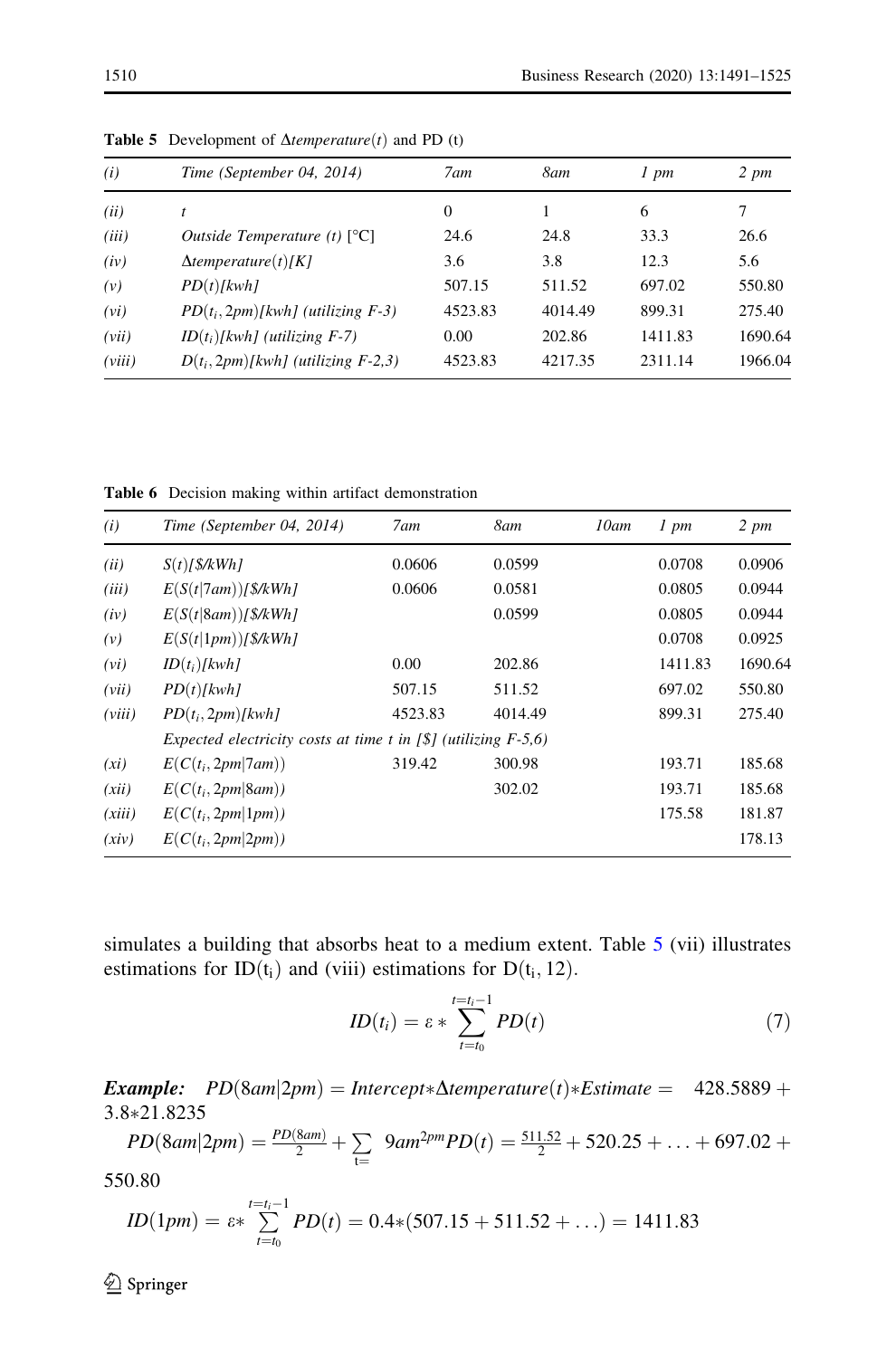$$
D(1pm, 2pm) = ID(1pm) + \frac{PD(1pm)}{2} +
$$
  

$$
\sum_{t=2pm}^{2pm} PD(t) = 1411.83 + \frac{697.02}{2} + 550.80 = 2311.14
$$

#### 4.5 4.5 Step 3: Decision making (demonstration)

In the third step, the decision algorithm for LS determines if immediate  $a/c$ activation is ex-ante optimal (cost minimal). In particular, from the perspective of the current period, the algorithm predicts and compares expected total electricity costs for all possible activation periods. Table [6](#page-19-0) illustrates computations from the perspectives of 7a.m., 8a.m., 1p.m., and 2p.m. In this example, the algorithm would wait until 1 pm to initialize a/c.

**Example:** 
$$
E(C(1pm, 2pm|1pm)) = ID(1pm)*E(S(1pm|2pm)+
$$
  
\n $E(S(t|2pm)*PD(t)) = 0.0708*1411.83 + 0.0708*\frac{697.02}{2} + .0925*550.80 = 175.58$ 

#### 4.6 4.6 Step 4: Feedback (demonstration)

In the last step, the DR approach ex-post evaluates the ex-ante chosen activation time as described in Sect. [3.7.](#page-13-0) Therefore, the DR approach computes savings of its decision compared to the default procedure with no DR. By applying DR and activating a/c at 1 pm, total electricity costs would have been \$174.53 (cf. Table [7](#page-21-0)ii). These are the lowest actual (not expected) total costs and can be computed by utilizing F-6 with the actual (not expected) electricity prices. The default procedure, however, would have yielded total electricity costs of \$312.90 (cf. Table [7i](#page-21-0)i). This equals an electricity cost reduction of 44.22% due to the DR approach. Moreover, the theoretically optimal point in time for a/c activation (the benchmark) was also at 1 pm. In particular, the DR approach was able to utilize the entire cost savings potential. Table [7](#page-21-0) summarizes the results for the presented example.  $C_{ex-post}$  are calculated using the demand for each hour and according actual prices, not the expected prices. Since this example is biased in its validity because it was manually picked, the next section contains randomly chosen historical simulations and sensitivity analysis. Thereby, the general usefulness of the artifact is analyzed.

## 4.7 Evaluation

DSR methodology calls for an evaluation of a developed artifact to provide evidence ''how well the artifact supports a solution to the problem ''(Peffers, et al. [2007,](#page-33-0) p.56). A possible evaluation method within DSR are simulations (Hevner, et al. [2004](#page-32-0)). This paper's evaluation is divided into three parts and presents historical simulations on the real-world scenario with 200,000 simulation runs each: The first part gives an impression on the DR approach's effectiveness in terms of average electricity cost savings and sensitivity of the latter to endogenous model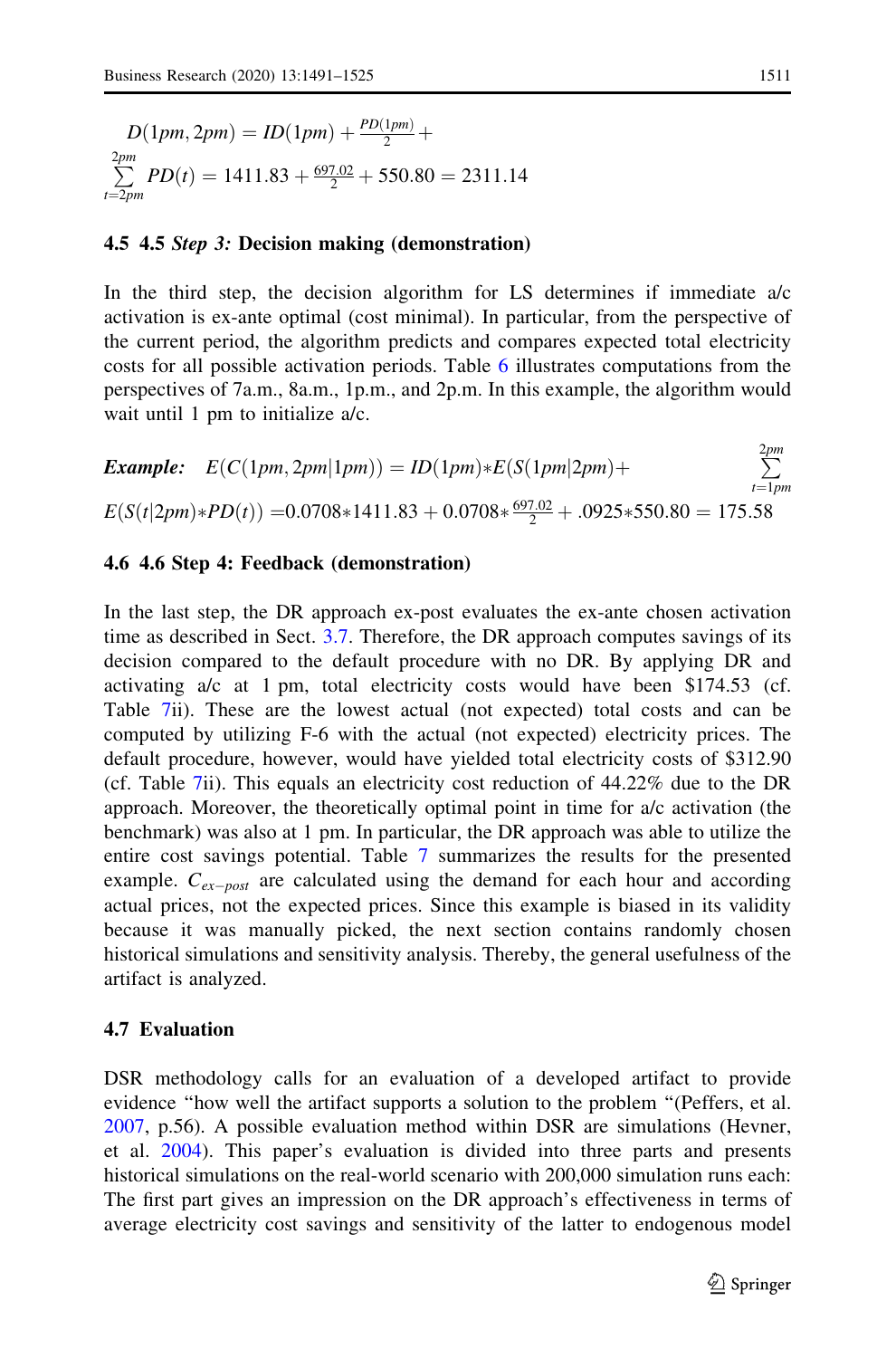|                    | ١           |
|--------------------|-------------|
|                    |             |
|                    | ¢           |
|                    | ¢           |
|                    |             |
|                    | l           |
|                    | .<br>.<br>. |
|                    |             |
|                    | j           |
|                    |             |
| Ï                  | į           |
| י<br>י<br>Feb<br>Ę |             |

<span id="page-21-0"></span>

|                                                    | The community of the community of the community of the community of the community of the community of the community of the community of the community of the community of the community of the community of the community of t |        |        |        |        |        |        |        |           |
|----------------------------------------------------|--------------------------------------------------------------------------------------------------------------------------------------------------------------------------------------------------------------------------------|--------|--------|--------|--------|--------|--------|--------|-----------|
|                                                    | Time (September 04, 2014)                                                                                                                                                                                                      | 7am    | $8$ am | 9am    | 10am   | Ilam   | 12am   | $1$ pm | $2 \, pm$ |
|                                                    | $C_{ex-post}(t_i, 2pm)[S]$                                                                                                                                                                                                     | 312.90 | 294.36 | 276.31 | 253.93 | 228.61 | 201.76 | 174.53 | 178.12    |
| (iii)                                              | $C_{ex-post, realized}(t_i, 2pm)[\text{\textit{S}}]$                                                                                                                                                                           | 174.53 |        |        |        |        |        |        |           |
| $\left(\ddot{i}\right)$                            | $C_{ex-post, default}$ [\$]                                                                                                                                                                                                    | 312.90 |        |        |        |        |        |        |           |
| Ξ                                                  | $C_{ex-post,Benelmark}[S]$                                                                                                                                                                                                     | 174.53 |        |        |        |        |        |        |           |
| $\left( \begin{matrix} 2 \ 1 \end{matrix} \right)$ | Realized cost savings [%]                                                                                                                                                                                                      | 44.22% |        |        |        |        |        |        |           |
| (iii)                                              | exploitation [%]<br>Savings potential                                                                                                                                                                                          | 100%   |        |        |        |        |        |        |           |
|                                                    |                                                                                                                                                                                                                                |        |        |        |        |        |        |        |           |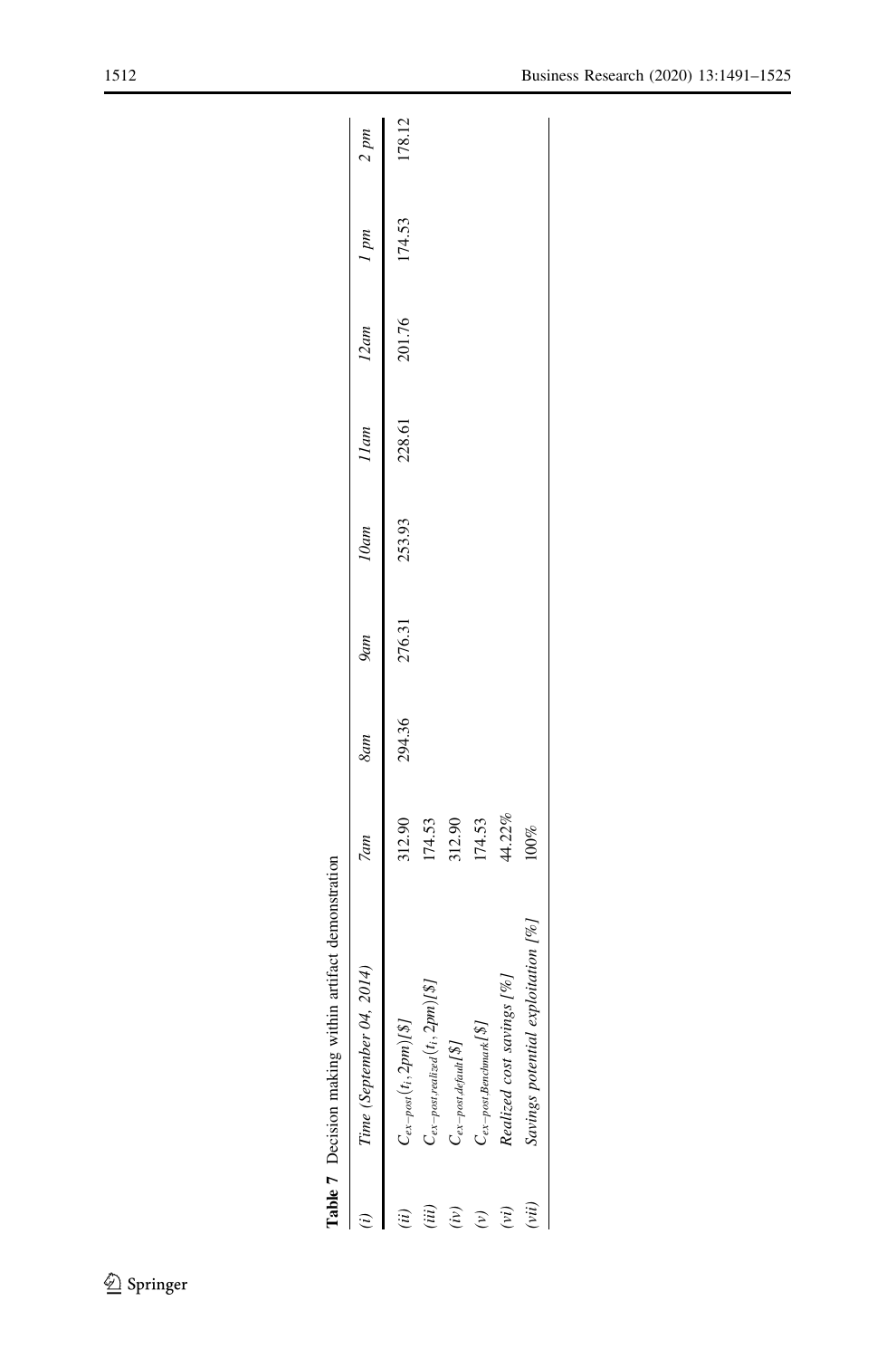| Parameter                                    | Values (intervals)                                                                                                  |            |
|----------------------------------------------|---------------------------------------------------------------------------------------------------------------------|------------|
| Simulation runs                              | 200,000                                                                                                             |            |
| Date                                         | {June 01, 2012,, November 30, 2014}                                                                                 | Randomized |
| Starting time $t_0$                          | ${6am, 7am,,6 pm}$                                                                                                  | Randomized |
| Latest point for a/c activation $t_L$        | $\{(t_0 + 1), \ldots, \text{min}(10 \text{ pm}, (t_0 + 8))\}$                                                       | Randomized |
| Theta $\theta$                               | $\{0, 0.25, 0.5, 0.75, 1.0\}$                                                                                       | Randomized |
| Reference interval $n$ [h]                   | $\{0, 2, 4, 6 \text{ no } \alpha\}$                                                                                 | Randomized |
| Estimation corridor for $\frac{1}{S}$ [days] | $\{30, 60, 90\}$                                                                                                    | Randomized |
| Initial Demand $ID(t_i)$ [kwh]               | $\{0, 0.25 * \sum_{\text{the}}^{\text{t=t_i}} PD(t_i), \ldots, 1.0 * \sum_{\text{t=t_0}}^{\text{t=t_i}} PD(t_i)\}\$ | Randomized |

<span id="page-22-0"></span>Table 8 Range of evaluation parameters (Simulation—part 1)

parameters  $(\theta, n)$ , and estimation corridor, c.f. Section [4.3\)](#page-15-0). Subsequently, the triple of endogenous model parameters that yields the highest average electricity cost savings is fixed for the second part of the historical simulation. This calibration procedure for the prediction model is valid, as building operators can individually chose model parameters. The electricity cost savings of the second part are then analyzed on their sensitivity to exogenous scenario parameters  $(t_0, t_L,$  flexibility window length $t_L - t_0$ , and dependency of ID<sub>ti</sub> on PD<sub>t</sub>). To lift Assumption 4, a third simulation part integrates an artificial hourly demand prediction error). Therefore, the sensitivity of electricity cost savings to forecasting quality of electricity demand is measured. For all simulation parts, sensitivity of the results to the electricity market is analyzed by also repeating every simulation with electricity prices from the German-Austrian market area of EPEX SPOT. This market has a significantly growing capacity of renewable energy generation (EPEX SPOT [2017](#page-32-0)) that may evolve to a global trend. To isolate market influences on the results, the object and temperature conditions are assumed to equal the real-world scenario. In the following, this section refers to both markets as US market and EU market, respectively. Results of all simulation parts are discussed afterward.

#### 4.7.1 Historical simulation – part 1

A multivariate sensitivity analysis identifies the triple of all three endogenous model parameters that yield (in combination) the highest average electricity cost savings:  $\theta = 1.0$ ,  $n = 6h$ , and estimation corridor length = 30 days with average electricity cost savings of \$99.76 (or 45.40%) for the US market and  $\theta = 1.0$ ,  $n = 0$ h, and estimation corridor length  $= 60$  days with average electricity cost savings of  $\epsilon$ 51.28 (or 46.11%) for the EU market. As building operators can individually select endogenous model parameters, they should always conduct such pre-simulations on their individual historical data to maximize electricity cost savings. Thereby, as the present example illustrates, the best parameter combination can vary between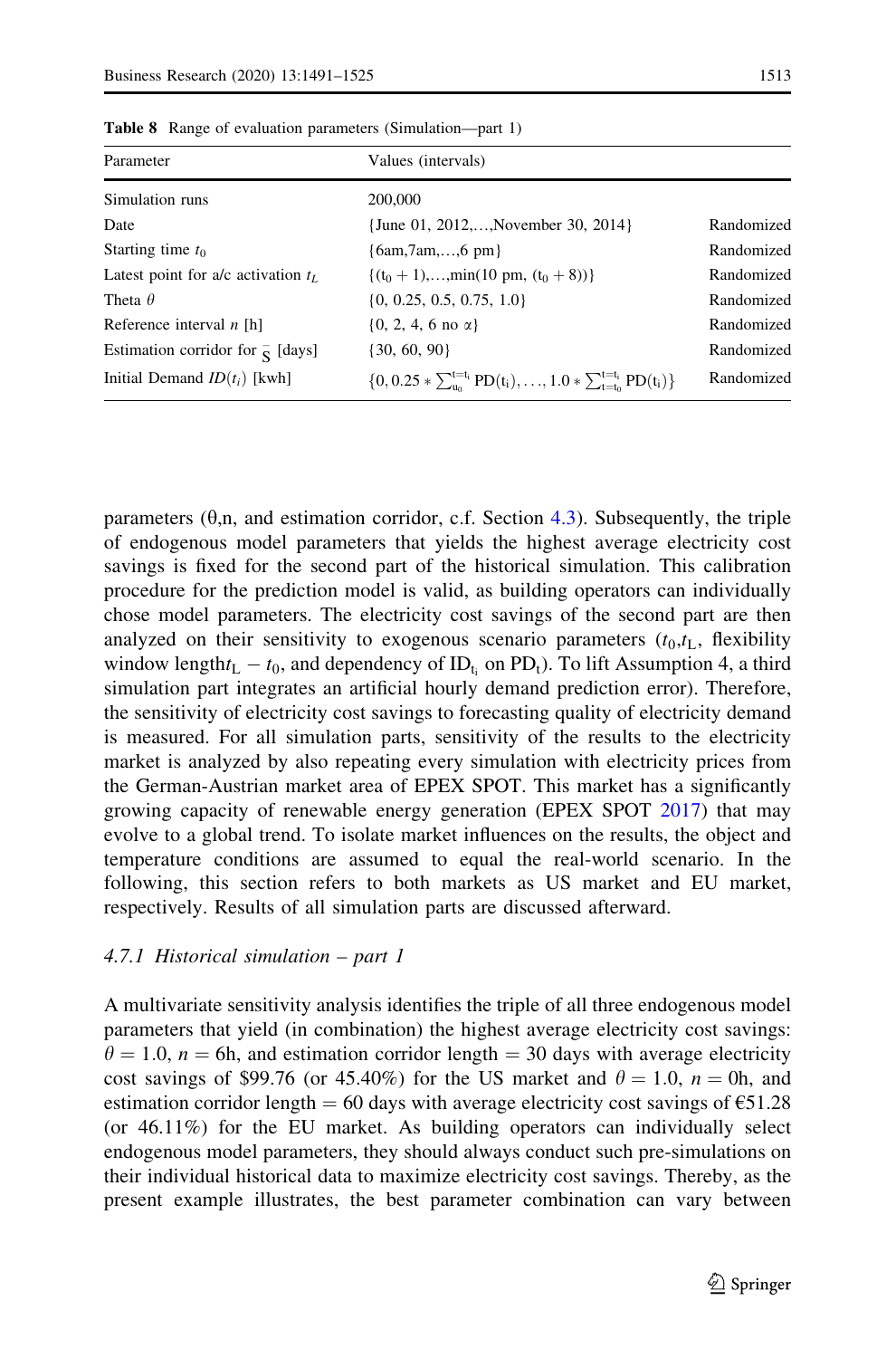<span id="page-23-0"></span>different electricity markets. In the second part of the simulation, the respective best parameter combinations are fixed for both markets.

#### 4.7.2 Historical simulation–part 2

Table [8](#page-22-0) illustrates the evaluation parameters and their range. Simulation runs are conducted by sampling with replacement. Overall parameter combinations, the DR approach yields average electricity cost savings of \$94.61 (or 44.52%) for the US market and  $648.42$  (or  $44.07\%$ ) for the EU market compared to the default procedure with no DR. Standard deviation is \$134.62 (142.29% of mean) for the US market and  $\epsilon$ 52.30 (108.01% of mean) for the EU market. The cost savings potential (i.e., the benchmark) is \$99.63 (or 46.88%) for the US market and  $\epsilon$ 50.58 (or 46.03%) for the EU market. Therefore, the utilization of cost savings potential by

|                         | US market        |                  | EU market        |                  |
|-------------------------|------------------|------------------|------------------|------------------|
|                         | Absolute savings | Relative savings | Absolute savings | Relative savings |
| Mean-reversion $\theta$ |                  |                  |                  |                  |
| $\Omega$                | \$92.36          | 43.47%           | €48.25           | 43.80%           |
| 0.25                    | \$93.41          | 44.19%           | €47.90           | 43.77%           |
| 0.5                     | \$95.45          | 44.78%           | €48.37           | 43.98%           |
| 0.75                    | \$95.62          | 44.96%           | €48.66           | 44.37%           |
|                         | \$96.22          | 45.19%           | €48.94           | 44.41%           |

Table 9 Sensitivity of absolute and relative savings to endogenous (model) parameters

Two-Sample t-Test: Reject  $H_0$  hypothesis for both markets (US \*\*\*, EU \*\*\*) that mean savings of (  $\theta$ <0.5)  $\geq$  mean savings of (  $\theta \geq 0.5$ ), consequently higher  $\theta$  preferable

Adjustment reference interval n

| \$96.23<br>45.23%<br>649.12<br>0 <sub>h</sub> | 44.71% |
|-----------------------------------------------|--------|
| \$95.13<br>648.83<br>44.61%<br>2 h            | 44.45% |
| \$93.91<br>648.48<br>44.16%<br>4 h            | 44.11% |
| \$93.38<br>44.06%<br>648.24<br>6 h            | 44.01% |
| Off<br>\$94.41<br>44.54%<br>647.46            | 43.07% |

Two-Sample t-Test: Reject  $H_0$  hypothesis for European market (US -, EU \*\*\*) that mean savings of "short-term adjustment"  $\leq$  mean savings of "no short-term adjustment", consequently applying short-term adjustment preferable

Two-Sample t-Test: Reject  $H_0$  hypothesis for both markets (US \*\*\*, EU \*\*\*) that mean savings of (  $n \neq 0$ )  $\geq$  mean savings of (  $n = 0$ ), consequently  $n = 0$  preferable

|    | Estimation corridor length |                                                                              |        |        |
|----|----------------------------|------------------------------------------------------------------------------|--------|--------|
| 30 | \$94.47                    | 44.54%                                                                       | €48.29 | 44.07% |
| 60 | \$95.02                    | 44.65%                                                                       | €48.39 | 44.00% |
| 90 | \$94.34                    | 44.37%                                                                       | 648.58 | 44.13% |
|    |                            | Two-Sample t Tests: No significant preferences for both markets (US -, EU -) |        |        |

 $*$ Significant for 1% level, \*\* significant for 5% level, \* significant for 10% level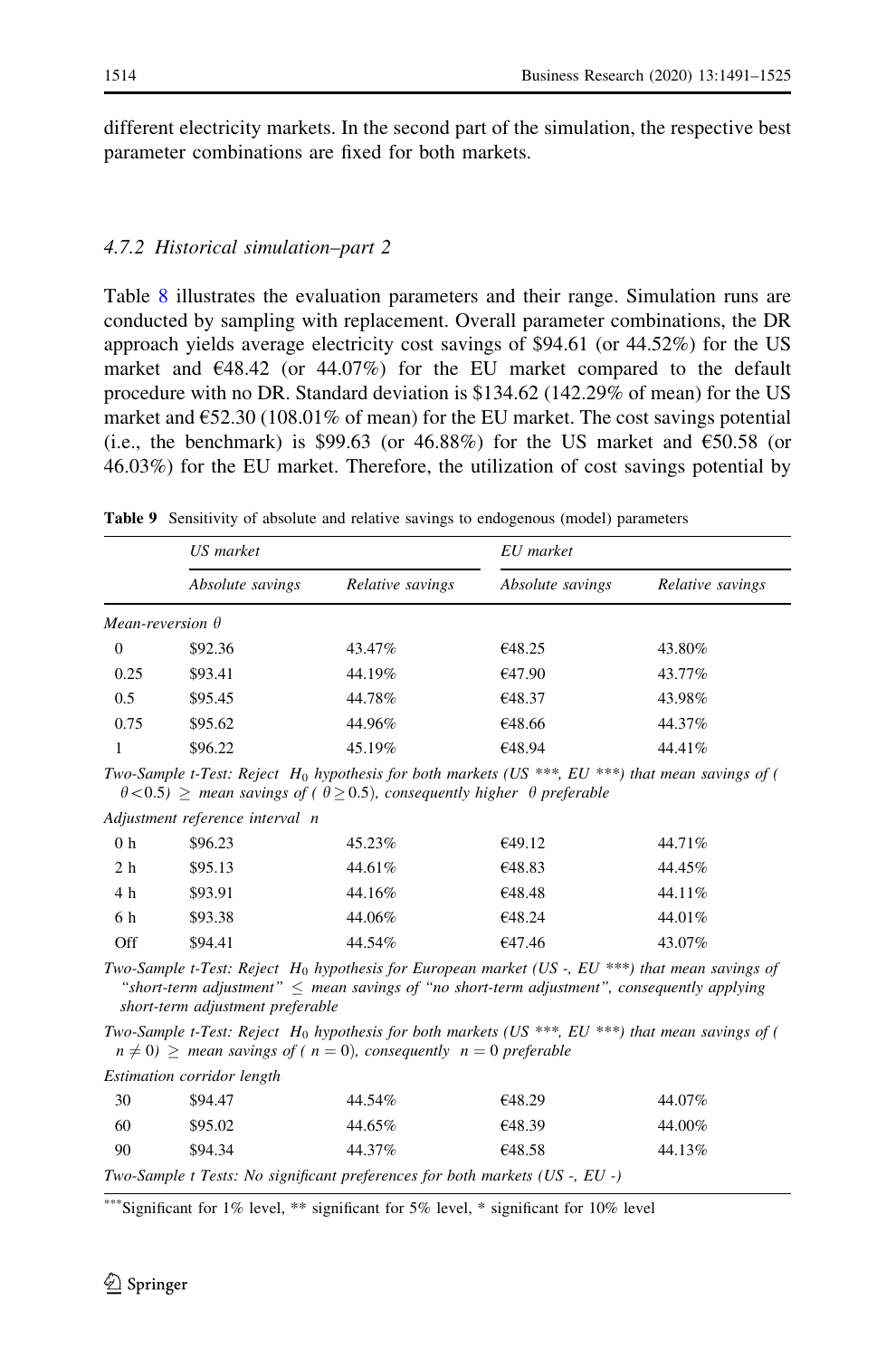| Parameter                                        | Values (intervals)                                                                      |            |  |
|--------------------------------------------------|-----------------------------------------------------------------------------------------|------------|--|
| Simulation runs                                  | 200,000                                                                                 |            |  |
| Date                                             | {June 01, 2012,, November 30, 2014}                                                     | Randomized |  |
| Starting time $t_0$                              | ${6am,7am,,6pm}$                                                                        | Randomized |  |
| Latest point for a/c activation $t_L$            | $\{(t_0+1), \ldots, \text{min}(10 \text{ pm}, (t_0+8))\}$                               | Randomized |  |
| Theta $\Theta$                                   | 1.0 (both markets)                                                                      | Fixed      |  |
| Reference interval $n$ [h]                       | $6$ (US), $0$ (EU)                                                                      | Fixed      |  |
| Estimation corridor for $\bar{\varsigma}$ [days] | 30 (US), 60 (EU)                                                                        | Fixed      |  |
| Initial Demand $ID(t_i)$ [kwh]                   | $\{0, 0.25 * \sum_{u_0}^{t=t_i} PD(t_i), \ldots, 1.0 * \sum_{t=t_0}^{t=t_i} PD(t_i)\}\$ | Randomized |  |

Table 10 Range of evaluation parameters (Simulation—Part 2)

applying the DR approach is 94.96% for the US market and 95.74% for the EU market. Table [9](#page-23-0) presents the result's sensitivity to endogenous model parameters:

For the second evaluation part with fixed (calibrated) endogenous model parameters (cf. Table 10), the DR approach yields average electricity cost savings of \$95.49 (or 45.03%) for the US market and €49.47 (or 45.14%) for the EU market compared to the default procedure with no DR. Standard deviation is \$132.81  $(139.07\%$  of mean) for the US market and  $651.83$   $(104.75\%$  of mean) for the EU market. The cost savings potential is \$99.84 (or 47.08%) for the US market and €50.61 (or 46.18%) for the EU market. Therefore, the utilization of cost savings potential by applying the DR approach is 95.65% (first evaluation part, without calibration, 94.96%) for the US market and 97.75% (first evaluation part 95.74%) for the EU market. Figure 8 illustrates the histograms and Table [11](#page-25-0) presents the result's sensitivity to exogenous model parameters:

#### 4.7.3 Historical simulation—part 3

In the third evaluation part, Assumption 4 is lifted and an artificial hourly demand prediction error (DPE) is integrated. More precisely, for the first predicted discrete time step (i.e., hour), the DR approach estimates upcoming electricity demand by drawing from an equal distribution to the extent of the DPE around the historically measured value of that time. Predicting the subsequent discrete time step (i.e., the second hour in future), the algorithm reiterates this procedure but additionally adds



Fig. 8 Histogram of absolute savings (0 excluded, bin width: 1 [\$ or  $\epsilon$ ])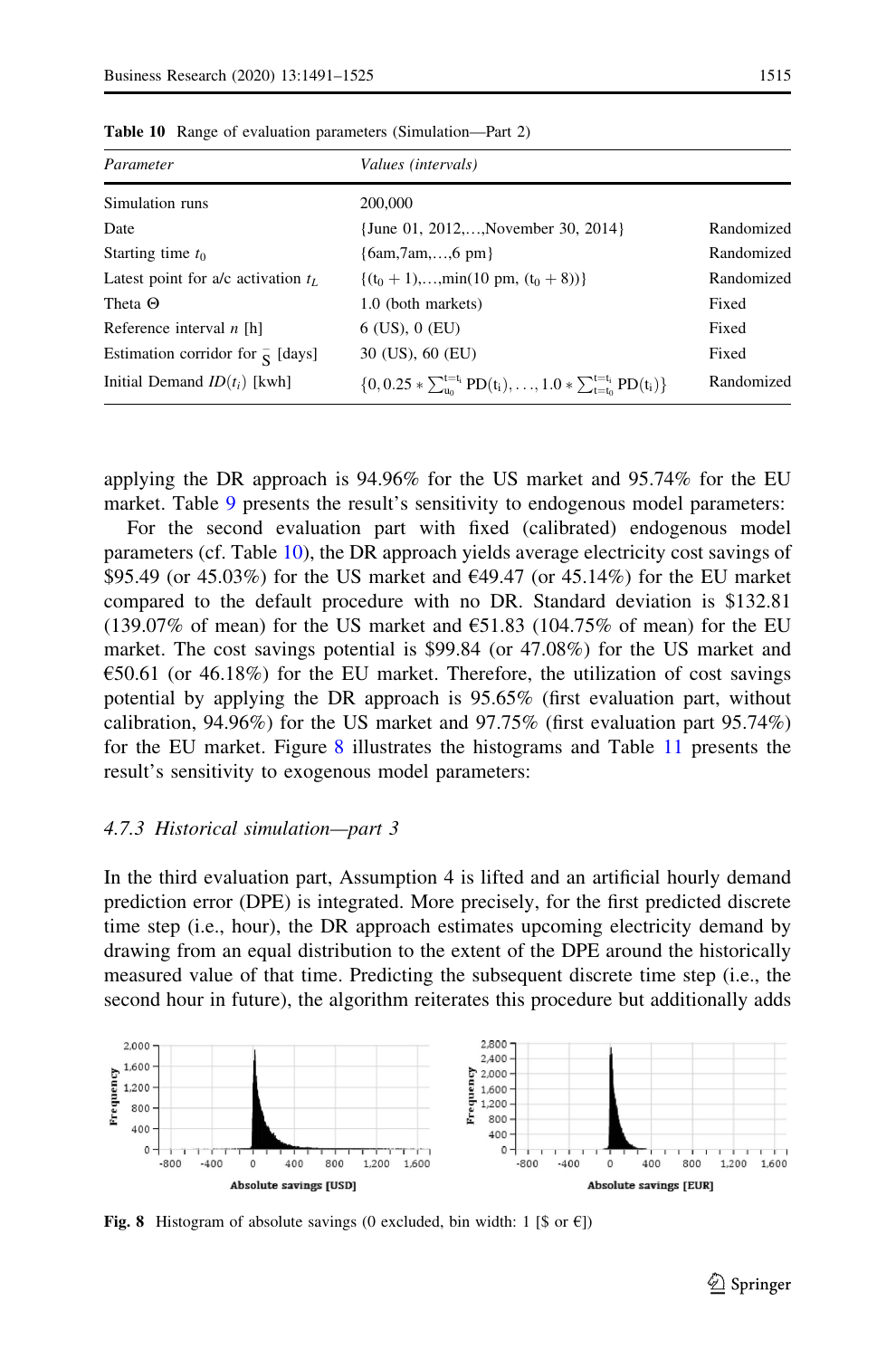| US market           |                  | EU market        |                  |        |
|---------------------|------------------|------------------|------------------|--------|
| Absolute savings    | Relative savings | Absolute savings | Relative savings |        |
| Starting time $t_0$ |                  |                  |                  |        |
| 6am                 | \$58.74          | 39.17%           | €44.67           | 44.40% |
| 7am                 | \$63.90          | 37.93%           | €52.79           | 47.72% |
| 8am                 | \$73.00          | 37.64%           | €59.18           | 49.51% |
| 9am                 | \$84.87          | 38.87%           | €62.52           | 50.19% |
| 10am                | \$98.04          | 40.05%           | €60.87           | 48.24% |
| 11am                | \$117.39         | 44.21%           | €59.58           | 47.12% |
| 12noon              | \$130.55         | 47.30%           | €54.96           | 44.75% |
| 1 pm                | \$138.46         | 49.84%           | €50.69           | 42.35% |
| 2 pm                | \$139.79         | 52.10%           | €49.61           | 42.24% |
| 3 pm                | \$118.75         | 51.66%           | €44.32           | 42.08% |
| 4 pm                | \$96.53          | 50.02%           | €39.15           | 41.49% |
| 5 pm                | \$69.39          | 46.02%           | €34.12           | 40.89% |
| 6 pm                | \$51.26          | 43.16%           | €30.64           | 41.60% |

<span id="page-25-0"></span>Table 11 Sensitivity of absolute and relative savings to exogenous (scenario) parameters

Two-Sample t Test: Reject H<sub>0</sub> hypothesis for US market (US \*\*\*) that mean savings of  $(t_0 \le 12am) \ge$ mean savings of  $(t_0 > 12am)$ , consequently late  $t_0$  profitable

Two-Sample t Test: Reject  $H_0$  hypothesis for EU market (EU \*\*\*) that mean savings of  $(t_0 > 12am) \ge$ mean savings of  $(t_0 \leq 12am)$ , consequently early  $t_0$  profitable

| Latest point for a/c activation $t_L$ |          |        |        |        |
|---------------------------------------|----------|--------|--------|--------|
| 7am                                   | \$10.23  | 29.91% | €5.52  | 26.65% |
| 8am                                   | \$16.27  | 35.58% | €9.76  | 30.25% |
| 9am                                   | \$23.40  | 38.47% | €15.79 | 34.60% |
| 10am                                  | \$33.07  | 40.47% | €24.82 | 40.22% |
| 11am                                  | \$43.76  | 41.04% | €33.62 | 43.01% |
| $12$ noon                             | \$53.10  | 39.11% | €39.97 | 42.12% |
| 1 pm                                  | \$63.89  | 37.11% | €52.35 | 47.62% |
| 2 pm                                  | \$75.87  | 35.32% | €60.21 | 49.42% |
| 3 pm                                  | \$88.37  | 36.41% | €62.42 | 50.58% |
| 4 pm                                  | \$101.57 | 38.70% | €59.61 | 49.91% |
| 5 pm                                  | \$113.15 | 42.53% | €55.28 | 47.80% |
| 6 pm                                  | \$122.96 | 48.55% | €47.81 | 43.38% |
| 7 pm                                  | \$123.40 | 52.54% | €44.21 | 41.20% |
| 8 pm                                  | \$130.34 | 53.07% | €48.40 | 40.03% |
| 9 pm                                  | \$134.75 | 52.66% | €57.84 | 42.99% |
| $10 \text{ pm}$                       | \$138.70 | 52.36% | €68.40 | 46.93% |
|                                       |          |        |        |        |

Two-Sample t Test: Reject  $H_0$  hypothesis for both markets (US \*\*\*, EU \*\*\*) that mean savings of  $(t_L \leq 3pm) \geq$  mean savings of  $(t_L > 3pm)$ , consequently late  $t_L$  profitable

Flexibility window length  $t_L - t_0$ 

| 1 h | \$21.43 | 32.31% | €10.85 | 31.64% |
|-----|---------|--------|--------|--------|
| 2 h | \$43.80 | 39.53% | €22.76 | 38.83% |
| 3 h | \$66.87 | 42.88% | €35.07 | 42.34% |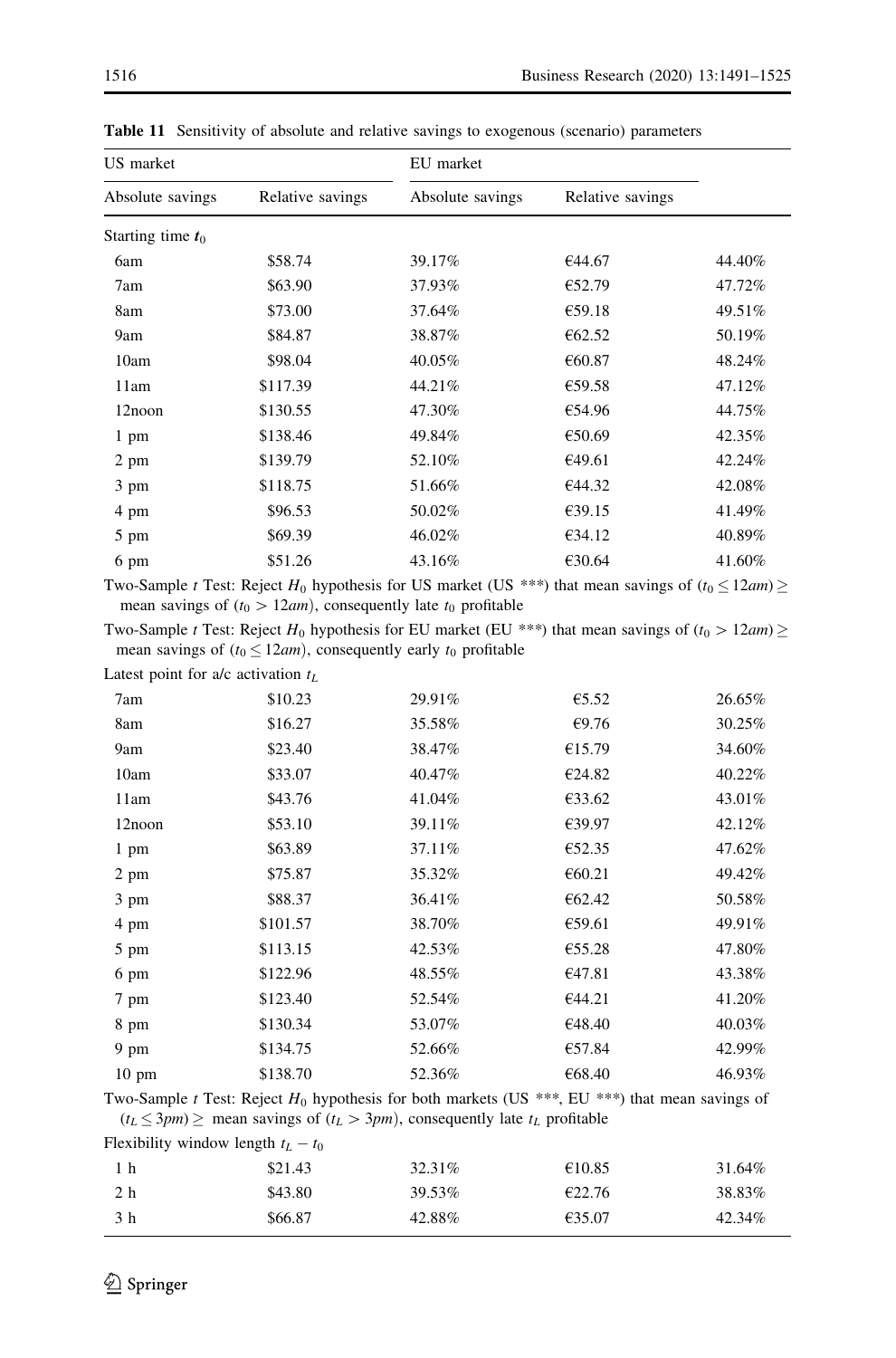| US market        |                  | EU market        |                  |        |
|------------------|------------------|------------------|------------------|--------|
| Absolute savings | Relative savings | Absolute savings | Relative savings |        |
| 4 h              | \$91.16          | 44.92%           | €47.77           | 44.69% |
| 5 h              | \$116.43         | 46.15%           | €60.47           | 46.15% |
| 6 h              | \$142.35         | 46.89%           | €73.21           | 47.00% |
| 7 h              | \$167.42         | 47.05%           | €86.77           | 48.19% |
| 8 h              | \$193.40         | 47.84%           | €99.30           | 48.59% |

Table 11 continued

Two-Sample t Test: Reject  $H_0$  hypothesis for both markets (US \*\*\*, EU \*\*\*) that mean savings of  $(t_L - t_0 < 4)$  mean savings of  $(t_L - t_0 > 4)$ , consequently longer flexibility window length preferable

 $\epsilon$  for initial demand  $ID(t_i)$ 

| $\theta$                                     | \$188.93 | 89.12% | E97.39 | 89.03%   |
|----------------------------------------------|----------|--------|--------|----------|
| $\frac{1}{4} * \sum_{t=t_0}^{t=t_i} PD(t_i)$ | \$140.93 | 66.49% | €73.46 | 66.81%   |
| $\frac{1}{2} * \sum_{t=t_0}^{t=t_i} PD(t_i)$ | \$90.11  | 42.67% | 648.49 | 44.44%   |
| $rac{3}{4} * \sum_{t=t_0}^{t=t_i} PD(t_i)$   | \$44.25  | 20.74% | £23.41 | 21.24%   |
| $\sum_{t=t_0}^{t=t_i} PD(t_i)$               | \$11.91  | 5.62%  | £3.91  | $3.57\%$ |
|                                              |          |        |        |          |

Two-Sample t Test: Reject  $H_0$  hypothesis for both markets (US \*\*\*, EU \*\*\*) that mean savings of  $(ID(t_i) > 0.5 * \sum_{t=t_0}^{t=t_i} PD(t_i)) \ge$  mean savings of  $(ID(t_i) \le 0.5 * \sum_{t=t_0}^{t=t_i} PD(t_i))$ , consequently lower  $ID(t_i)$  preferable

\*\*\*Significant for 1% level, \*\*significant for 5% level, \*significant for 10% level

the first hour's prognosis error. This approach is applied for all remaining discrete time steps within the temporal flexibility window.

With fixed endogenous model parameters and DPE (cf. Table [12\)](#page-27-0), the DR approach yields average electricity cost savings of \$93.44 (or 44.10%) for the US market and  $648.28$  (or  $44.01\%$ ) for the EU market compared to the default procedure with no DR. Standard deviation is \$132.40 (141.69% of mean) for the US market and €52.28 108.28% of mean) for the EU market. The cost savings potential is \$99.45 (or 46.94% compared to the default procedure) for the US market and  $\epsilon$ 50.50 (or 46.04%) for the EU market. Therefore, the utilization of cost savings potential by applying the DR approach is 93.95% (second evaluation part 95.65%) for the US market and 95.60% (second evaluation part 97.75%) for the EU market. Table [13](#page-28-0) presents the result's sensitivity to the DPE:

# 4.8 Discussion of evaluation results:

Summarizing all evaluation results, the authors derive the following insights and interpretations: Within the real-world scenario, there is a huge savings potential in electricity costs by applying the DR approach. Thereby, the DR approach utilizes almost the entire cost savings potential, although it uses an algorithm with ex-ante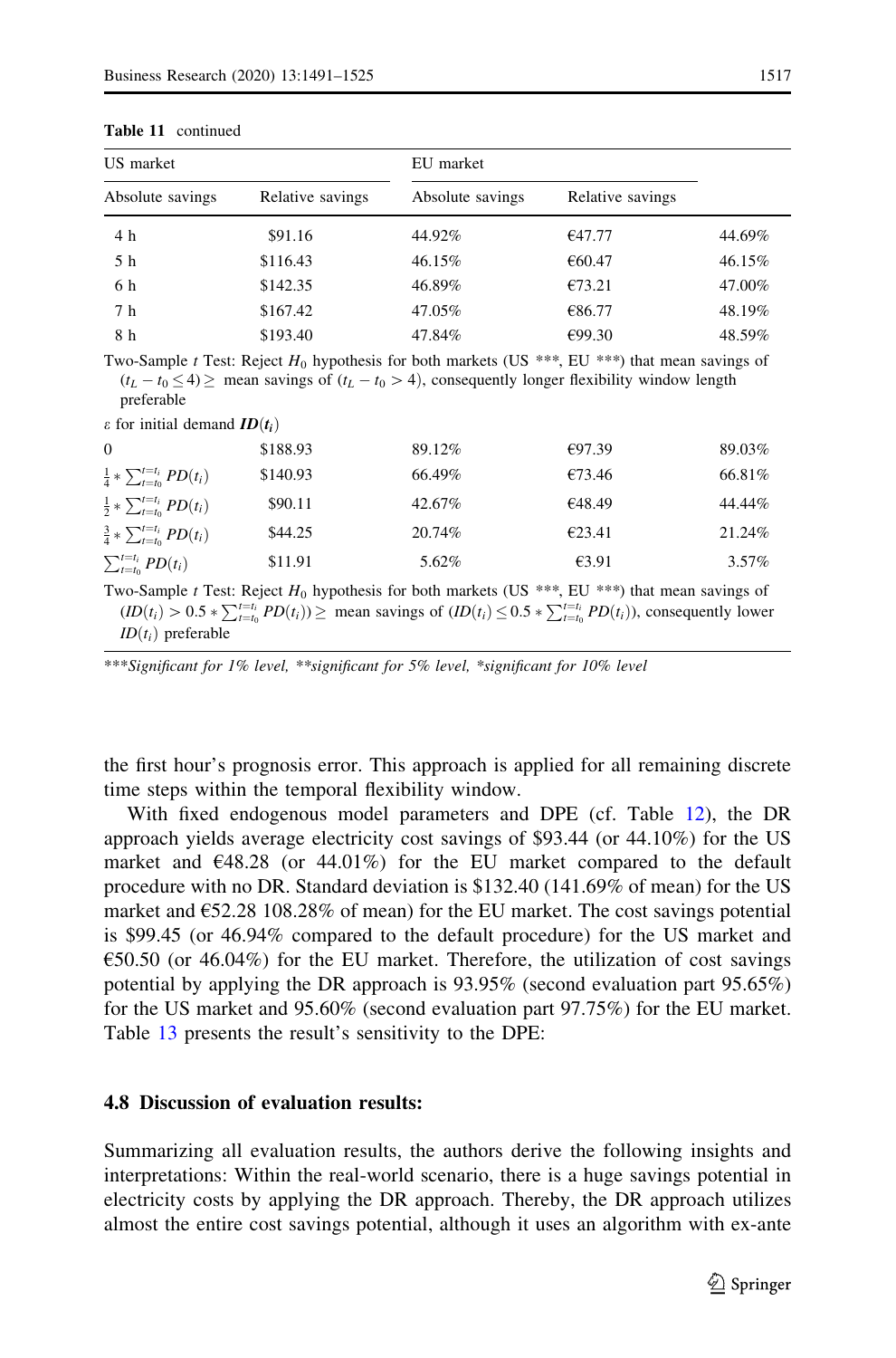| Parameter                                    | Values (intervals)                                                                       |            |
|----------------------------------------------|------------------------------------------------------------------------------------------|------------|
| Simulation runs                              | 200,000                                                                                  |            |
| Date                                         | {June 01, 2012,, November 30, 2014}                                                      | Randomized |
| Starting time $t_0$                          | ${6am, 7am, , 6pm}$                                                                      | Randomized |
| Latest point for a/c activation $t_I$        | $\{(t_0 + 1), \ldots, \text{min}(10 \text{ pm}, (t_0 + 8))\}$                            | Randomized |
| Theta $\Theta$                               | 1.0 (both markets)                                                                       | Fixed      |
| Reference interval $n$ [h]                   | $6$ (US), $0$ (EU)                                                                       | Fixed      |
| Estimation corridor for $\frac{1}{S}$ [days] | 30 (US), 60 (EU)                                                                         | Fixed      |
| Initial Demand $ID(t_i)$ [kwh]               | $\left\{0, 0.2*\sum_{t=t_0}^{t=t_i} PD_t, \ldots, 1.0*\sum_{t=t_0}^{t=t_i} PD_t\right\}$ | Randomized |
| Hourly Demand Prediction Error [DPE] (%)     | $\{1, 5, 10, 30, 50\}$                                                                   | Randomized |

<span id="page-27-0"></span>Table 12 Range of evaluation parameters (Simulation—Part 3)

(uncertain) electricity price prediction. The high exploitation of savings potentials is due to the following reasons:

Electricity cost savings potential does only refer to cost savings that can (theoretically) be obtained by applying the present paper's applied a/c procedure (Fig. [3](#page-9-0)). It excludes further cost savings potential that would exist for more flexible but complex a/c procedures [e.g., ''dynamic (de)activation'' as illustrated in Fig. [2,](#page-8-0) (1)] or for managerial flexibility that differs from temporal flexibility (e.g., flexibility in temperature limits that this paper excluded by Assumption 1).

Furthermore, for the second simulation part, early a/c activation (before  $t_L$ ) was ex-post optimal in only 30.80% of all simulations for the US market and 25.63% for the EU market. More precisely, as this paper models hourly time increments within a real-world scenario that exhibits significant electricity demand to keep the inside temperature at temp<sub>req</sub>, it is often disadvantageous to cool before  $t<sub>L</sub>$ . The DR approach correctly anticipated that fact and had only a few misjudgments. If this paper had modeled shorter time increments (e.g., quarter-hourly instead of hourly), more flexibility of action would (on the one hand) increase the DR approach's cost savings potential and (on the other hand) stronger challenge decision making (with possibly more misjudgments of the algorithm and therefore less exploitation of the savings potential). However, as the present paper's real-world example is restricted to hourly electricity market data (cf. Section [4.2](#page-15-0)), a sensitivity analysis for time increment length is subject to future research.

Besides, some electricity cost savings are due to Assumption 4, i.e., missing uncertainty in electricity demand forecasts. However, as the third simulation part and Table [13](#page-28-0) illustrates, this effect is rather small and has only a significant impact for huge misjudgments of the prediction model.

Finally, the DR approach's performance within the presented real-world scenario is significant, since today's cost-insensitive a/c control wastes a huge amount of energy as a/c runs constantly throughout the day, even during disused hours on working days, weekends, and night times. Therefore, smart a/c control that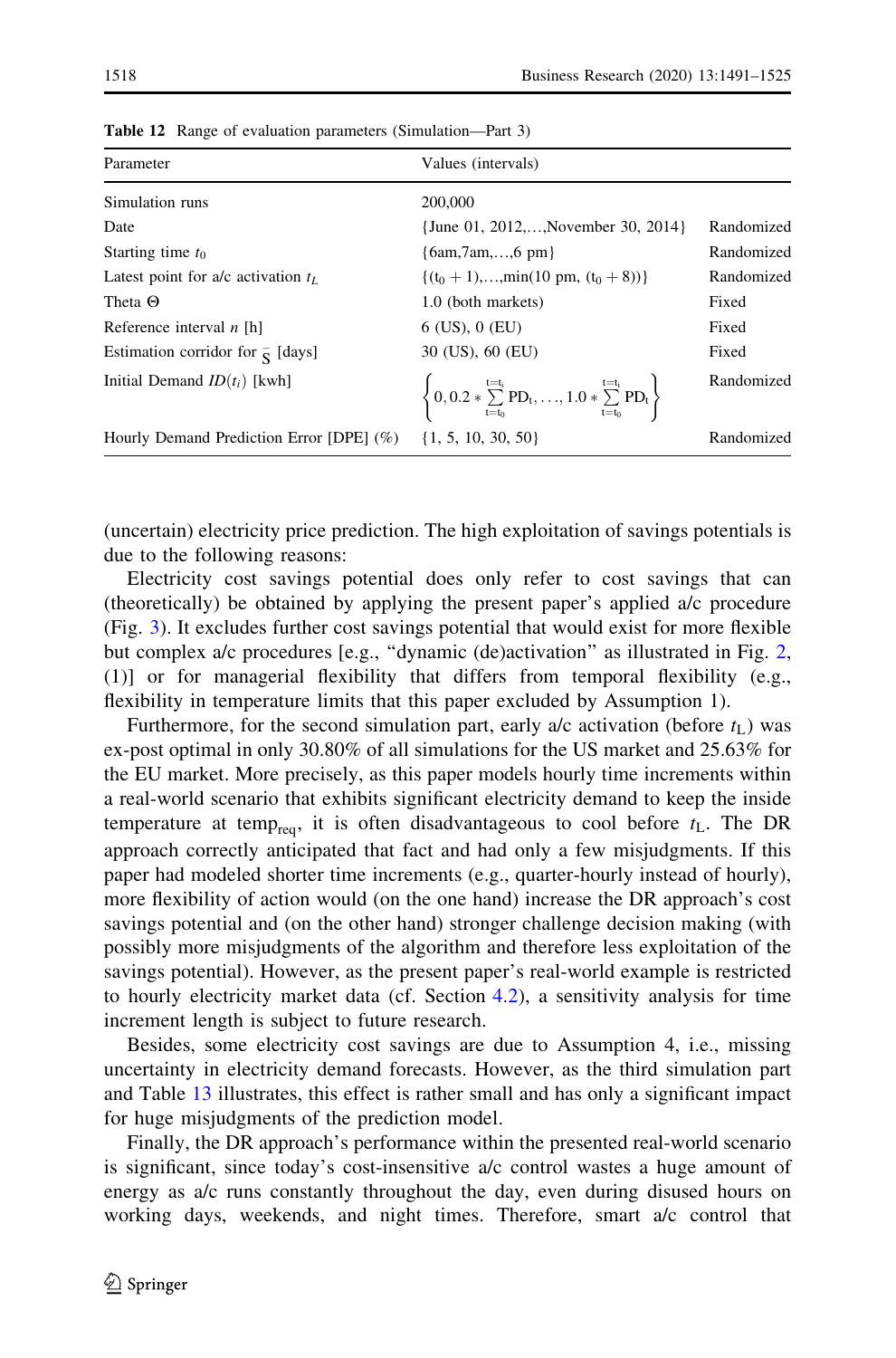| <b>DPE</b> | <b>US</b> market |                  | EU market               |                  |  |
|------------|------------------|------------------|-------------------------|------------------|--|
|            | Absolute savings | Relative savings | <i>Absolute savings</i> | Relative savings |  |
| $1\%$      | \$94.86          | 44.89%           | €49.48                  | 45.12%           |  |
| 5%         | \$94.68          | 44.62%           | €49.15                  | 44.75%           |  |
| $10\%$     | \$95.23          | 44.96%           | €48.86                  | 44.66%           |  |
| 30%        | \$93.18          | 43.87%           | €47.75                  | 43.50%           |  |
| 50%        | \$89.29          | 42.19%           | €46.19                  | 42.04%           |  |

<span id="page-28-0"></span>Table 13 Sensitivity of absolute and relative savings to hourly demand prediction error

Two-Sample t Test: Maintain  $H_0$  hypothesis for both markets (US -, EU  $*$ ) that mean savings of (  $DPE \leq 10\%$ )  $\geq$  mean savings of "no DPE", consequently low DPE has no significant influence on results

Two-Sample t Test: Reject  $H_0$  hypothesis for both markets (US \*\*\*, EU \*\*\*) that mean savings of (  $DPE > 10\%) \geq$  mean savings of "no DPE", consequently high DPE has significant influence on results

Two-Sample  $t$  Test: Reject H<sub>0</sub> hypothesis for both markets (US \*\*\*, EU \*\*\*) that mean savings of (DPE > 10%)  $\geq$  mean savings of (DPE  $\leq$  10%), consequently lower DPE preferable

\*\*\*Significant for 1% level, \*\* significant for 5% level, \* significant for 10% level

considers occupation schedules, electricity price prediction, and weather forecasts can yield huge electricity cost savings, even for minor misjudgments that fail expost optimal decision making.

The results also indicate that relative electricity cost savings, relative cost savings potential and the utilization of cost savings potential by applying the DR approach differ only slightly between the US and the EU market. This implies that the DR approach is applicable to different electricity markets that offer volatile electricity spot market prices. However, standard deviations of electricity cost savings are comparatively high and larger on the US market than on the EU market. The former results from the fact that average electricity cost savings depend on the simulation's (randomly chosen) model and scenario parameters (as illustrated within respective sensitivity analysis). As many parameter combinations are possible, electricity cost savings can vary significantly. In addition, the evaluation puts forth some implications of parameter sensitivity analysis:

Sensitivity of electricity cost savings to endogenous (model) parameters: Significant greater electricity cost savings due to greater  $\theta$  confirm the value of modeling mean-reversion to time-of-day-specific price patterns for short-term electricity prediction. While such patterns do not exist in many other spot markets (such as stock prices on capital markets) due to the instability of arbitrage opportunities, they occur in electricity spot markets as electricity consumption depends on time-dependent customer preferences that lack flexibility potential and renewable electricity generation that lacks controllability (cf. Introduction). Significant greater electricity cost savings due to the existence of an adjustment factor  $\alpha$  that is computed on current observable price information ( $n = 0$ ) indicates that instantaneous price developments are likely to deviate from long-term historical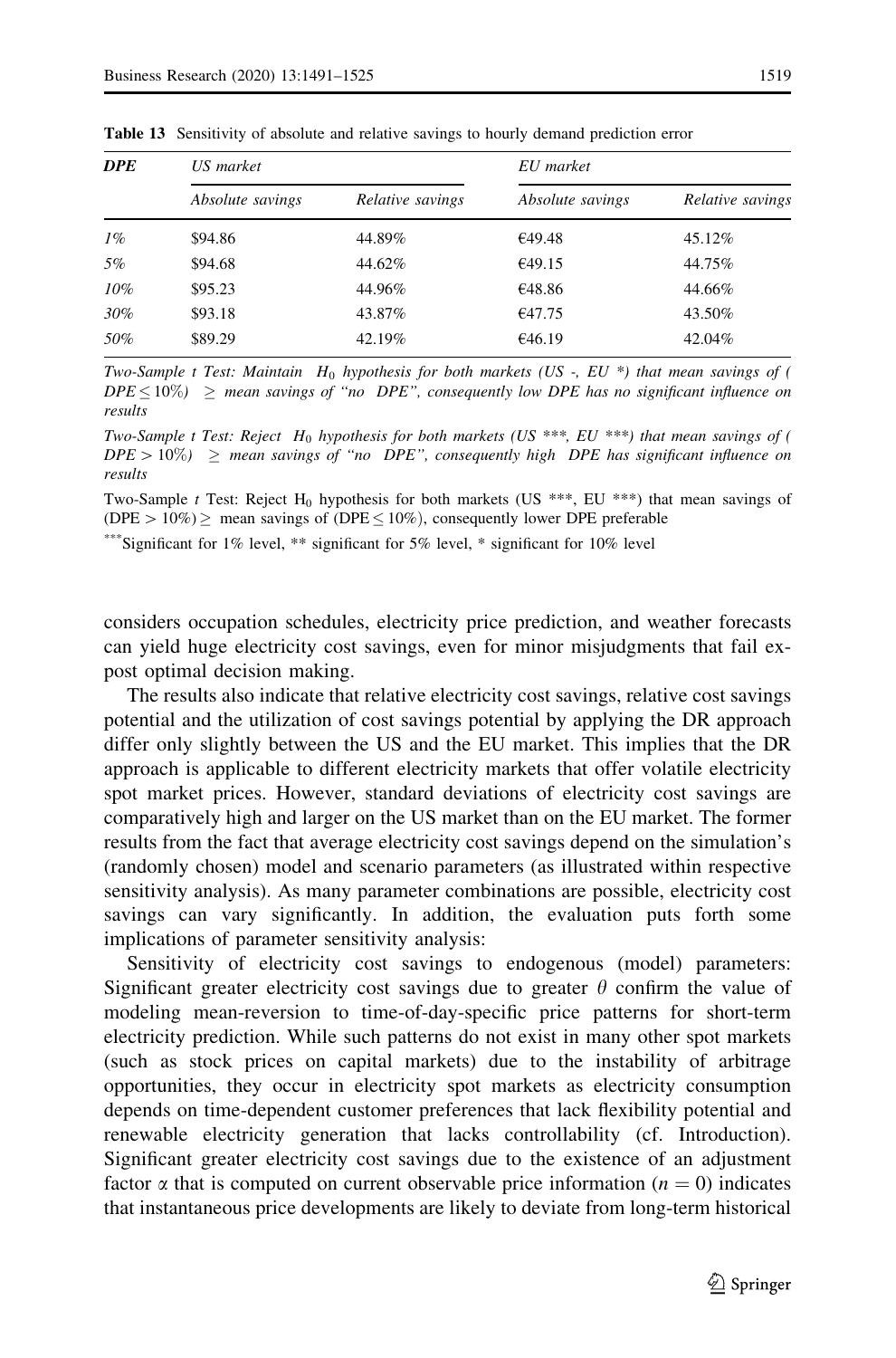mean prices. Therefore, an appropriate prediction model should consider short-term effects on electricity market prices. As electricity cost savings did not significantly depend on estimation corridor length, historical time-of-day-specific price patterns on the two researched electricity markets are rather stationary, i.e., seasonal price patterns' influence on results are low.

Sensitivity of electricity cost savings to exogenous (scenario) parameters: The observation that electricity cost savings for the US and the EU market significantly depend on  $t_0$  and  $t_L$  is another indicator for the impact of both market's (individual) time-of-day-specific price patterns that help building operators to identify lucrative opportunities to utilize flexibility in a/c. In addition,  $t_0$  and  $t<sub>L</sub>$  are critical influencing factors for available flexibility window length. The observation of longer flexibility window length significantly increasing electricity cost savings is intuitive, as a longer flexibility window (that is favored by low room or building occupancy) provides the DR approach with a greater economic scope of action. Similar, the dependency of electricity cost savings on  $ID_{t_i}$  is intuitive as buildings with less insulation are exposed stronger to (outside) temperature development and, therefore, thermal movement, which results in a higher payback load that shrinks electricity cost savings due to temporal a/c deactivation.

For the University of Georgia's business case calculation, the expert estimated total costs for implementing and running cost-sensitive a/c control (using the DR approach) to about \$100.000 (cf. Section [4.1](#page-13-0)). Evaluation results illustrate that the payback period for this investment depends especially on electricity cost savings per LS measure and therefore on exogenous scenario parameters (as endogenous model parameters can be calibrated by the building operator). For discounting electricity cost savings, building operators require an appropriate annual risk-free interest rate  $r_f$ . Therefore, for example, they can calculate the mean of the 3-month U.S. Treasury Bill yields observed over the last 10 years, which would currently amount to  $r_f = 0.7\%$  (Mukherji [2011;](#page-33-0) U.S. Department of Treasury [2017\)](#page-34-0). Moreover, LS frequency is relevant, i.e., how often building operators can conduct LS measures. Applying a common net present value approach, Table [13](#page-28-0) shows calculations for the payback period of the business case (without economies of scales, cf. Section [4.1\)](#page-13-0) that authors use to support investment decision making within the described realworld scenario (Table 14).

|                                                    |            | Electricity cost savings per LS measure |       |       |       |
|----------------------------------------------------|------------|-----------------------------------------|-------|-------|-------|
|                                                    |            | \$40                                    | \$80  | \$120 | \$160 |
| Number of annual (equally distributed) LS measures | 50         | 61.50                                   | 27.48 | 17.72 | 13.08 |
|                                                    | 100        | 27.48                                   | 13.08 | 8.59  | 6.40  |
|                                                    | <i>200</i> | 13.08                                   | 6.40  | 4.23  | 3.16  |
|                                                    | 365        | 7.02                                    | 3.47  | 2.30  | 1.72  |

Table 14 Business Case Payback Periods [Y]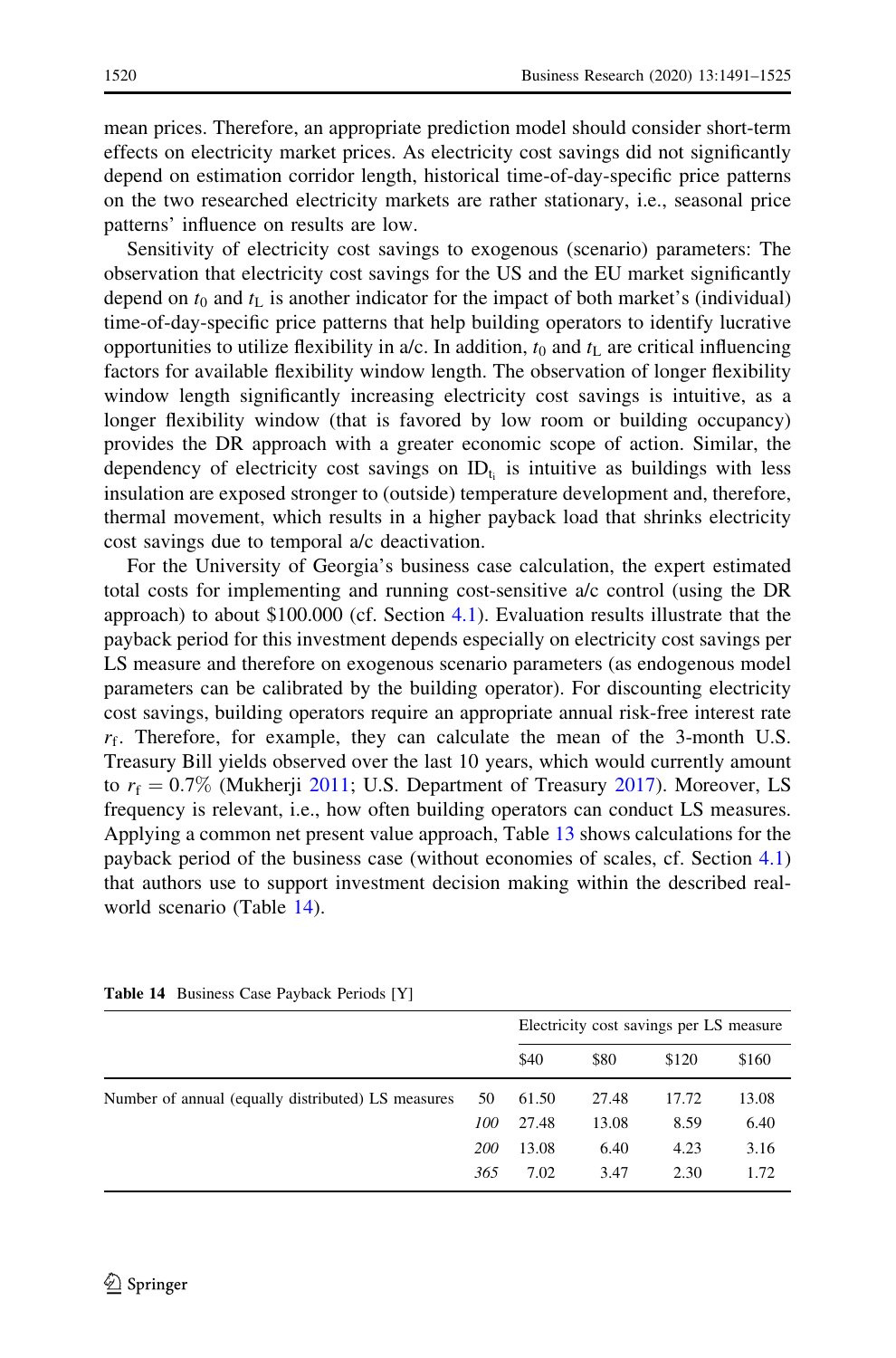## <span id="page-30-0"></span>5 Implications, limitations, and further research

#### 5.1 Implications

The present research contributes to the development of data-driven DSSs that can significantly reduce building operators' electricity costs. In particular, a DR approach is presented, which utilizes existing LS flexibility potential of a/c systems by performing real-time decision making. The latter requires rapid information exchange and remote control for activating and deactivating a/c, which is enabled using modern ICT (especially AMI).

The DR approach satisfies the requirements stated in the introduction: It is simple, general, and forward-looking. Computations are feasible without engineering expertise because they focus on data-driven decision making. Building operators can use the presented four-step framework to derive their individual DR approach for real-estate a/c systems. The development of the DR approach follows the principles of the DSR Paradigm. The artifact demonstration and evaluation propose that the DR approach is valid (''validity'') (Gregor and Hevner [2013\)](#page-32-0). By applying real-world data from two university buildings and a respective business case, the present paper demonstrates the usability of the artifact in practice (''utility'') (Hevner, et al. [2004\)](#page-32-0). Within the real-world scenario, the artifact would be able to yield remarkable electricity cost savings compared to current existing a/c procedure (''quality'') (Gregor and Hevner [2013](#page-32-0)). However, sensitivity analysis illustrate that the payback period of the real-world business case does strongly depend on endogenous model and exogenous scenario parameters.

Within similar frame conditions, the developed artifact provides considerable electricity cost savings between 42 and 45% across the German and a special US electricity market. The tested parameters illustrate that mean-reversion parameter, adjustment reference interval, and estimation corridor length tend to influence electricity cost savings. Moreover, this research paper suggests how to analyze the business case for implementing and running cost-sensitive a/c control (using the DR approach). Our results imply that the viability of such an investment depends critically on the frequency of LS measures and the extent of possible electricity cost savings.

## 5.2 Limitations and further research

There are also limitations to the DR approach. First, an assumption is made that actual outside temperature equals previous temperature forecasts (i.e., there is no uncertainty in electricity demand). Indeed, weather forecasts for only a few hours are close to reality (National Weather Service [2017\)](#page-33-0), which is confirmed by this paper as it additionally applies an additional sensitivity analysis, which implements an artificial hourly demand prediction error that proves to have only little influences on results. However, future research should further develop the presented approach and waive this simplification. Second, this paper assumes a constant required room temperature temp<sub>req</sub> and, therefore, focuses on temporal flexibility of  $a/c$  systems.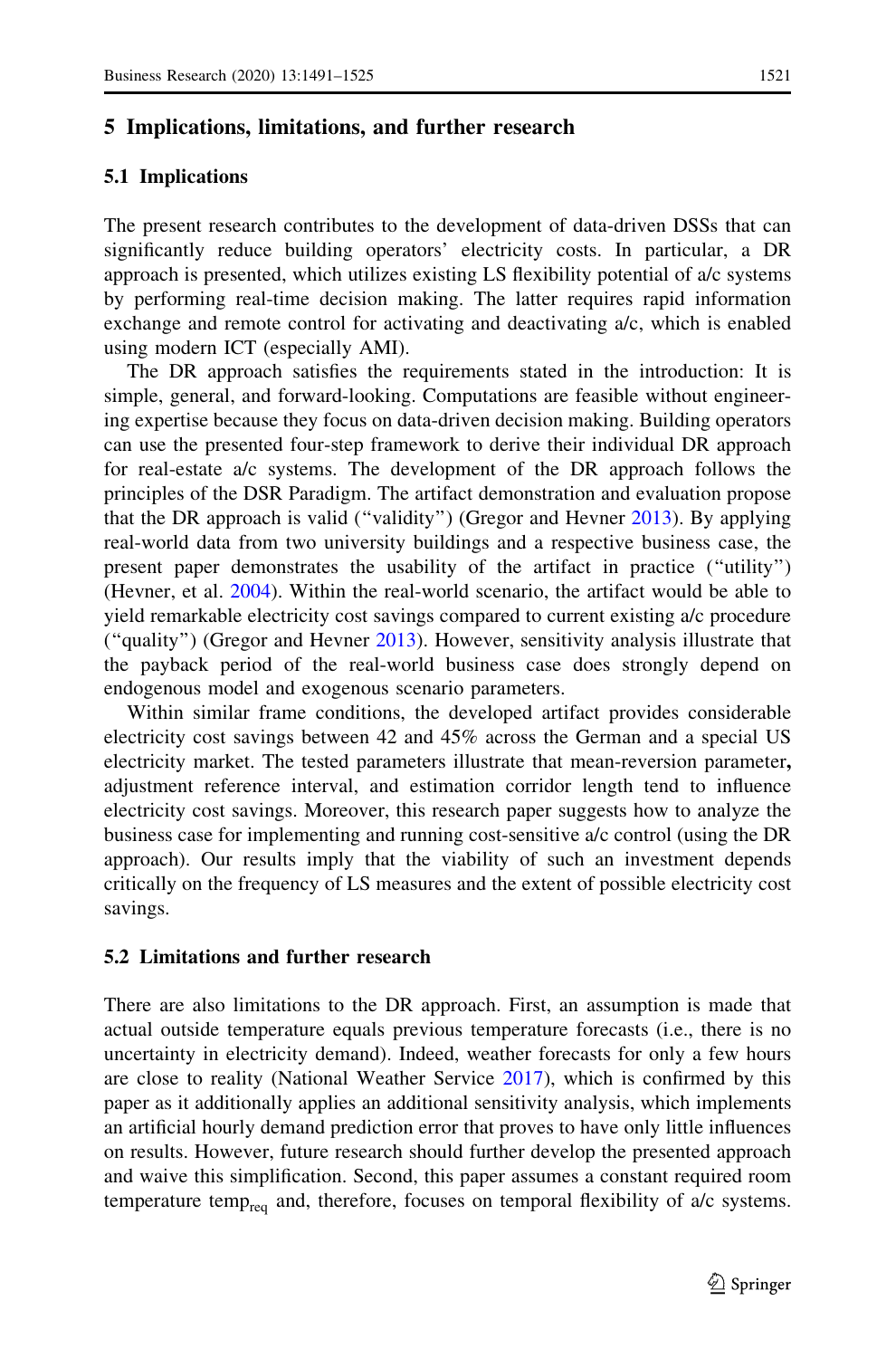However, we neglect the possibility to generate further cost savings by considering flexibility in quality (i.e., flexibility of temp<sub>req</sub>), which would be a promising extension for future research. Third, since authors have no data to estimate the dependence of initial a/c electricity demand on the previous hours' outside temperature development, only an interim solution is applied that basis on interval estimation. Especially an application in practice or the cooperation with other fields of research would yield important insights to further specify the quantification of initial a/c electricity demand. Fourth, the DR approach is limited to only one procedure of performing a/c. In particular, for reasons of simplicity, it cannot account for scenarios in which a building operator dynamically activates and deactivates the a/c system. A procedure that allows at each discrete time step to either activate or deactivate a/c and (for a/c activation) to control a/c intensity should further increase the cost savings potential. Fifth, there is also a proportion of simulation runs, in which cost savings are negative. To strengthen confidence, trust, and attention into DR technologies, future research should try to develop DR approaches that reduce the occasions of negative results. As negative results are more formative (Rozin and Royzman [2001\)](#page-33-0), this might deter building operators to apply DR (Venkatesh, et al. [2003](#page-34-0)). Nevertheless, the designed artifact is a robust data-driven method for building operators and can be used beyond the application domain. By its simplicity, generality, and forward-look, it depicts a suitable solution for many applicants. In line with Palensky and Dietrich [\(2011](#page-33-0)), this is also a further step to make DSM more customer-centric in the future. Sixth, besides presented approaches for electricity price and demand prediction, future research could apply and compare other common modeling approaches such as Holt-Winters seasonal models (Holt [2004;](#page-32-0) Winters [1960\)](#page-34-0) for electricity price prediction or consumptionbased asset pricing models (Breeden [1979\)](#page-32-0) for electricity demand prediction. Finally, we consider macrogrids as the only source for electricity. In times of increasingly decentralized power generation, e.g., by local solar modules on building roofs, integrated approaches of ''make-or-buy-electricity'' should be worth consideration. Therefore, future research could grasp our approach, e.g., to build an algorithm that decides in discrete time increments to either sell self-generated electricity or use it for premature a/c before room occupation.

Acknowledgements This research was (in part) carried out in the context of the Project Group Business and Information Systems Engineering of the Fraunhofer Institute for Applied Information Technology FIT. Furthermore, the authors would like to thank Richard T. Watson and Thomas Lawrence for their support, their data collection, data provision, and helpful advice. Finally, the authors gratefully acknowledge the financial support of the Kopernikus-project ''SynErgie'' by the Federal Ministry of Education and Research (BMBF) and the project supervision by the project management organization Projektträger Jülich (PtJ).

Open Access This article is licensed under a Creative Commons Attribution 4.0 International License, which permits use, sharing, adaptation, distribution and reproduction in any medium or format, as long as you give appropriate credit to the original author(s) and the source, provide a link to the Creative Commons licence, and indicate if changes were made. The images or other third party material in this article are included in the article's Creative Commons licence, unless indicated otherwise in a credit line to the material. If material is not included in the article's Creative Commons licence and your intended use is not permitted by statutory regulation or exceeds the permitted use, you will need to obtain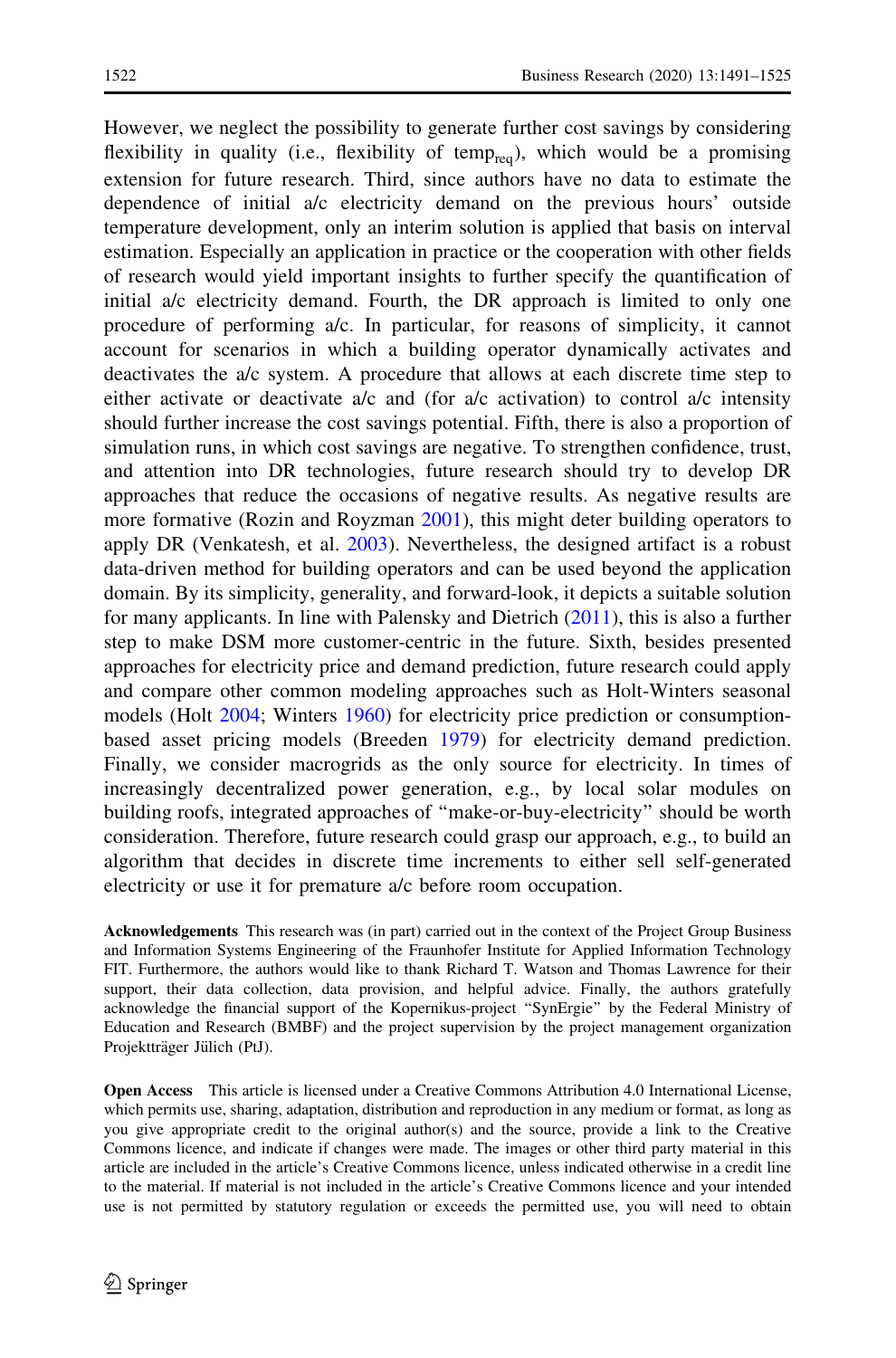<span id="page-32-0"></span>permission directly from the copyright holder. To view a copy of this licence, visit [http://](http://creativecommons.org/licenses/by/4.0/) [creativecommons.org/licenses/by/4.0/.](http://creativecommons.org/licenses/by/4.0/)

#### **References**

- Albadi, M.H., and E.F. El-Saadany. 2008. A summary of demand response in electricity markets. *Electric* Power Syst Res 78 (11): 1989–1996.
- Bahrami S, Parniani M, Vafaeimehr A. (2012) A modified approach for residential load scheduling using smart meters. In: 3rd IEEE PES Innovative Smart Grid Technologies Europe
- Benaroch, Michel, and Robert J. Kauffman. 1999. A case for using real options pricing analysis to evaluate information technology project investments. Inform Syst Res 10 (1): 70–86.
- Breeden, D.T. 1979. An intertemporal asset pricing model with stochastic consumption and investment opportunities. Journal of Financial Economics 7 (3): 265–296.
- Conejo, Antonio J., Juan M. Morales, and Luis Baringo. 2010. Real-time dmand response model. IEEE Trans Smart Grid 1 (3): 236–242.
- Ducreux, L.F., C. Guyon-Gardeux, S. Lesecq, F. Pacull, and S.R. Thior. 2012. Resource-based middleware in the context of heterogeneous building automation systems. Ann Conf IEEE Electron Soc 2: 18-45.
- EPEX SPOT. 2017. Renewable energy: Increasingly important role in Europe. [https://www.epexspot.](https://www.epexspot.com/en/renewables) [com/en/renewables.](https://www.epexspot.com/en/renewables) (Accessed 05 July 2017).
- Federal Energy Regulatory Commission. (2008) Reports on Demand Response and Advanced Metering. [https://www.ferc.gov/legal/staff-reports/12–08-demand-response.pdf.](https://www.ferc.gov/legal/staff-reports/12–�08-demand-response.pdf) (Accessed 25 August 2015).
- Ferreira, P.M., A.E. Ruano, S. Silva, and E.Z.E. Conceicao. 2012. Neural networks based predictive control for thermal comfort and energy savings in public buildings. Energy Build 55: 238–251.
- Feuerriegel, Stefan, and Dirk Neumann. 2014. Measuring the financial impact of demand response for electricity retailers. Energy Policy 65: 359–368.
- Fridgen, Gilbert, Lukas Häfner, Christian König, and Thomas Sachs. 2016. Providing utility to utilities: the value of information systems enabled flexibility in electricity consumption. J Assoc Inform Syst 17 (8): 537–563.
- Goebel, Christoph. 2013. On the business value of ICT-controlled plug-in electric vehicle charging in California. Energy Policy 53: 1–10.
- Gottwalt, Sebastian, Wolfgang Ketter, Carsten Block, John Collins, and Christof Weinhardt. 2011. Demand side management—a simulation of household behavior under variable prices. Energy Policy 39 (12): 8163–8174.
- Gregor, Shirley, and Alan R. Hevner. 2013. Positioning and presenting design science research for maximum impact. Manage Inform Syst Q 37 (2): 337-356.
- Guerrero, Josep M., Mukul Chandorkar, Tzung-Lin Lee, and Poh C. Loh. 2012. Advanced control architectures for intelligent microgrids—Part I: decentralized and hierarchical control. IEEE Trans Industrial Electron 60 (4): 1254–1262.
- Hatziargyriou, Nikos, Hiroshi Asano, Reza Iravani, and Chris Marnay. 2007. Microgrids. IEEE Power Energy Mag 5 (4): 78–94.
- Henze, Gregor P. 2005. Energy and cost minimal control of active and passive building thermal storage inventory. J Solar Energy Eng 127 (3): 343–351.
- Hevner, Alan R., Salvatore T. March, Jinsoo Park, and Sudha Ram. 2004. Design science in information systems research. Manage Inform Syst Q 28 (1): 75-105.
- Holt, Charles C. 2004. Forecasting seasonals and trends by exponentially weighted moving averages. Internat J Forecast 20 (1): 5–10.
- Illerhaus, S.W., and J.F. Verstege. 2000. Assessing industrial load management in liberalized energy markets. Power Eng Soc Summer Meeting 3: 18.
- Ketterer, Janina C. 2014. The impact of wind power generation on the electricity price in Germany. Energy Econ 44: 270–280.
- Liu, D., Z. Xu, Q. Shi, and J. Zhou. 2009. Fuzzy Immune PID Temperature Control of HVAC Systems, 1138–1144. Springer, Berlin, Heidelberg: International Symposium on Neural Networks.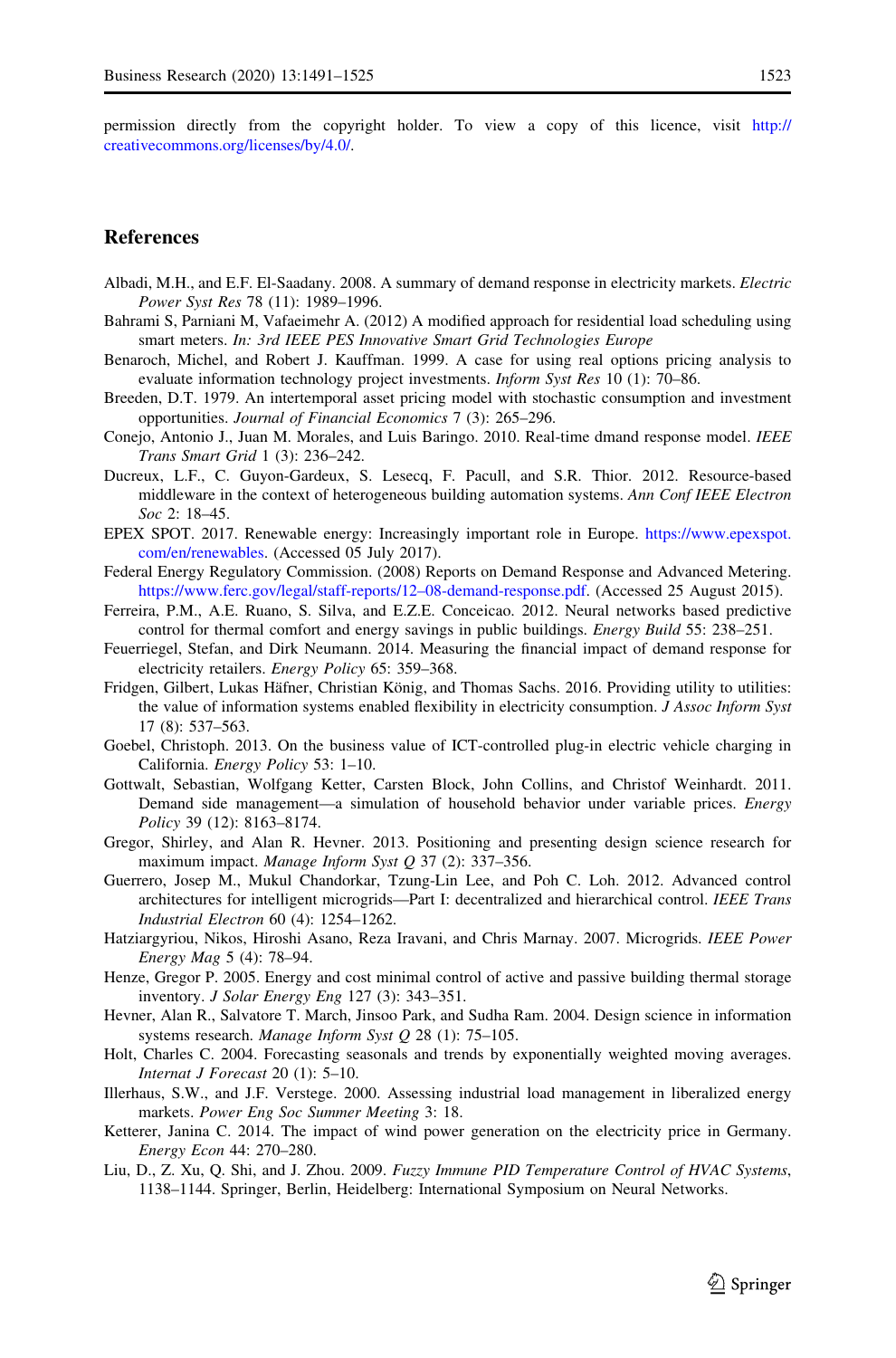- <span id="page-33-0"></span>Ludig, Sylvie, Markus Haller, Eva Schmid, and Nico Bauer. 2011. Fluctuating renewables in a long-term climate change mitigation strategy. Energy 36 (11): 6674–6685.
- Lujano-Rojas, Juan M., Cláudio Monteiro, Rodolfo Dufo-López, and José L. Bernal-Agustín. 2012. Optimum residential load management strategy for real time pricing demand response programs. Energy Policy 45: 671–679.
- Mohsenian-Rad, Amir-Hamed, and Alberto Leon-Garcia. 2010. Optimal residential load control with price prediction in real-time electricity pricing environments. IEEE Trans Smart Grid 1 (2): 120–133.
- Mohsenian-Rad, Amir-Hamed, Vincent W.S. Wong, Juri Jatskevich, Robert Schober, and Alberto Leon-Garcia. 2010. Autonomous demand-side management based on game-theoretic energy consumption scheduling for the future smart grid. IEEE Trans Smart Grid 1 (3): 320-331.
- Mukherji, Sandip. 2011. The capital asset pricing model's risk-free rate. Internat J Bus Financ Res 5 (2): 75–83.
- Münsing E, Mather J, Moura S (2017). Blockchains for decentralized optimization of energy resources in microgrid networks. 2017 IEEE Conference on Control Technology and Applications (CCTA), Mauna Lani, HI, USA
- National Weather Service (2017). National Digital Forecast Database. [https://www.ncdc.noaa.gov/data](https://www.ncdc.noaa.gov/data-access/model-data/model-datasets/national-digital-forecast-database-ndfd)[access/model-data/model-datasets/national-digital-forecast-database-ndfd.](https://www.ncdc.noaa.gov/data-access/model-data/model-datasets/national-digital-forecast-database-ndfd) Accessed on 14 June 2020
- Oldewurtel, F., A. Ulbig, M. Morari, and G. Andersson. 2011. Building control and storage management with dynamic tariffs for shaping demand response. USA: Innovative Smart Grid Technologies IEEE.
- Palensky, Peter, and Dietmar Dietrich. 2011. Demand side management: demand response, intelligent energy systems, and smart loads. IEEE Trans Industrial Inform 7 (3): 381-388.
- Peffers, Ken, Tuure Tuunanen, Marcus A. Rothenberger, and Samir Chatterjee. 2007. A design science research methodology for information systems research. J Manage Inform Syst 24 (3): 45–77.
- Pérez-Lombard, Luis, José Ortiz, and Christine Pout. 2008. A review on buildings energy consumption information. Energy Build 40 (3): 394–398.
- Power, Daniel J. 2008. Understanding data-driven decision support systems. *Inform Syst Manage* 25 (2): 149–154.
- Ronn, EhudI (ed.). 2002. Real options an energy management: using options methodology to enhance capital budgeting decisions. London: Risk Books.
- Rozali, Nor E.M., Sharifah R.W. Alwi, Zainuddin A. Manan, Jiří J. Klemeš, and Mohammad Y. Hassan. 2014. Cost-effective load shifting for hybrid power systems using power pinch analysis. *Energy* Procedia 61: 2464–2468.
- Rozin, Paul, and Edward B. Royzman. 2001. Negativity bias, negativity dominance, and contagion. Person Soc Psychol Rev 5 (4): 296–320.
- Sean, Barker, Aditya Mishra, David Irwin, Prashant Shenoy, and Jeannie Albrecht. 2012. SmartCap: Flattening peak electricity demand in smart homes. IEEE Internat Confer Perv Comput Commun 1: 67–75.
- Sezgen, Osman, C.A. Goldman, and P. Krishnarao. 2007. Option value of electricity demand response. Energy 32 (2): 108–119.
- Shim, J.P., Merrill Warkentin, James F. Courtney, Daniel J. Power, Ramesh Sharda, and Christer Carlsson. 2002. Past, present, and future of decision support technology. Dec Sup Syst 33 (2): 111–126.
- Siano, Pierluigi. 2014. Demand response and smart grids—a survey. Renew Sust Energy Rev 30: 461–478.
- Smith, J.C., Stephen Beuning, Henry Durrwachter, Erik Ela, David Hawkins, Brendan Kirby, Warren Lasher, Jonathan Lowell, Kevin Porter, Ken Schuyler, and Paul Sotkiewicz. 2010. Impact of variable renewable energy on US electricity markets. USA: IEEE Power and Energy Society General Meeting.
- Strbac, Goran. 2008. Demand side management: Benefits and challenges. Energy Policy 36 (12): 4419–4426.
- Strueker, Jens, Clemens Dinther (2012). Demand response in smart grids: research opportunities for the IS discipline. Proceedings of the American Conference for Information Systems.
- Su, Chua-Liang, and D. Kirschen. 2009. Quantifying the Effect of Demand Response on Electricity Markets. IEEE Transactions on Power Systems 24 (3): 1199–1207.
- Thiam, Djiby-Racine. 2010. Renewable decentralized in developing countries: appraisal from microgrids project in Senegal. Renew Energy 35 (8): 1615–1623.